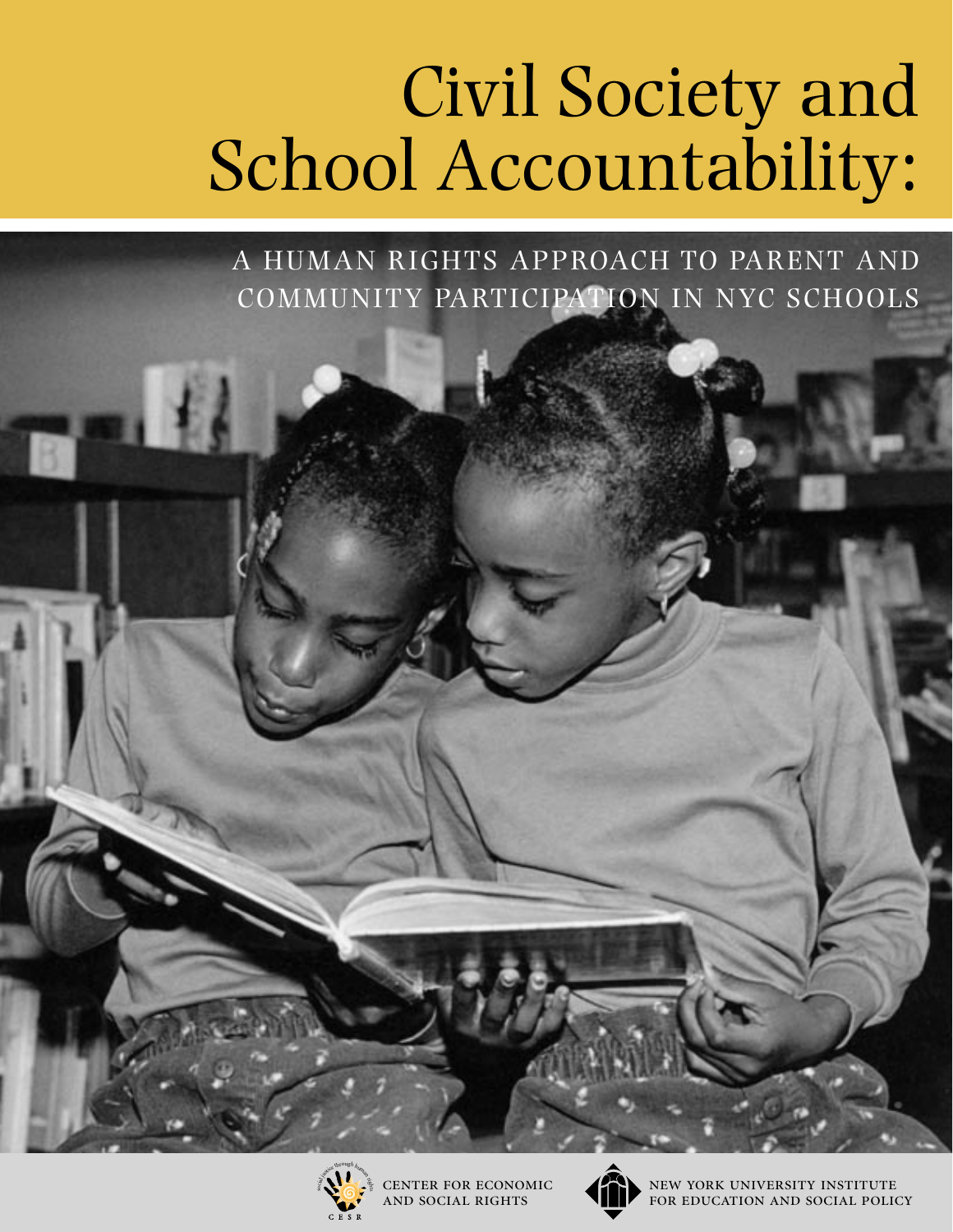

Cover photo: Harvey Finkle • Graphic Design: Sarah Sills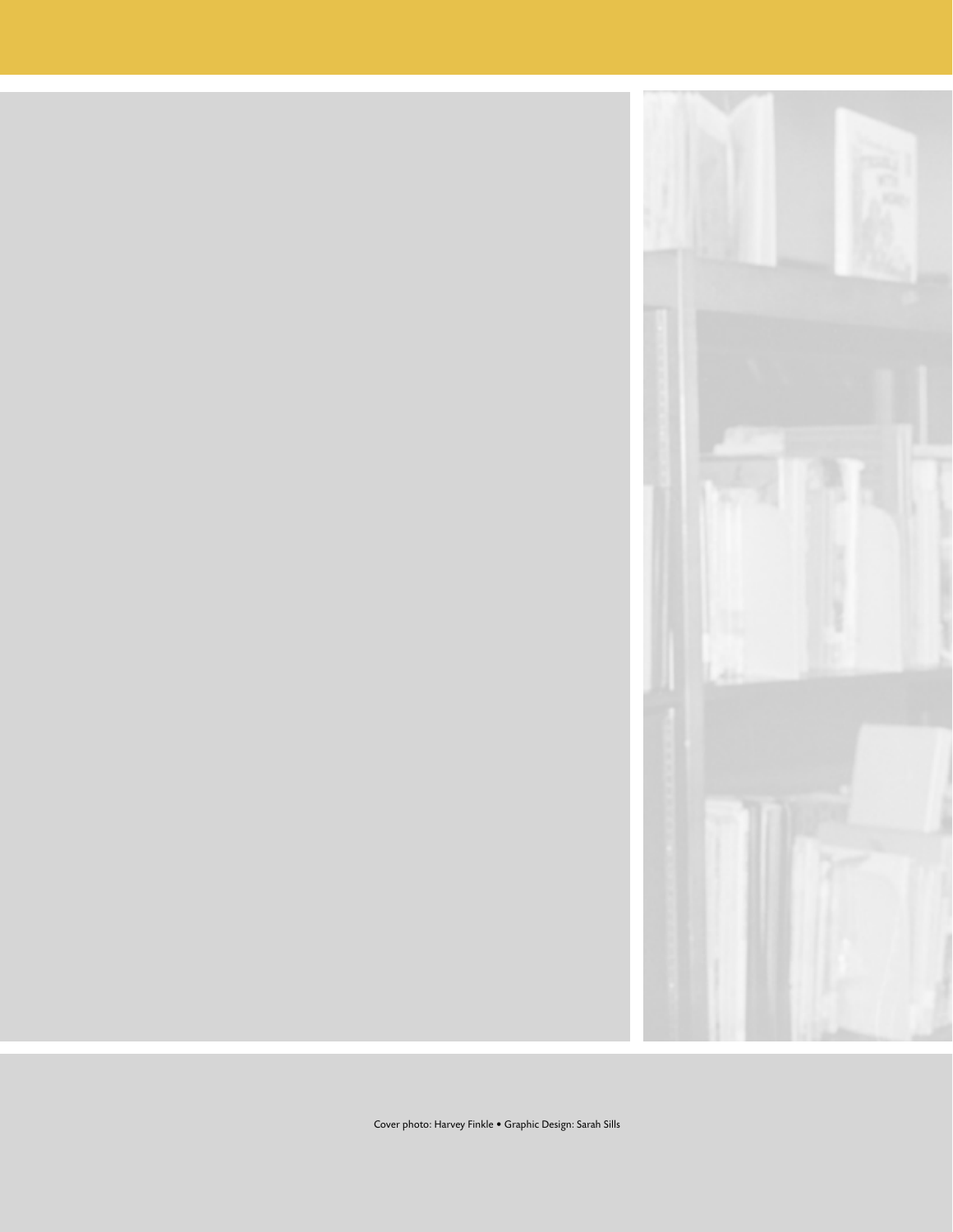## Civil Society and School Accountability:

A HUMAN RIGHTS APPROACH TO PARENT AND COMMUNITY PARTICIPATION IN NYC SCHOOLS

By Elizabeth Sullivan

**Editors:** Catherine Albisa, Norm Fruchter and Kavitha Mediratta

**Iune 2003** 



ENTER FOR ECONOMIC



NEW YORK UNIVERSITY INSTITUTE FOR EDUCATION AND SOCIAL POLICY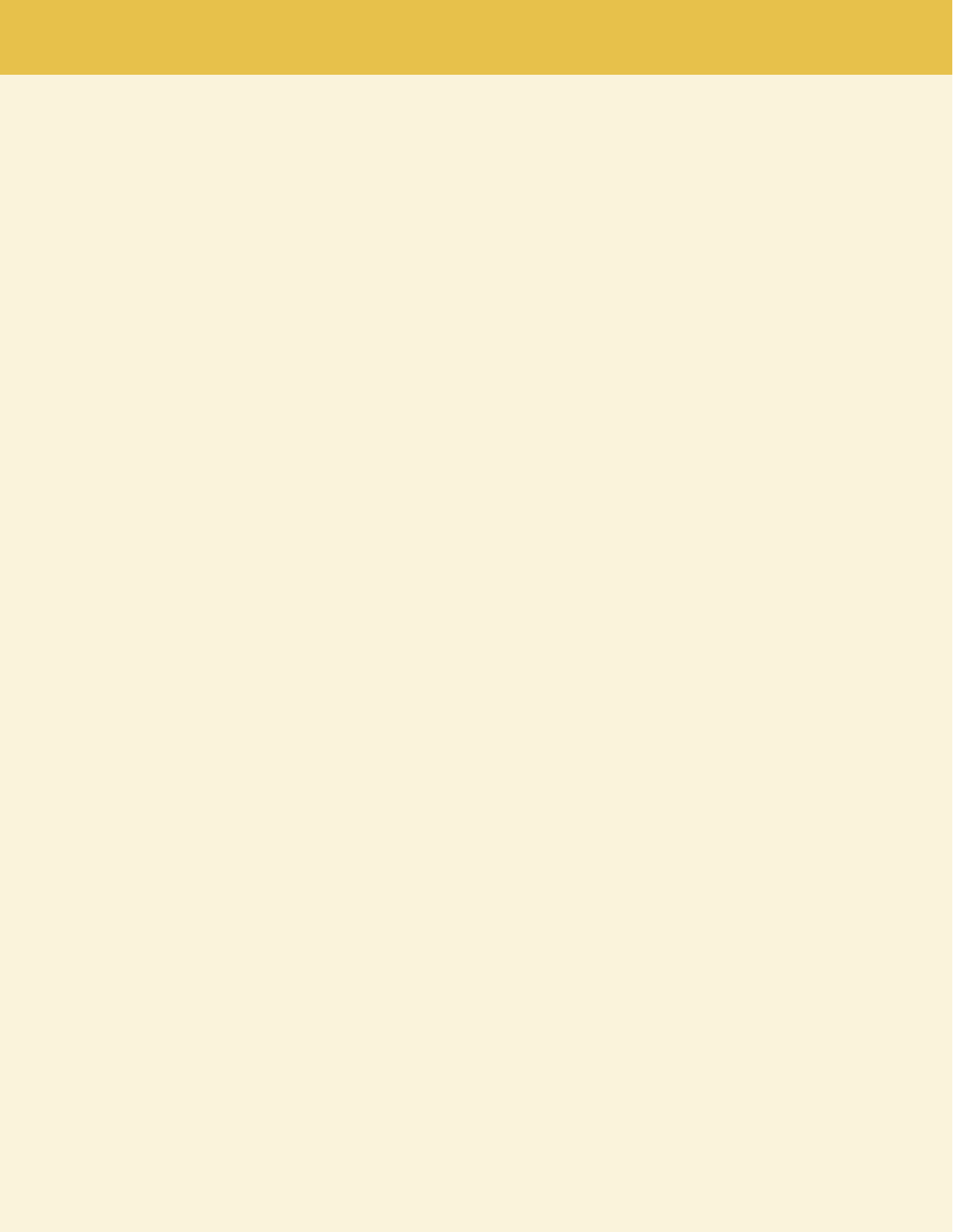#### *The Center for Economic and Social Rights (CESR)*

The Center for Economic and Social Rights (CESR) was established in 1993 to promote social justice through human rights. In a world where systemic poverty and inequality deprive so many people of their fundamental right to live in dignity, CESR promotes the human right to housing, education, health, food, work, and social security. CESR connects local advocacy to the international human rights framework and promotes solutions to economic and social injustice based on international human rights standards. Our Right to Education Project works to integrate a human rights perspective into public education advocacy in New York City. For more information, visit our website at www.cesr.org.

#### *The Institute for Education and Social Policy (IESP)*

The New York University Institute for Education and Social Policy (IESP) was formed in 1995 to improve public education so that all students, particularly in low-income neighborhoods and communities of color, obtain a high quality education that prepares them to participate effectively in a democratic society. Our research, policy studies, evaluations and strategic assistance support policy makers, educators, parents, youth, and community groups in their efforts to improve public schooling. For more information, visit our website at www.nyu.edu/iesp.

*Civil Society and School Accountability was produced by CESR in collaboration*  with the IESP's Community Involvement Program (CIP). CIP was initiated in 1996 *to support community organizing for school reform. CIP provides strategic support and assistance to community groups organizing parents and young people to improve their schools, as well as to groups collaborating to shape more effective and equitable education policies in New York City.*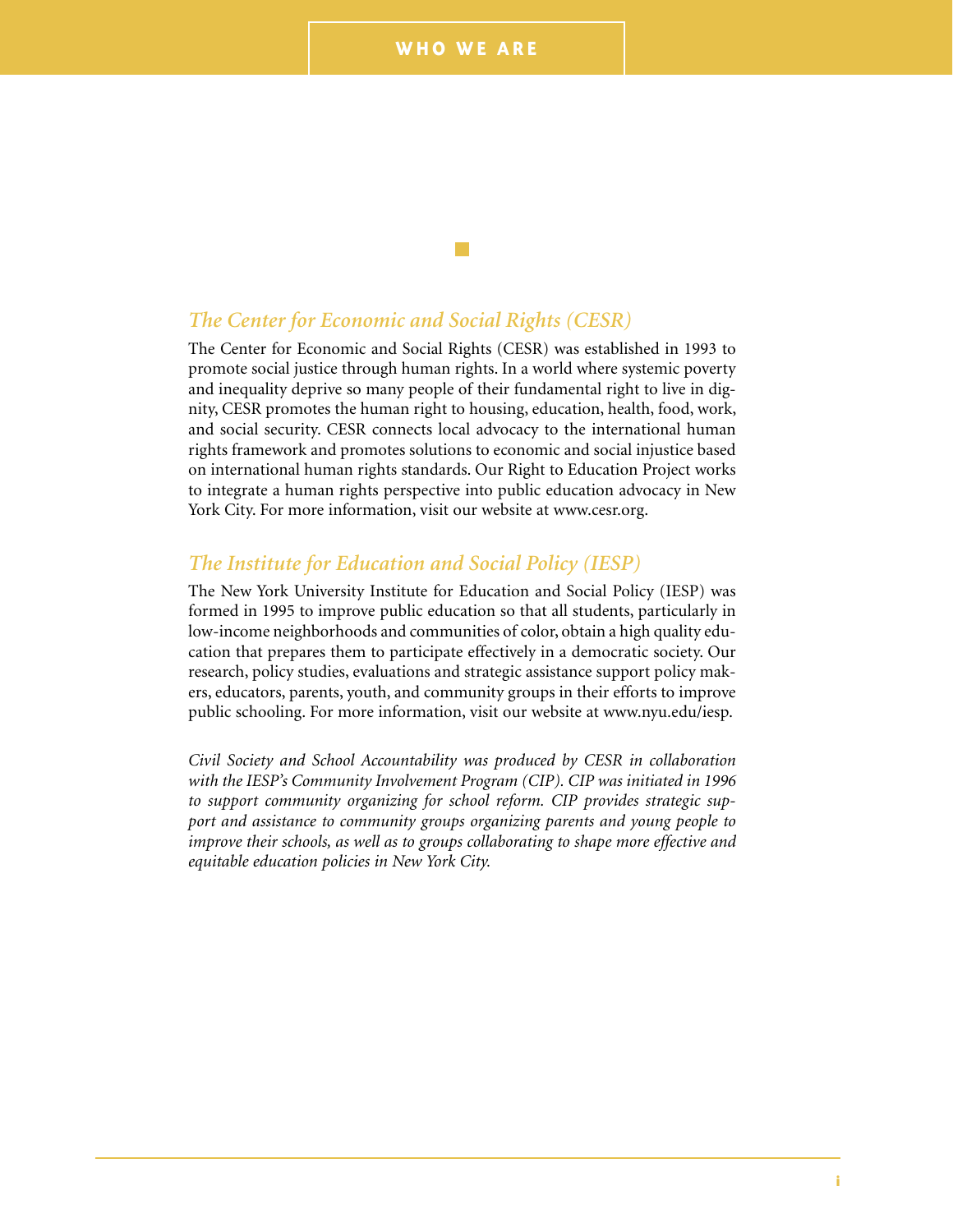$\mathcal{L}_{\mathcal{A}}$ 

This paper is informed by the thoughtful comments of many individuals and organizations in New York City that met with the UN Special Rapporteur on the Right to Education, Katarina Tomasevski, in October 2001 and participated in subsequent interviews. In particular, we are deeply indebted to Maggie Moroff at Advocates for Children; Samira Ahmed and Michael Rebell at the Campaign for Fiscal Equity (CFE); Amy Prince at the City University of New York (CUNY); Cynthia Cummings, Megan Nolan, and Angelica Otero at New Settlement Apartments Parent Action Committee; Marc Lewis and Tara Niraula at the New York Immigration Coalition; Sandra del Valle and Alan Levine at the Puerto Rican Legal Defense and Education Fund (PRLDEF); Yvette Grissom at Queensbridge Community in Action (QCIA); James Mumm, Angelus Rowe and Czarina Thelen at Mothers on the Move; as well as Diane Lowman, Barbara Jones and Jimmy DeMoss.

A special thank you to the UN Special Rapporteur on the Right to Education, Katarina Tomasevski, for her visit to New York City and for serving as a catalyst for this paper, to the Rockefeller Foundation for hosting the meeting with the UN Special Rapporteur, and to New York State Regent Adelaide Sanford for her support and guidance. Thank you also to John Berman for his assistance in writing this paper. Finally, a special thank you to Sarah Sills for generously lending her tremendous talent for the design of this paper.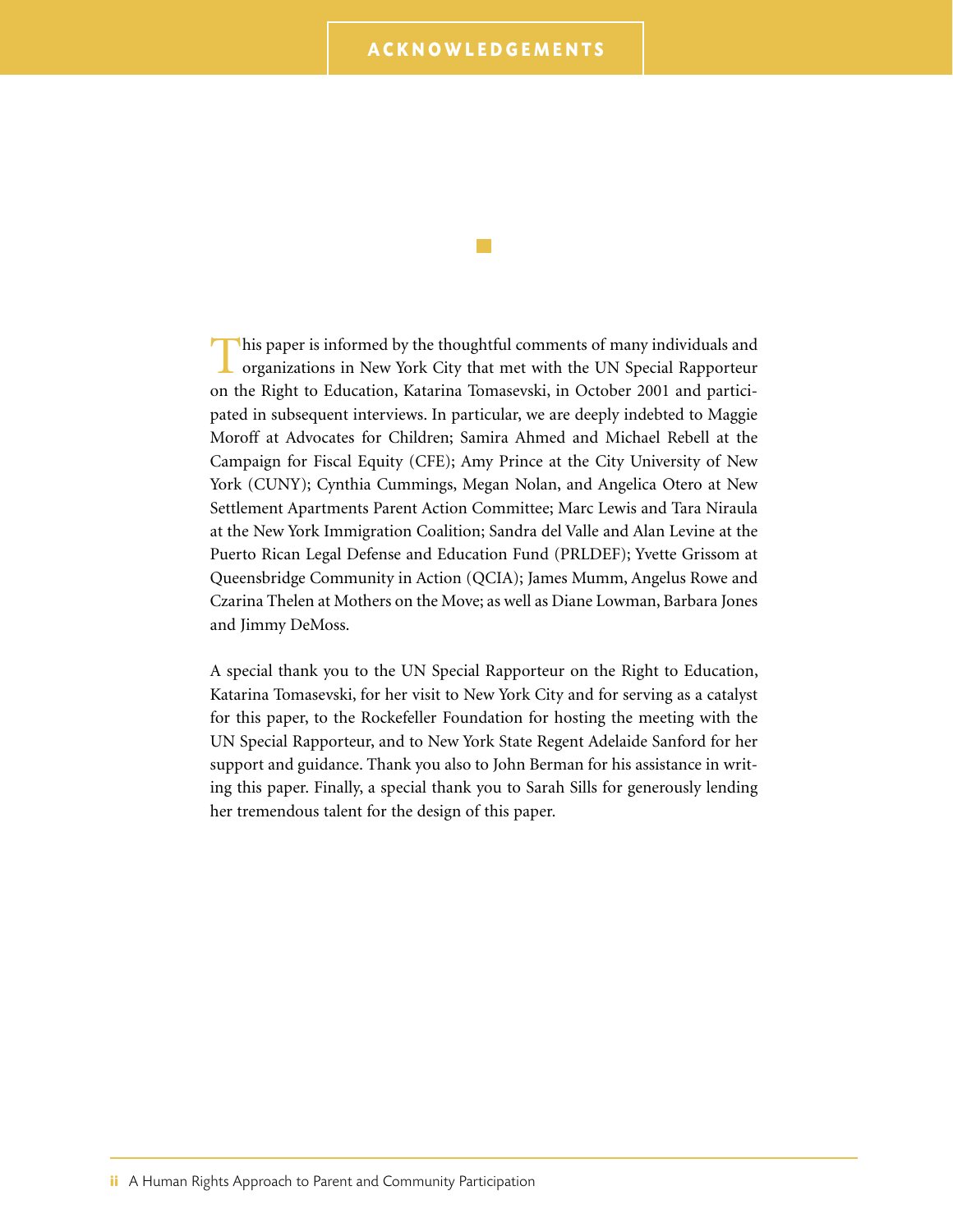| <b>SECTION ONE</b><br>New York City Fails to Ensure the Human Right to Education 3                 |
|----------------------------------------------------------------------------------------------------|
| <b>SECTION TWO</b>                                                                                 |
| <b>SECTION THREE</b><br>Ensuring Parent and Community Participation in NYC Schools 9               |
| A. Structures for Participation: Effectiveness,                                                    |
| B. Creating Accessible and Welcoming Environments                                                  |
| C. Transparency and Adequate Access to Information 15                                              |
| D. Building the Capacity of Parents and Communities<br>for Informed and Effective Participation 16 |
| <b>SECTION FOUR</b>                                                                                |
| Building Human Rights Structures:                                                                  |
| The Role of an Ombudsperson for the Right to Education 19                                          |
|                                                                                                    |
|                                                                                                    |
|                                                                                                    |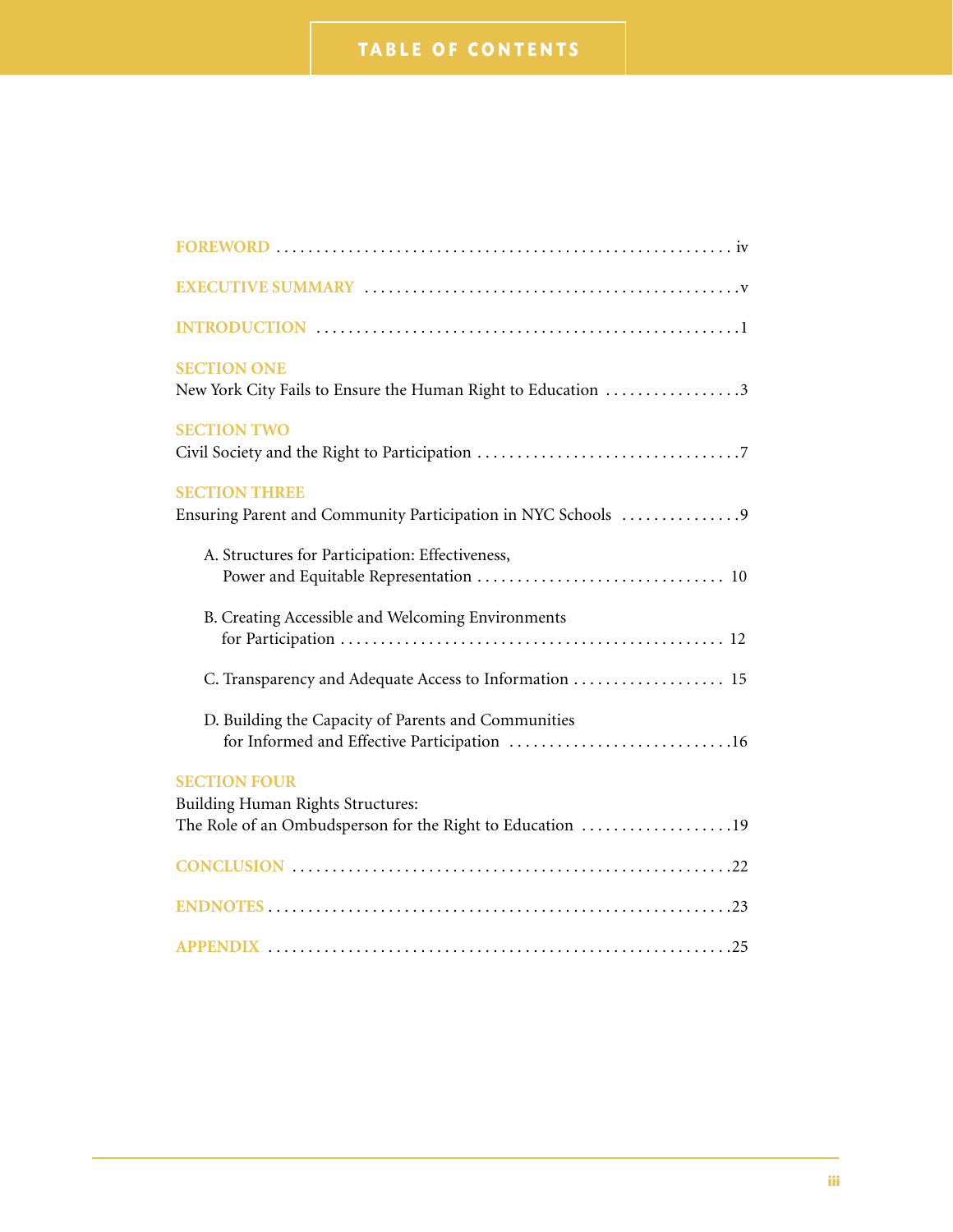It gives me a great deal of pleasure to support this civil-society initiative towards a rights-based governance structure for the schools in New York City. My hope  $\blacksquare$  t gives me a great deal of pleasure to support this civil-society initiative towards is that New York City will join the precedent-setting moves around the globe in setting up an accessible, welcoming and representative public institution on behalf and at the behest of school children and their parents.

As always and everywhere, it is civil society that leads in exposing and opposing human rights violations. The spotlight on education is well-timed. This publication simply and clearly diagnoses the many wrongs in education, ranging from the well-known racial profile of the denial of the right to education, to the absence of any help for immigrant parents in understanding how the system works, to the widespread incomprehension of the jargon used by education bureaucracy, or to the simple fact that most teachers do not have telephones. It recalls and highlights the lack of responsiveness to the much cited evidence of the many wrongs. To its great credit, it does not stop there but identifies barriers to change and suggests effective ways for overcoming them.

Righting wrongs is the essence of human rights activism. The suggestion that an Ombudsperson for the Right to Education be explored as a step forward is excellent. More than any other category, school children need a public institution to defend and promote their rights. More than any other area, education needs a public institution to bring undetected human rights violations to light, and to remedy them rapidly and inexpensively.

We can all easily join the authors and editors to affirm that "all of society has a stake in the education of its future citizens." My hope is that many, many will join them in making an Ombudsperson for the Right to Education come true. I shall certainly be among them.

Katarina Tomasevski UN Special Rapporteur on the Right to Education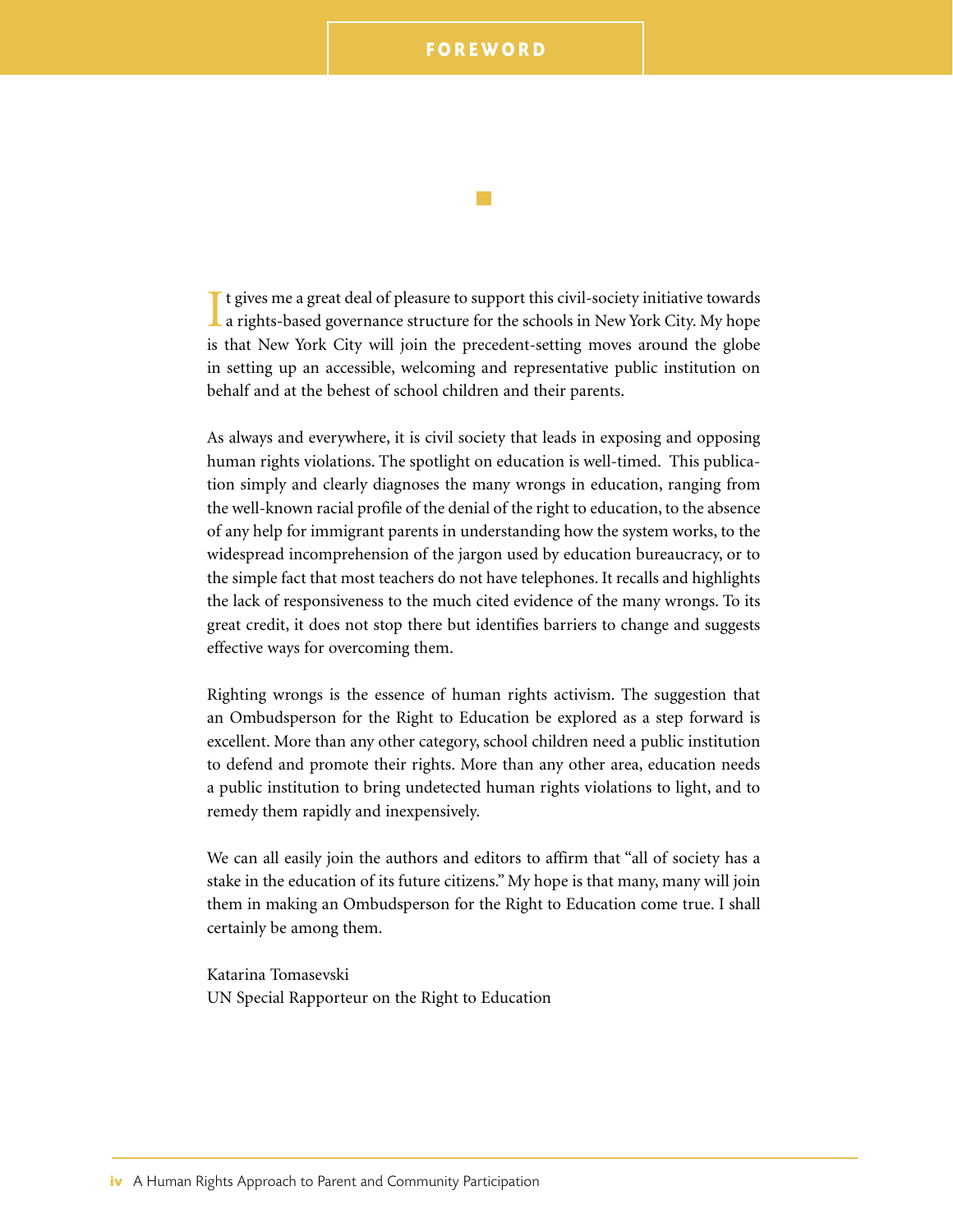"At all levels of decision-making, governments must put in place regular mechanisms for dialogue enabling citizens and civil society organizations to contribute to the planning, implementation, monitoring and evaluation of basic education. This is essential in order to foster the development of accountable, comprehensive and flexible educational management frameworks."

 *Dakar Framework for Action*

Aquality education is universally recognized as a fundamental human right. Yet, New York City persistently fails to ensure that its public schools provide a quality education for all students. For example, in 2001, 70% of New York City public school eighth graders tested below grade level, and 20% of high school students dropped out of school before graduation. While many factors contribute to the poor quality of education, parents and advocates universally report that one of the primary obstacles to guaranteeing the right to education is a widespread lack of accountability by school officials. Policies and plans are routinely and systematically disregarded. These failures in accountability affect all schooling issues – from fully funded reading programs that are never implemented to school improvement targets that are never reached.

This lack of accountability is closely tied to the school system's failure to ensure effective participation by parents and communities in the education system. Parents and advocates report that schools systematically exclude low-income parents and communities from participating in school management and oversight, and through this exclusion severely limit the ability of these actors to hold schools accountable for educational failure. As key stakeholders in civil society, parents, community groups and advocates have a fundamental human right to participate in the running of schools in their communities. The human rights system recognizes that participation is an essential component of guaranteeing the fundamental right to education and a necessary factor in monitoring school system performance and ensuring government accountability. International human rights offer a compelling argument and practical framework for ensuring effective civil society participation.

Because Mayor Bloomberg and Chancellor Klein have launched a new round of school reforms, the Children First initiative, this is a particularly critical time to discuss the human rights implications of civil society participation in school management. While the reforms are, in part, geared towards addressing the question of "parental involvement," they fail to approach the question of participation from a human rights perspective. In particular, parents are not given adequate power or guaranteed a welcoming environment with the necessary resources and technical support to make participation meaningful and hold school officials accountable. Furthermore, the reforms fail to ensure broad participation from all sectors of civil society, which includes community groups and other activists.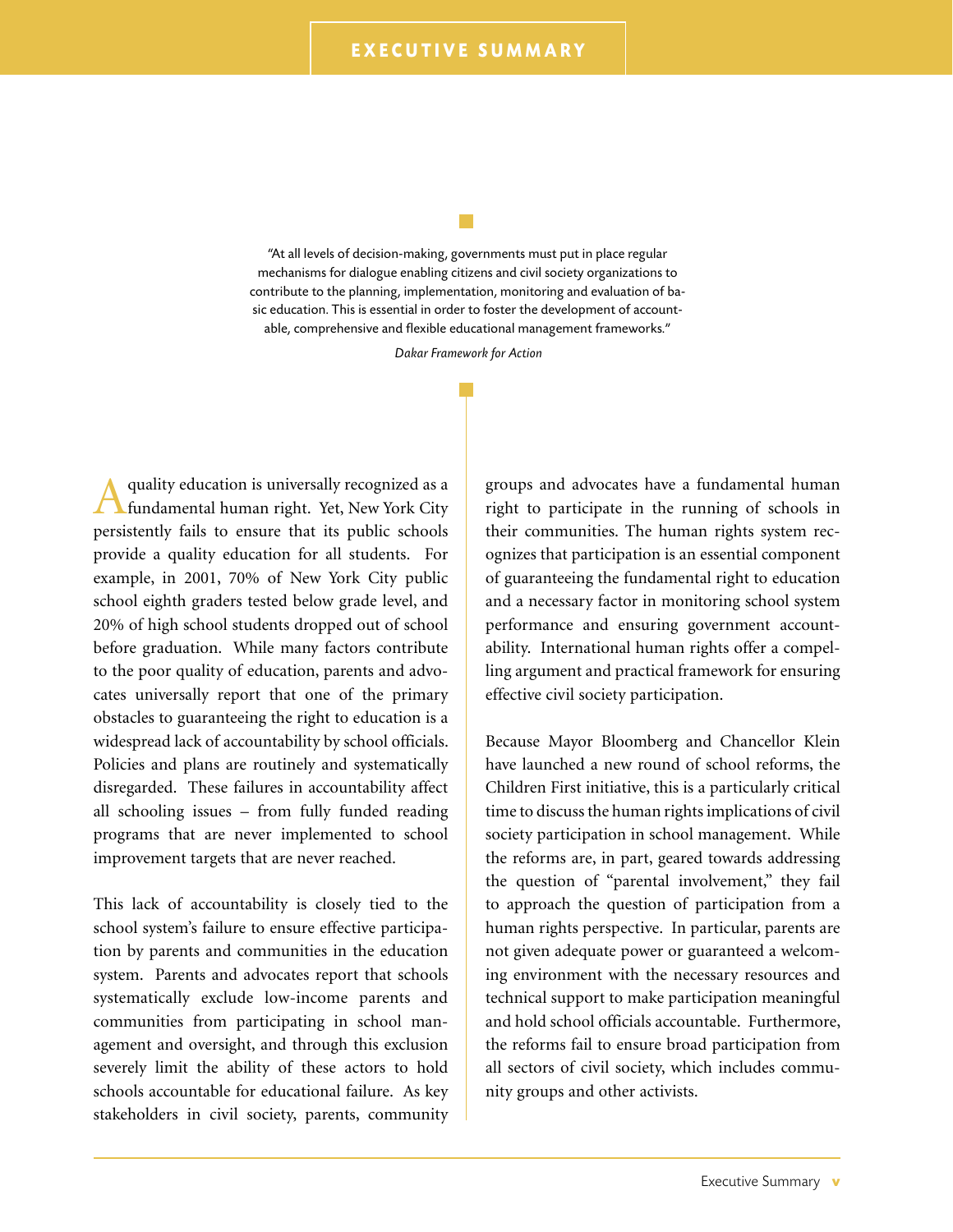The paper "Civil Society and School Accountability" provides a conceptual framework for applying human rights standards to the question of civil society participation. It does not address the specific aspects of the reform efforts, but rather provides the parameters by which any reform effort must be assessed in relation to human rights obligations. Drawing from a series of interviews with parents, community organizers and education advocates, this paper identifies and critiques the obstacles to participation that exist in the current school system, and makes recommendations on how to better ensure effective participation. It is our intent that this paper will trigger a broader discussion of how these recommendations might be concretely implemented in relation to specific reform efforts.

#### **Ensuring Parent and Community Participation in NYC Schools**

Parents, students, community organizations, advocates and academic institutions all make up the civil society community and have a fundamental human right to participate in the management and oversight of the school system. While all of society has a stake in the education of its future citizens, parent, youth, and community groups play a particularly central role as the stakeholders with the greatest investment in the educational system. These civil society actors are closely tied to the students and communities that schools are meant to serve, and have the knowledge and capacity to most effectively monitor the school system and demand accountability on behalf of students.

Yet, low-income parents regularly face obstacles to participating in their child's education. Existing school structures often fail to take into account the reality of parents' lives – such as long work hours, limited English, single parenthood or inadequate public transportation. School officials also fail to make information accessible to parents or to make processes for decision-making transparent.

These structural obstacles stem from a profound failure to respect and value the contributions parents want to make, collectively and individually, to their children's education. Schools and administrators rarely seem to consider involving parents and the broader community as a central obligation of their work, and often take an adversarial stance toward parents. Consequently, as our interviews indicate, low-income parents are routinely dismissed, mistreated, and excluded.

As new reforms are proposed in New York City, human rights standards can serve as a guide and provide criteria for how to increase civil society participation and government accountability. Based on the human rights framework for participation, this paper offers recommendations for strengthening civil society participation in four key areas:

#### A. Structures for Participation: Effectiveness, Power and Equitable Representation

The human rights framework requires that structures are in place to engage civil society – especially parents and community-based organizations – in the full range of educational decision-making. In NYC school districts serving low-income neighborhoods and communities of color, the majority of school governance and parent involvement structures provide, at best, superficial parental and community engagement with little real effect or impact. To be effective, School Leadership Teams (SLTs) and new district (or regional) level structures created by the Children First reforms need the power to impact decision making and the support and resources to carry out their functions, and should equitably represent the community they serve. New York City, in consultation with civil society groups, needs to:

Define clear roles for participation structures that empower civil society to have a meaningful impact on education, for example, by granting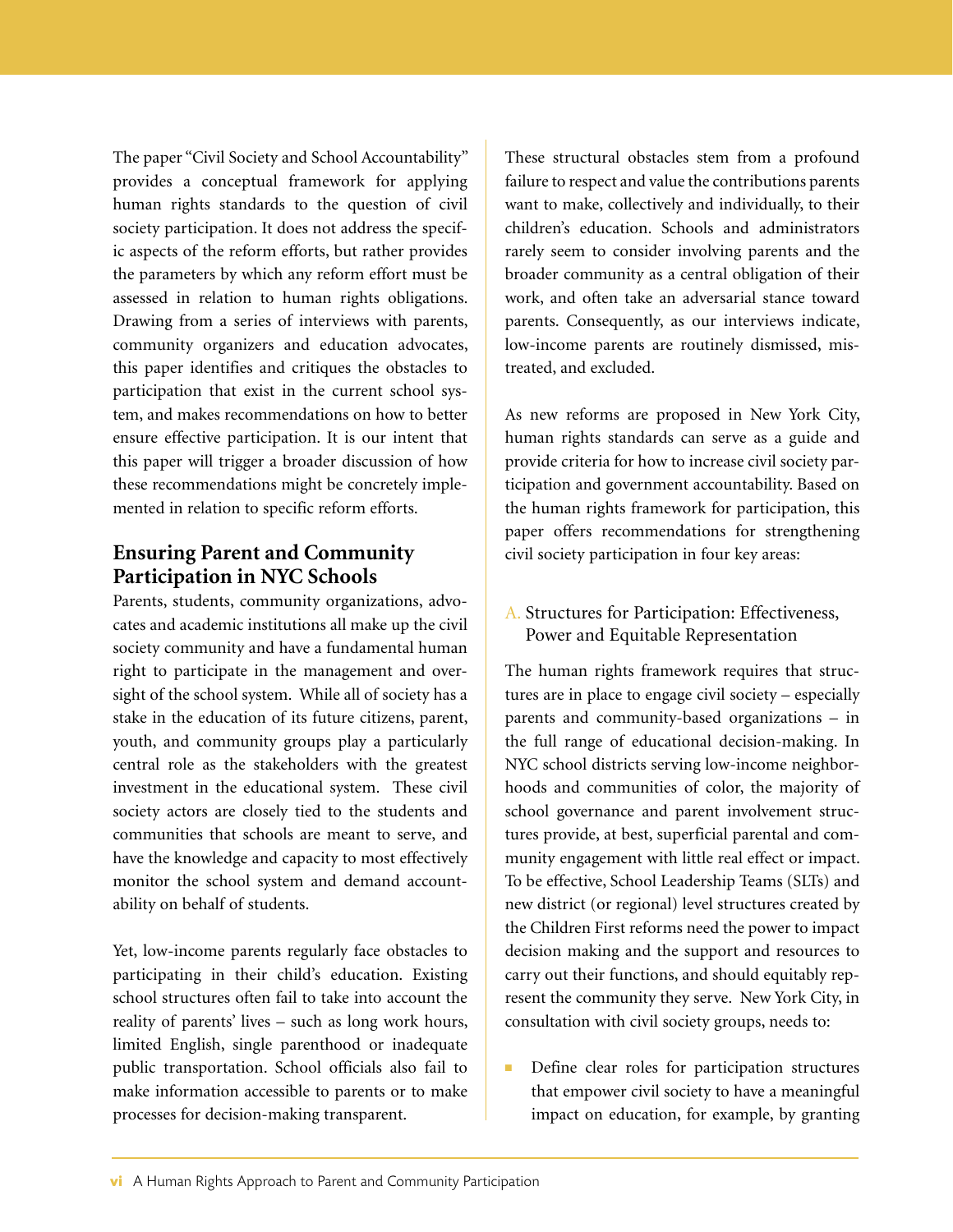them approval or veto over key decisions and the authority to select and evaluate key administrators;

- Ensure that parents and community groups who serve on governance bodies are sufficiently represented to enable them to have an impact;
- Provide adequate resources to ensure that participation structures are able to carry out their functions; and
- Guarantee equal access and adequate representation of all constituencies – particularly the poor, immigrants and minorities – in procedures for electing or selecting representatives to participation structures.

#### B. Creating Accessible and Welcoming Environments for Participation

For accountability structures to function effectively, the human rights framework requires that school systems create an environment that welcomes and respects participation and guarantees access across communities and sectors of the public. Yet, many parents feel unwelcome when they approach school officials and have little faith that principals or administrators will consider their concerns. In order for the Children First initiative to effectively strengthen parent and community involvement, school system leadership must create new ways to manage schools and encourage staff and administrators to become more welcoming and accessible practitioners. New York City, in consultation with civil society groups, needs to:

- Create system-wide standards for a welcoming school environment and adequate parent and community access, and evaluate principals and other administrators on their effectiveness in meeting these standards;
- Ensure that meetings and other structures for participation (ie. SLT meetings, public fora, etc.) provide interpretation, are publicized adequate-

ly in advance, and are held at accessible locations and times;

- Require principals and other school employees to actively engage parents and communities that are disenfranchised, for example, by developing new communication channels and working with community groups and other local institutions to reach and involve more parents; and
- Ensure that superintendents and their staff, as well as parent support centers, are accessible and located within a reasonable distance from the parents and community groups they are meant to serve.

#### C. Transparency and Adequate Access to Information

Given how poorly school participation structures function, it is hardly surprising that they fail to ensure transparency of information for parents and the broader public. Although the city school system has made significant strides in providing a variety of school performance data on the web, parents and community members routinely face barriers when trying to access important data and documents. The human rights framework requires that civil society be able to access and interpret relevant information in order to participate in school management and monitor whether the school system is meeting its human rights obligations. To ensure greater transparency and access to information, New York City, in consultation with civil society groups, needs to:

- Ensure access to all relevant information such as city-level, district and school budgets, Comprehensive Education Plans (CEPs), data on school and student performance, curricula, and class syllabi;
- Ensure the transparency of information so that it is presented in formats that are easy to understand, translated into the primary languages spoken by the community, and disseminated in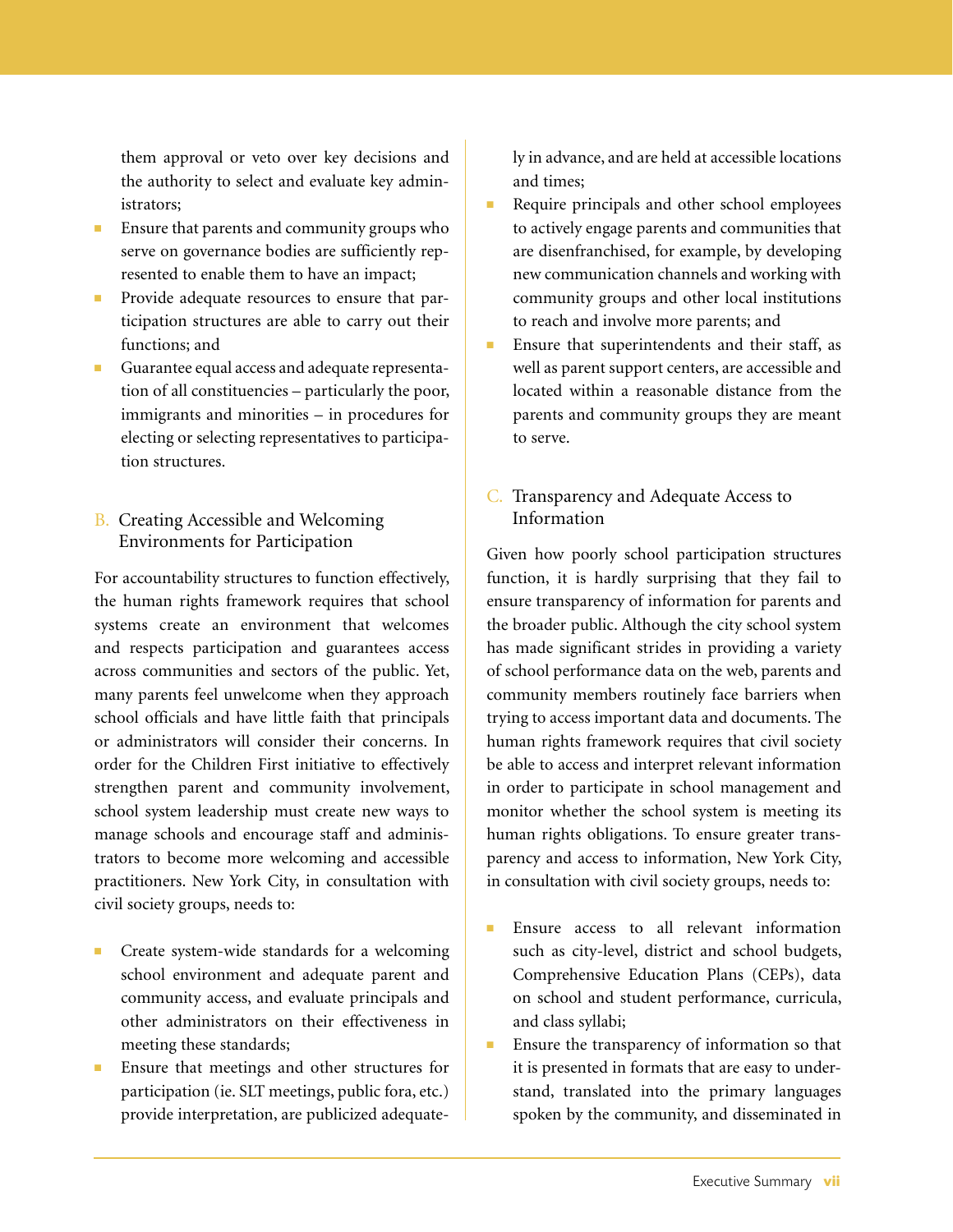a timely manner; and

- Work with community-based organizations and other civic actors to develop new and more effective dissemination strategies.
- D. Building the Capacity of Parents and Communities for Informed and Effective Participation

Under the human rights framework, governments are obligated to build the capacity of civil society, especially its primary stakeholders, to make meaningful contributions to the management and oversight of public institutions. Yet, parents in New York City report that they have not been adequately trained or given the necessary tools to build their capacity for meaningful participation. To strengthen the capacity of parent groups and other relevant civil society actors, New York City, in consultation with civil society groups, needs to:

- Identify priorities for training, such as workshops on interpreting budgets and CEPs and on the standards children are expected to meet;
- Ensure that training sessions are accessible to civil society, held at times of the day and in locations that ensure broad access, and are available in the key languages spoken by the community; and
- Ensure that those who conduct trainings are knowledgeable, qualified, and skilled in communicating effectively with parents and communities, for example, by developing trainings with experienced community-based organizations.

#### **Building Human Rights Structures: The Role of an Ombudsperson for the Right to Education**

In addition to strengthening participation in these four areas, the human rights framework offers useful models for creating independent structures to monitor human rights compliance and support parent and community participation. Currently, when parents and community-based organizations are unable to resolve an issue at the school level, they have no independent structure or other effective procedure for seeking remedies for violations. An ombudsperson is one classic example of a human rights structure that can facilitate and support effective participation in education governance and create greater transparency of and access to information. At minimum, such an office should:

- Monitor and investigate violations of the right to education by gathering information from stakeholders and officials, receiving and investigating complaints from parents and other civil society actors, and analyzing data;
- Issue public findings and recommendations documenting violations and failures of government accountability, and suggest corrective measures based on internationally recognized human rights standards;
- Serve as an advocate for civil society with government offices and school officials, in particular for instances of widespread or systemic violations; and
- Facilitate access to existing remedies for victims of violations and/or file complaints in courts to protect the right to education.

To amplify the voice of civil society and ensure input from a broad array of communities, the office should also work closely with parents and community organizations to organize dialogues about schooling effectiveness and bring undetected violations to light, and to facilitate the exchange of information among groups or institutions undertaking their own monitoring of the right to education. ■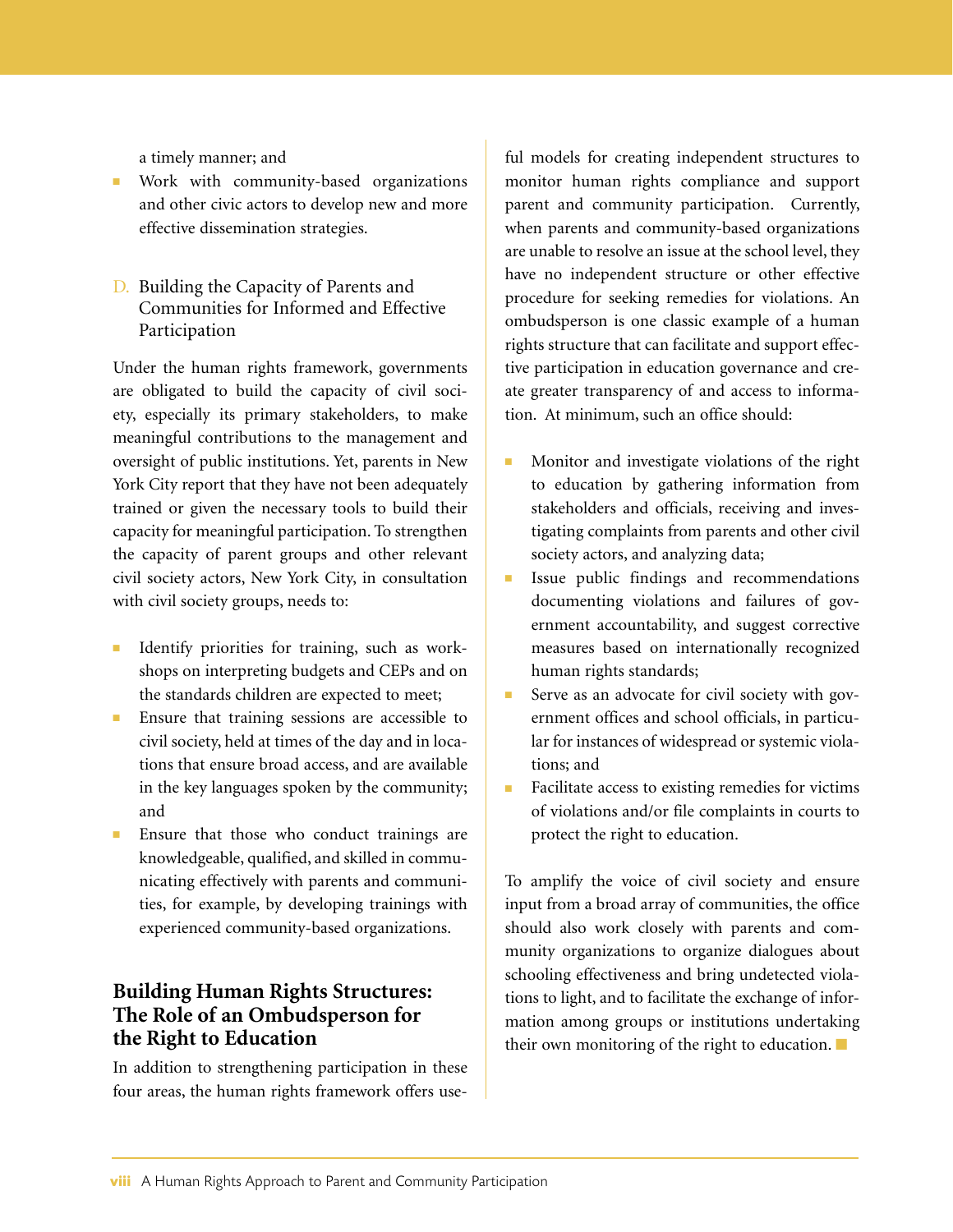#### **I N T R O D U C T I O N**

"The right to a quality education is just as much a God-given and American right as the right to vote or be treated equally. This movement to fix our public school system is another link on the civil rights railroad to equality."

*Mayor Michael R. Bloomberg*

"But the importance of education is not just practical: a well-educated and enlightened and active mind, able to wander freely and widely, is one of the joys and rewards of human existence."

*UN Committee on Economic, Social and Cultural Rights*

hen he announced his reforms to the New York City school system, Mayor Michael Bloomberg declared that every child has the "right to a quality education."1 Education, he said, is "as

much a God-given and American right as the right to vote…." In fact, the right to education transcends national borders, and is recognized internationally as a universal human right.

The Universal Declaration of Human Rights (UDHR) reflects a collective global commitment to provide all children with an education "directed to the full development of the human personality and to the strengthening of respect for human rights and fundamental freedoms."2 Other international instruments specifically obligate governments to provide an education that "shall enable all persons to participate effectively in a free society,"3 and require that the aims of education be inextricably linked "to the realization of the child's human dignity."4 These standards are the foundation for defining both the human right to education and the

corresponding human rights obligations shared by all governments.

Fulfilling the right to an education is the duty of

Eleanor Roosevelt, as the U.S. representative and President of the Commission on Human Rights, was one of the primary architects of the Universal Declaration of Human Rights.

states and localities in our federal system, and almost every State Constitution in the US, including the New York State Constitution,<sup>5</sup> recognizes the right to an education.

Yet, as our research and existing data reveal, hundreds of thousands of New York City children are routinely denied their right to an education by the poor quality of schooling they receive.

Our paper argues that one of the primary culprits for this educational failure is a system-wide lack of government accountability. We further argue that the absence of effective structures for civil society actors<sup>6</sup> to participate in the school system, allows for this lack of accountability to continue.

Mayor Bloomberg and Chancellor Klein have launched a new round of school reforms – the Children First initiative. This initiative attempts to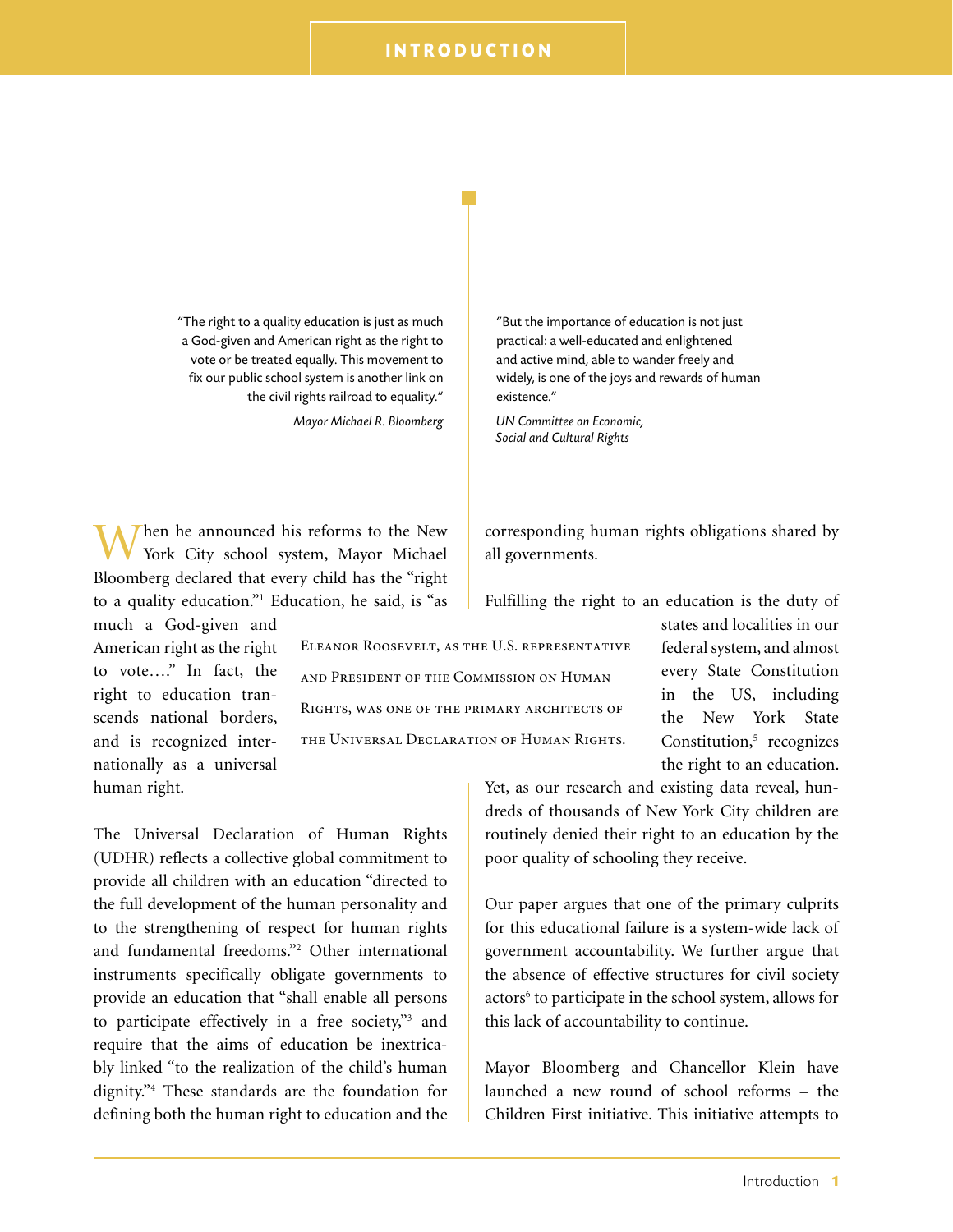improve the quality of education in New York City schools<sup>7</sup> by addressing systemic problems in school governance. Specifically, the reforms aim to:

- Restructure the school system;
- Improve parent engagement and participation;
- Institute a new unified curriculum and improve classroom materials and staff development; and
- Improve educational outcomes in low performing schools.

While the reforms are, in part, geared towards addressing the question of "parental involvement," they fail to approach the question from a human rights perspective and do not ensure effective civil society participation or government accountability. In particular, parents are not given adequate power or guaranteed a welcoming environment with the necessary resources and technical support to make participation meaningful and hold school officials accountable. Furthermore, the reforms fail to ensure broad participation from all sectors of civil society, which includes community groups and other activists.

In this paper, we use the lens of human rights, and the lessons learned from the international human rights movement, to provide a conceptual framework for strengthening parent and commu-

nity participation in the NYC school system. Rather than provide an in depth analysis of the Children First reforms, this paper offers a broad framework for how human rights standards for participation can be applied to Children First or other reform processes. Based on interviews with parents, community organizers, and advocates,<sup>8</sup> we identify and critique the obstacles to participation that exist in the current school system, and make recommendations based on human rights standards for how to better ensure effective civil society participation.

In addressing the role of civil society, we rely on international standards found in widely ratified human rights treaties, such as the International Covenant on Civil and Political Rights,<sup>9</sup> the International Covenant on Economic, Social and Cultural Rights and the Convention on the Rights of the Child.10 We also rely on human rights declarations (particularly the World Declaration on Education for All)<sup>11</sup> issued by UN bodies that reflect an international consensus on basic human rights standards. Finally, we use the Dakar Framework for Action,<sup>12</sup> a document developed by over 160 countries, including the United States, at the World Education Forum in April 2000. The Dakar Framework was created by consensus and represents "a collective commitment to action" by participating nation-states. ■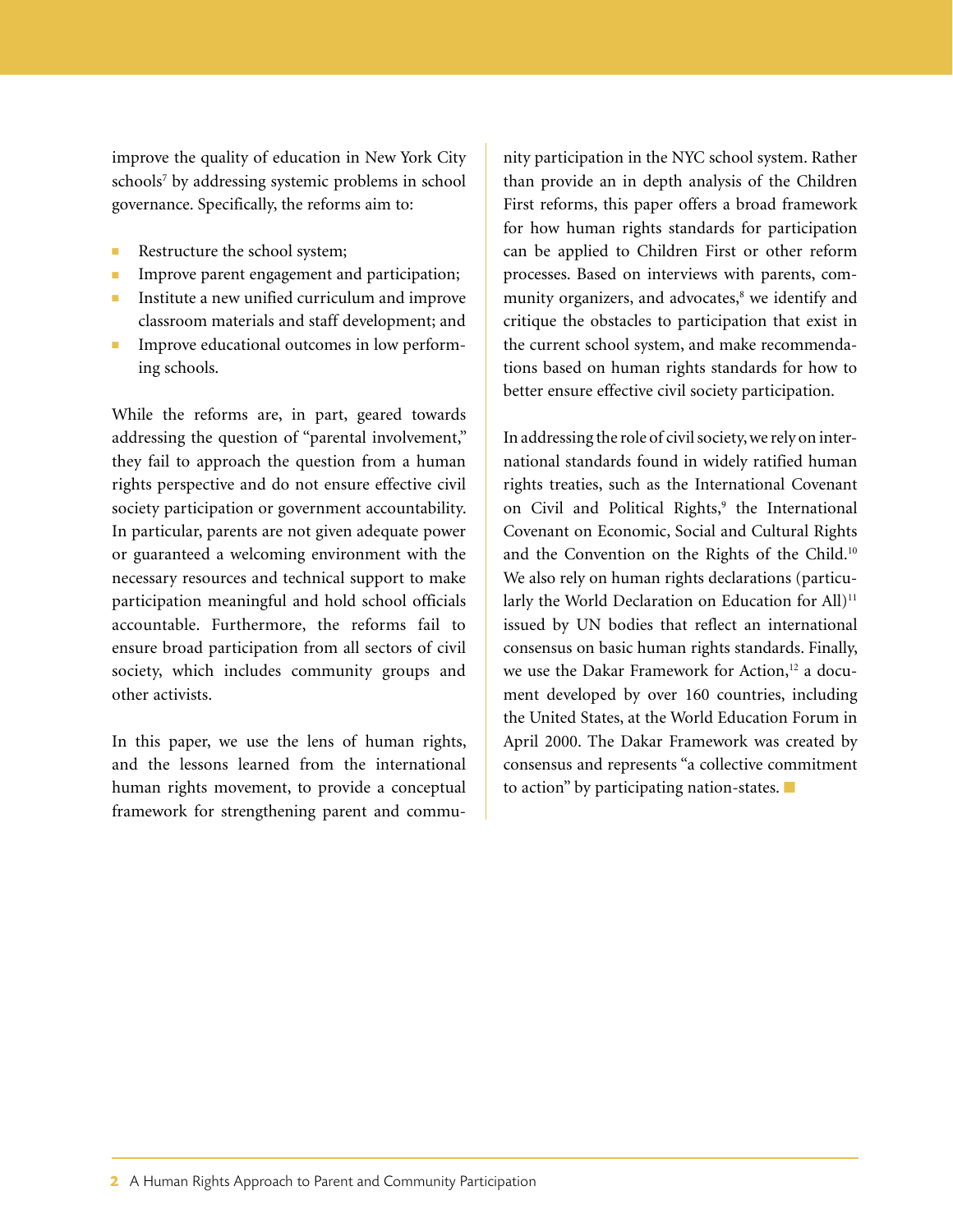## New YORK CITY FAILS TO ENSURE the Human Right to Education

"Education is the primary vehicle by which economically and socially marginalized adults and children can lift themselves out of poverty and obtain the means to participate fully in their communities."

> *UN Committee on Economic, Social and Cultural Rights, General Comment 13*

International human rights law, as codified in the covenants and declarations described above, the covenants and declarations described above, recognizes the right to a fundamental education. These human rights instruments collectively define a fundamental education as "the satisfaction of… 'basic learning needs.'"13 The World Declaration on Education for All asserts that:

 "these needs comprise both essential learning tools (such as literacy, oral expression, numeracy, and problem solving) and the basic learning content (such as knowledge, skills, values, and attitudes) required by human beings to be able to survive, to develop their full capacities, to live and work in dignity, to participate fully in development, to improve the quality of their lives, to make informed decisions and continue learning." 14

These basic learning needs are an inherent component of the right to education. The specific content of this right, however, "varies with individual countries and cultures, and inevitably, changes with the passage of time."15 New York City public school students need to acquire the skills to function in

an information-driven society within a complex economy. This requires high-level skills in order to participate in the workforce, engage in political processes and meet ordinary needs such as effectively using the internet or purchasing a home. In this context the majority of New York City public schools do not provide a fundamental education, and in many cases fail to provide even a minimum level of literacy.

For example, in 2001, 70% of New York City public school eighth graders tested below grade level,<sup>16</sup> and 20% of high school students dropped out of school before graduation.<sup>17</sup> Over 300 schools have been identified as "failing,"<sup>18</sup> while many more are categorized as not adequately performing. The scale of this human rights violation is further exacerbated by inequitable funding between urban and suburban schools in New York State,<sup>19</sup> the discriminatory use of special education designations and disciplinary procedures,<sup>20</sup> and the inequitable distribution of experienced teachers.<sup>21</sup>

Moreover, the extraordinary achievement gap between high performing and low performing city schools demonstrates that the violations of the right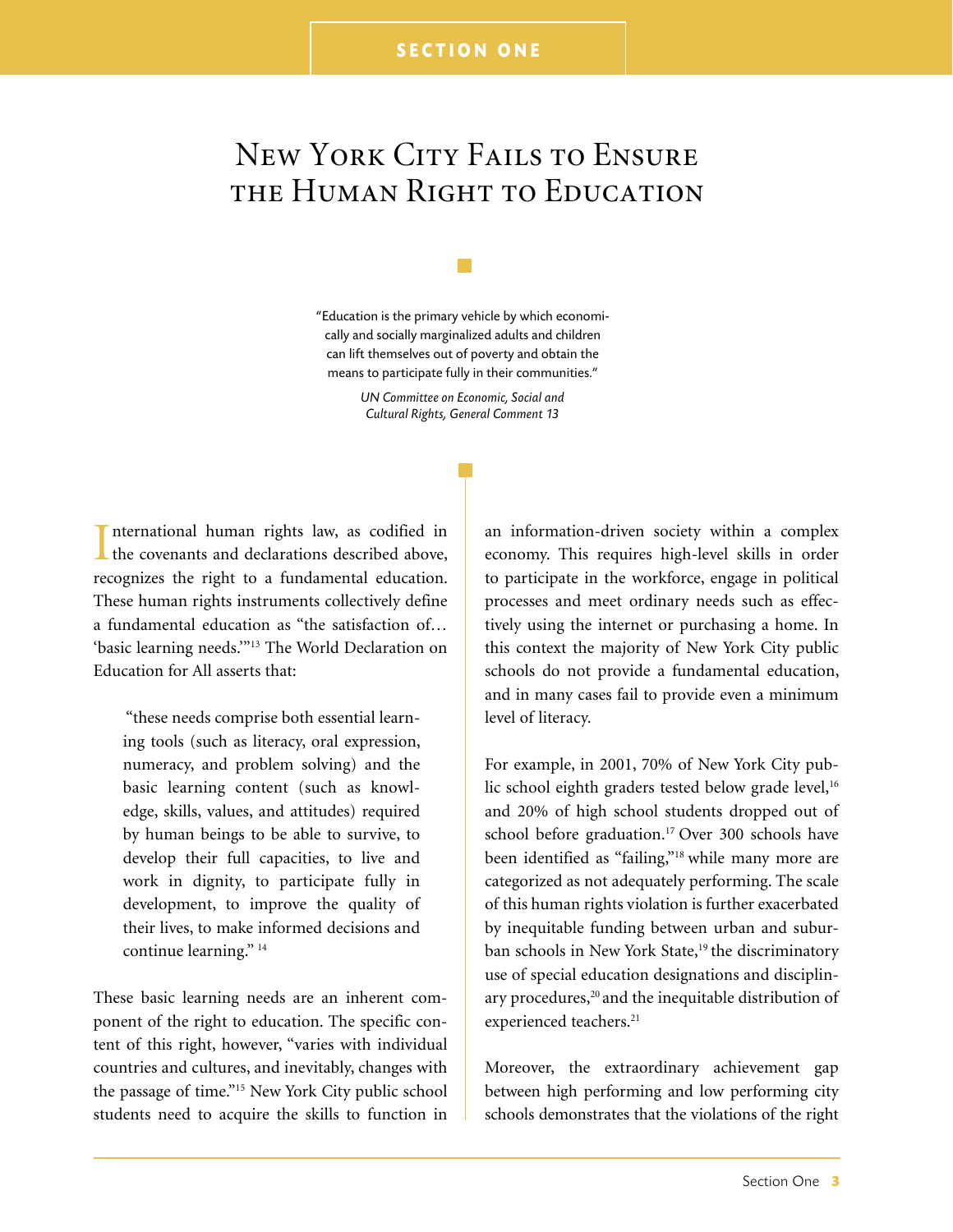

*Elementary and Middle Schools, A Condition Report*, NY State Department of Education, 2000 (data is from NYC Board of Education 1997-1998 school year).

to a fundamental education are directly tied to the class and race of the student population. For example, in the 1997 to 1998 school year, students in the lowest performing schools scored on average 40% lower on reading tests than students in the highest performing schools.<sup>22</sup> In that same school year, the average student populations in the lowest performing schools were 97% Black and Latino and 94% eligible for the free lunch program – indicating that students are likely to come from low-income homes.<sup>23</sup>

In the highest performing schools, however, the average student populations were only 30% Black and Latino, but 51% White, and only 40% of students were eligible for the free lunch program.<sup>24</sup> These blatant class and race disparities represent a flagrant violation of the most central human rights principle – the right to non-discrimination.

"An active commitment must be made to removing educational disparities…[T]he poor… ethnic, racial, and linguistic minorities… should not suffer any discrimination in access to learning opportunities."

*World Declaration on Education for All, Article 3*

The State and City of New York have developed and adopted a wide range of policies and goals to address the failure to provide a fundamental education in all New York City public schools. However, our interviews with parents and advocates demonstrate that the most pervasive threat to the right to education is not any specific policy or lack thereof, but rather a widespread and systemic breakdown in accountability in districts serving low-income neighborhoods and communities of color. Policies and strategic plans to improve low performing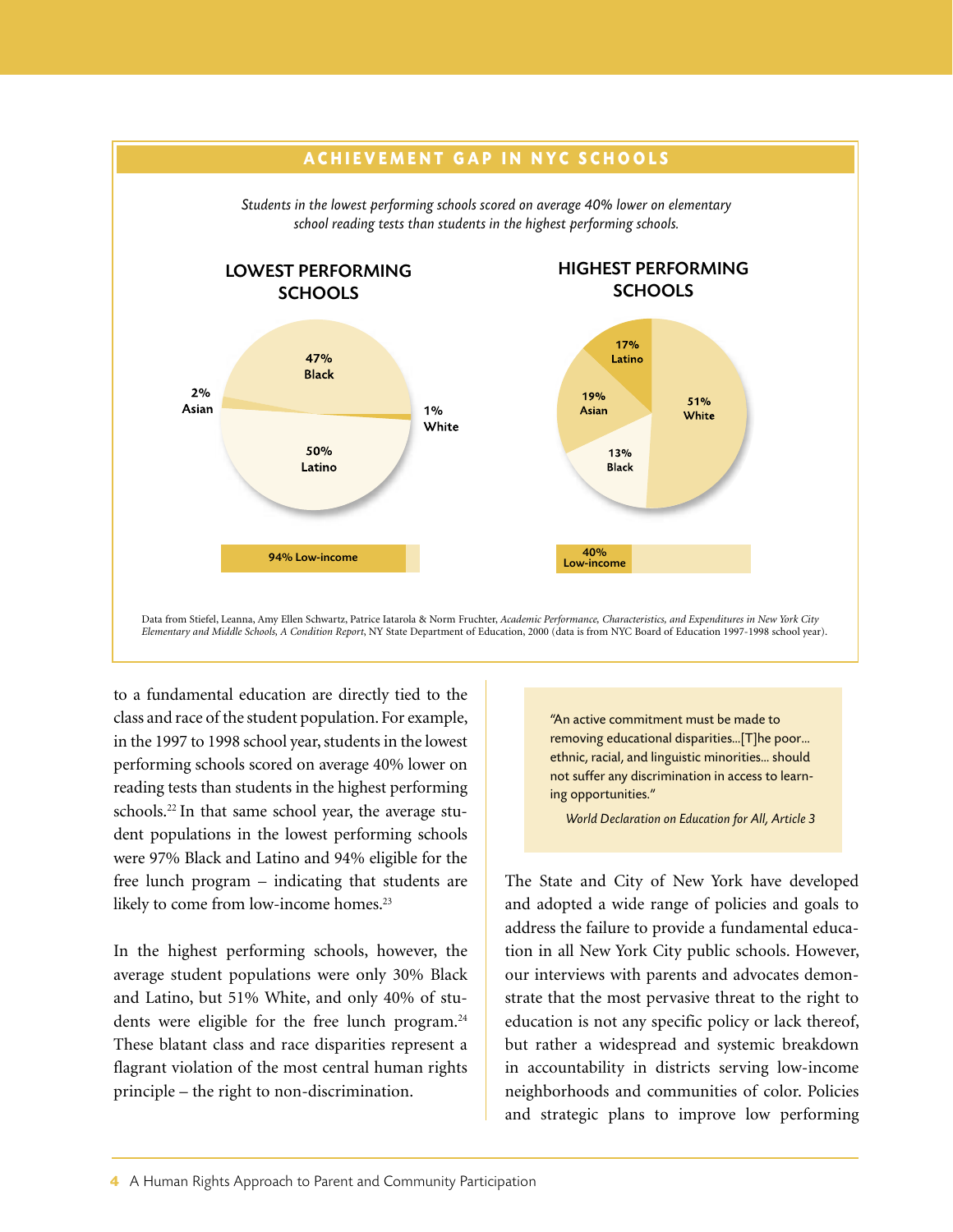"Oh, please. I don't want to see policies or any more programs that my son's school is SUP-POSED to have. You look at them all, and they look great. But that's not what really happens. For example, my son's school is supposed to have Project Read everyday, it doesn't. So I ask my son, did you have Project Read today? Most days he says no, there was no program. Usually he doesn't have the program more than a couple times a month."

> *Parent, New Settlement Parent Action Committee*

"When the Board of Regents mandated new graduation requirements, they knew that immigrant students still in the process of learning English would not be able to meet the standards without support. They committed to a 12 step plan in order to provide the necessary support. Yet, the twelve step action plan was not fully implemented by the schools. By not providing what was promised, they set these kids up to fail."

*Advocate, New York Immigration Coalition*

schools are routinely disregarded, with little oversight or consequence. These failures in accountability affect all schooling issues – from fully funded reading programs that are never implemented to school improvement targets that are never met. Without creating real accountability, the right to education cannot be fulfilled.

This breakdown in accountability is closely linked to the school system's failure to ensure effective and meaningful participation by civil society in the management or oversight of the educational system. Parents and advocates report that schools systematically exclude low-income parents and communities from participating in the school system and through this exclusion severely limit the ability of these actors to hold schools accountable for educational failure. The participation of civil society is essential to guarantee independent and effective monitoring of the school system and to ensure accountability. ■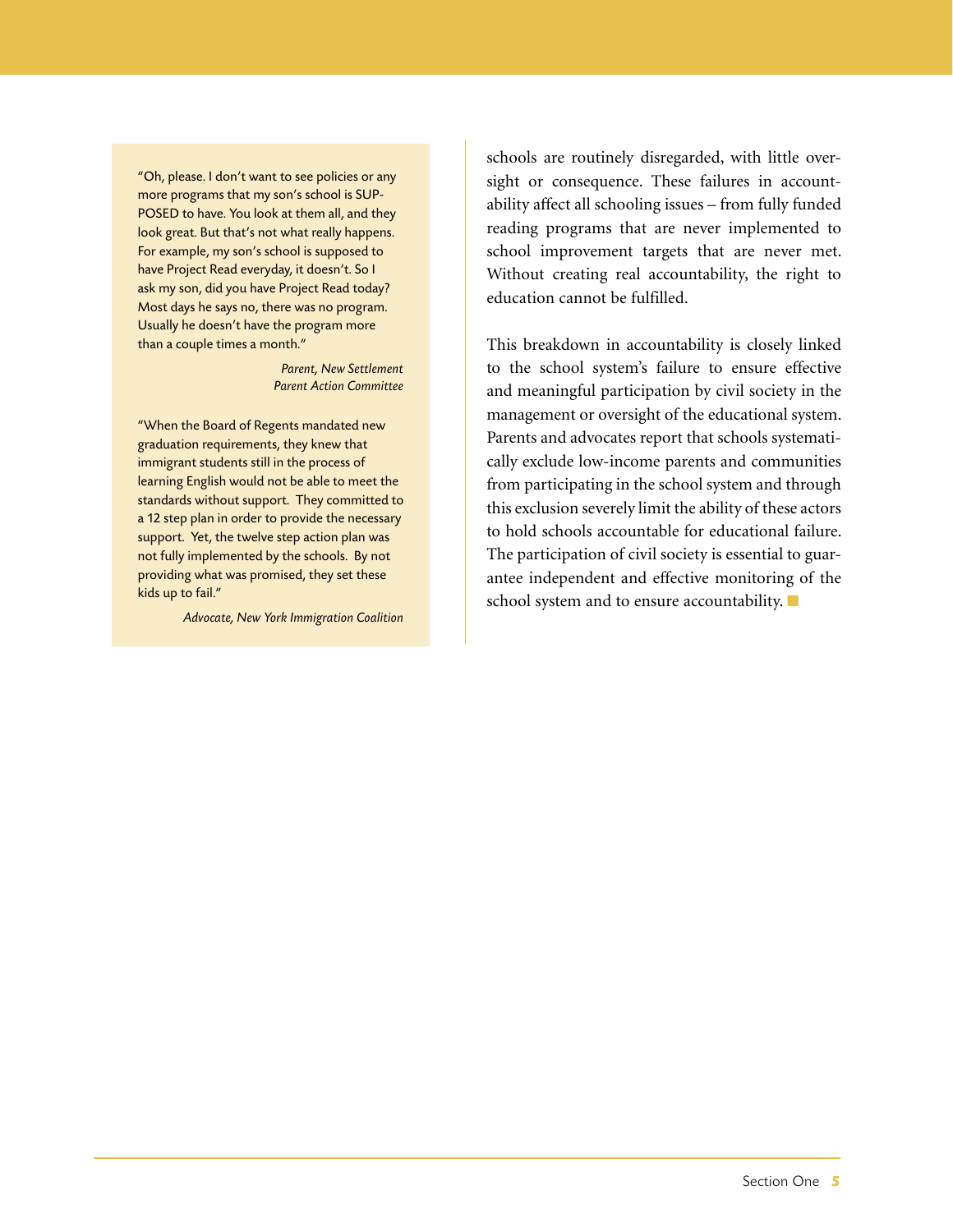

Photo: Laura Dwight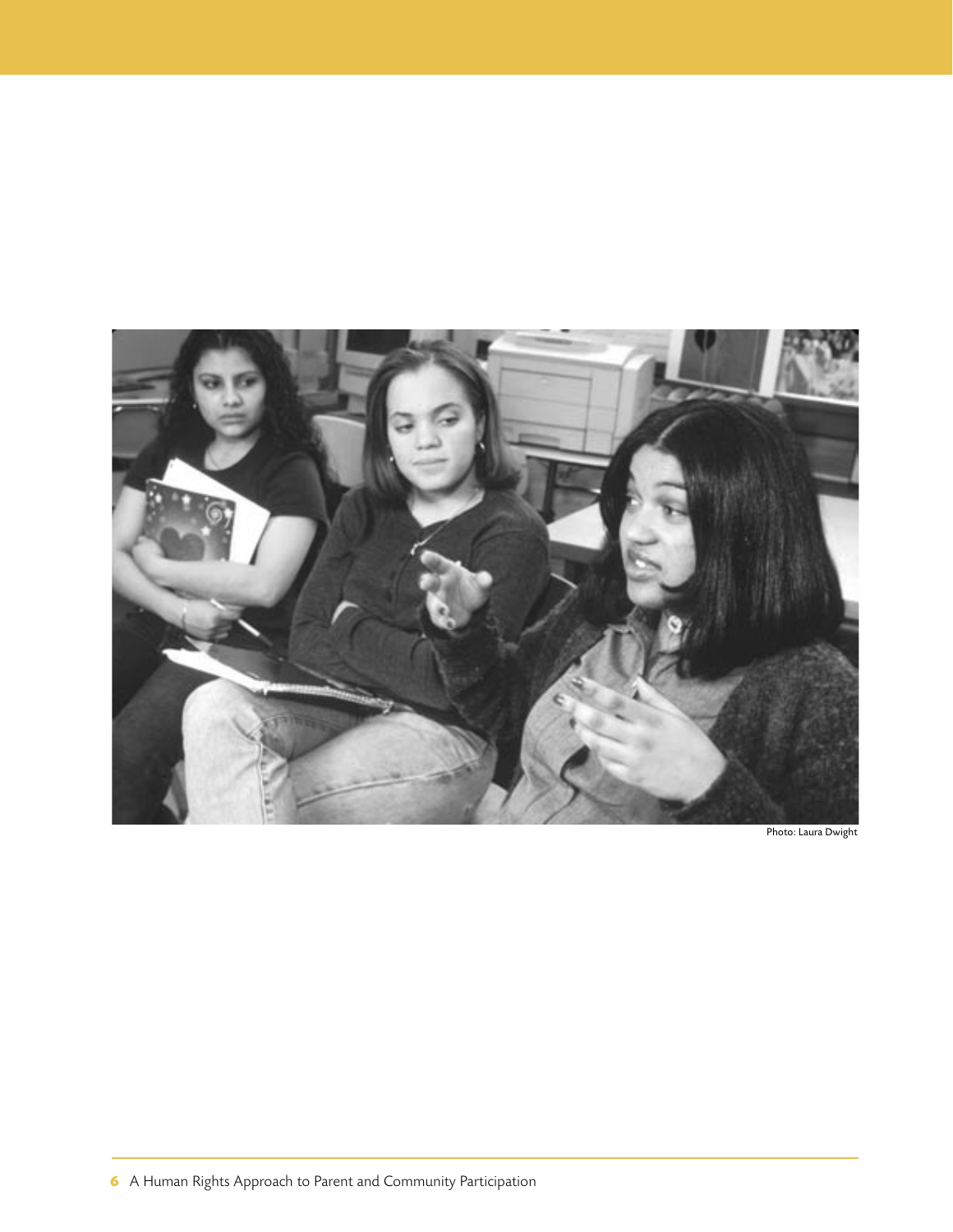## Civil Society and the Right to Participation

"Civil society must be granted new and expanded political and social scope, at all levels of society, in order to engage governments in dialogue, decision-making and innovation around the goals of basic education."

*Dakar Framework for Action*

ecause civil society participation is important for strengthening government accountability, civil society actors play a central role within the human rights framework in ensuring human rights, including the right to education. The concept of civil society has a long history; its roots go back to ancient Greek and Roman culture, which perceived civil society as a body of active citizens organized to support political institutions.<sup>25</sup> In the 17th and 18th centuries, this notion changed and the concept of civil society as something separate from government emerged.26 In the context of the French revolution, civil society came to mean a community of free and equal citizens able to represent public opinion or a "collective will" separate from the government. 27

Civil society grew in importance as a social and political force in the 1970's. During this period, dissidents in both Latin America (facing fascism) and Eastern Europe (facing totalitarian communism) reconceptualized civil society as popular associations capable of resisting the State. When dictatorships in those regions fell, civil society continued to develop as a means for rebuilding and reframing democratic societies. Today, a strong civil society is universally seen as critical to revitalizing democracy and building "social capital" – that is, a web of strong relationships within society built on trust and tolerance and capable of addressing social problems.28

The international human rights framework recognizes that civil society occupies the space between the government and private individuals. Civil society "is usually considered to embrace the various groups – professional, economic, political, cultural, associative – …that make up all human society, with different interests that converge at times and conflict at others."29 "[C]ivil society has many…components: workers,…farmers, professionals, intellectuals and their respective organizations, political parties, grassroots movements in general and so on."30 Individuals may act as civil society participants without formally belonging to an organization or group, so long as they are not acting to further purely private interests, but rather as part of some overall movement toward a collective goal. When individuals and organizations come together as civil society participants, to mobilize collective assets and engage in "public and collective mediation among disparate interests,"<sup>31</sup> they are more likely to act "in the interests of the entire community, in a spirit of solidarity that prevails over private interests."32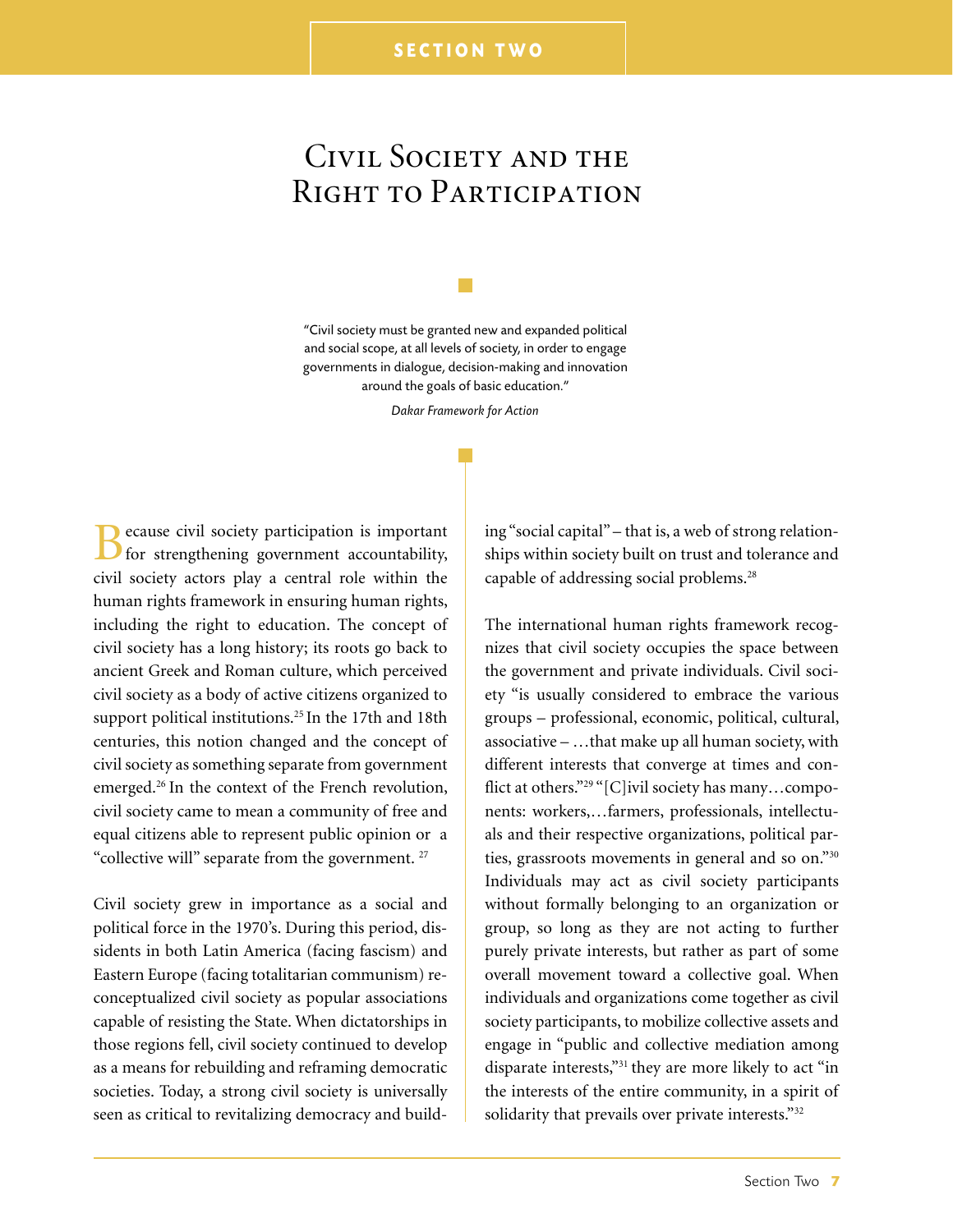The international community has consistently affirmed the right of civil society to participate in government structures and processes essential to fulfilling human rights obligations, including the right to education.33 Indeed, civic participation of this kind is a fundamental component of any democratic system infused with human rights values. The right to participate extends to all civil society actors – including parents, students, community organizations, and academic institutions. These stakeholders have a right to participate in the creation, decisionmaking and administration of structures designed to ensure the right to a fundamental education. Through these structures, civil society actors are able to shape the public institutions that serve them and to hold these institutions accountable.

> "Every citizen shall have the right and the opportunity…To take part in the conduct of public affairs..." \*\*\*"[Including] all aspects of public administration, and the formulation and implementation of policy at international, national, regional and local levels."

> > *International Covenant on Civil and Political Rights, Article 25 and UN Human Rights Committee, General Comment 25*

While all of society has a stake in the education of its future citizens, parent and youth groups play a particularly central role as civil society actors. These groupings are the stakeholders with the greatest investment in the educational system. Therefore, the human rights framework recognizes the need for them to have even greater access to accountability structures. Community groups are also key actors, because they have both organizational capacity and community experience, and thus are able to articulate the needs of parents and youth.

"The indispensable role of the state in education must be supplemented and supported by bold and comprehensive educational partnerships at all levels of society. Education for All implies the involvement and commitment of all to education."

"Civil society has much experience and a crucial role to play in identifying barriers to [Education for All] goals, and developing policies and strategies to remove them."

*Dakar Framework For Action* 

The right to participation by civil society actors is also grounded in the contributions these actors make to the educational system. Not only can civil society actors more independently monitor and demand accountability on behalf of students, they can also help educators and officials meet the diverse and changing needs of students; understand the context of the communities in which students live; identify the barriers to their education; and develop policies and strategies for addressing them. Recent research by urban political theorists supports this view of civil society's contribution to improving public schools. Clarence Stone, for example, has linked effective urban school reform to the capacity of civil society to mobilize the resources and political will necessary to address critical schooling issues.<sup>34</sup> Civil society participation is thus an essential component for revitalizing urban public schools. ■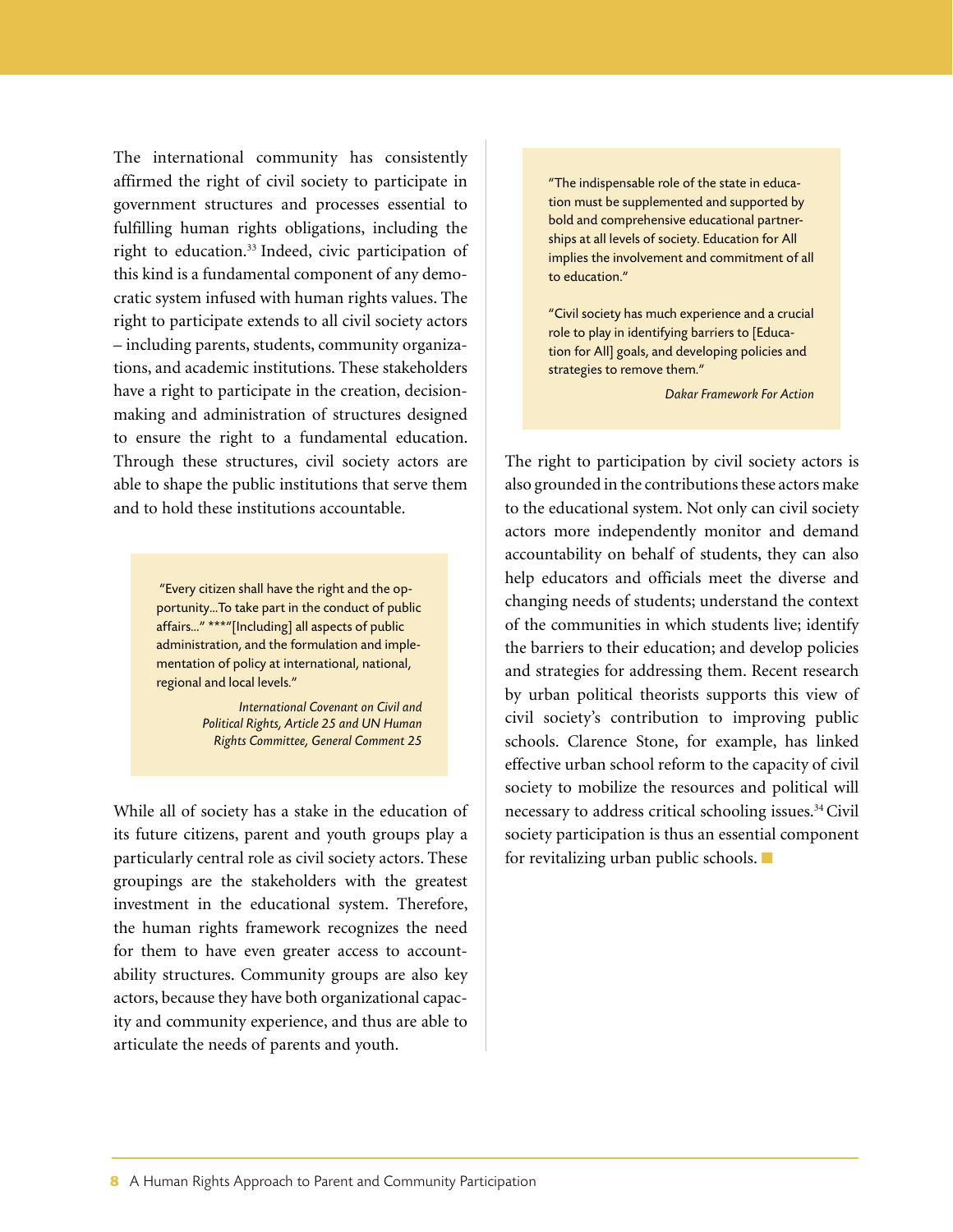## Ensuring Parent and Community PARTICIPATION IN NYC SCHOOLS

"At all levels of decision-making, governments must put in place regular mechanisms for dialogue enabling citizens and civil society organizations to contribute to the planning, implementation, monitoring and evaluation of basic education. This is essential in order to foster the development of accountable, comprehensive and flexible educational management frameworks."

 *Dakar Framework for Action*

The public education system in New York City has traditionally been impermeable to the participation of most civil society actors. Apart from unions, the broad range of actors with a stake in the education system – advocacy groups, policy institutions, think tanks, academia, and other civic elites – have played a minimal and sporadic role in school reform efforts over the years. Although the human rights framework supports broad involvement by the full range of civil society actors, this paper focuses on parents and community groups – the core constituency of the education system – both because of the systematic exclusion these civil society actors face, and the importance of their involvement as primary stakeholders in education.

Parents and advocates report a systematic failure by the New York City government to ensure effective participation by parents and communities in the management and oversight of schools. Indeed, low-income parents in particular regularly face obstacles to participating in their child's education. Existing school structures often fail to take into account the reality of parents' lives – such as long work hours, limited English, single parenthood, or inadequate public transportation. School officials also fail to make information accessible to parents or to make processes for decision-making transparent. Moreover, parent involvement structures usually focus on parenting workshops and organizing bake sales, rather than on creating opportunities for extended dialogue between educators and parents about improving student performance.

These structural obstacles stem from a profound failure to respect and value the contributions parents want to make, collectively and individually, to their children's education. Schools and administrators rarely seem to consider involving parents and the broader community in governance as a central obligation of their work, and often take an adversarial stance toward parents. Consequently, as our interviews indicate, low-income parents are routinely dismissed, mistreated, and excluded.

As new reforms are proposed in New York City, human rights standards can serve as a guide and provide criteria for how to increase civil society participation and government accountability.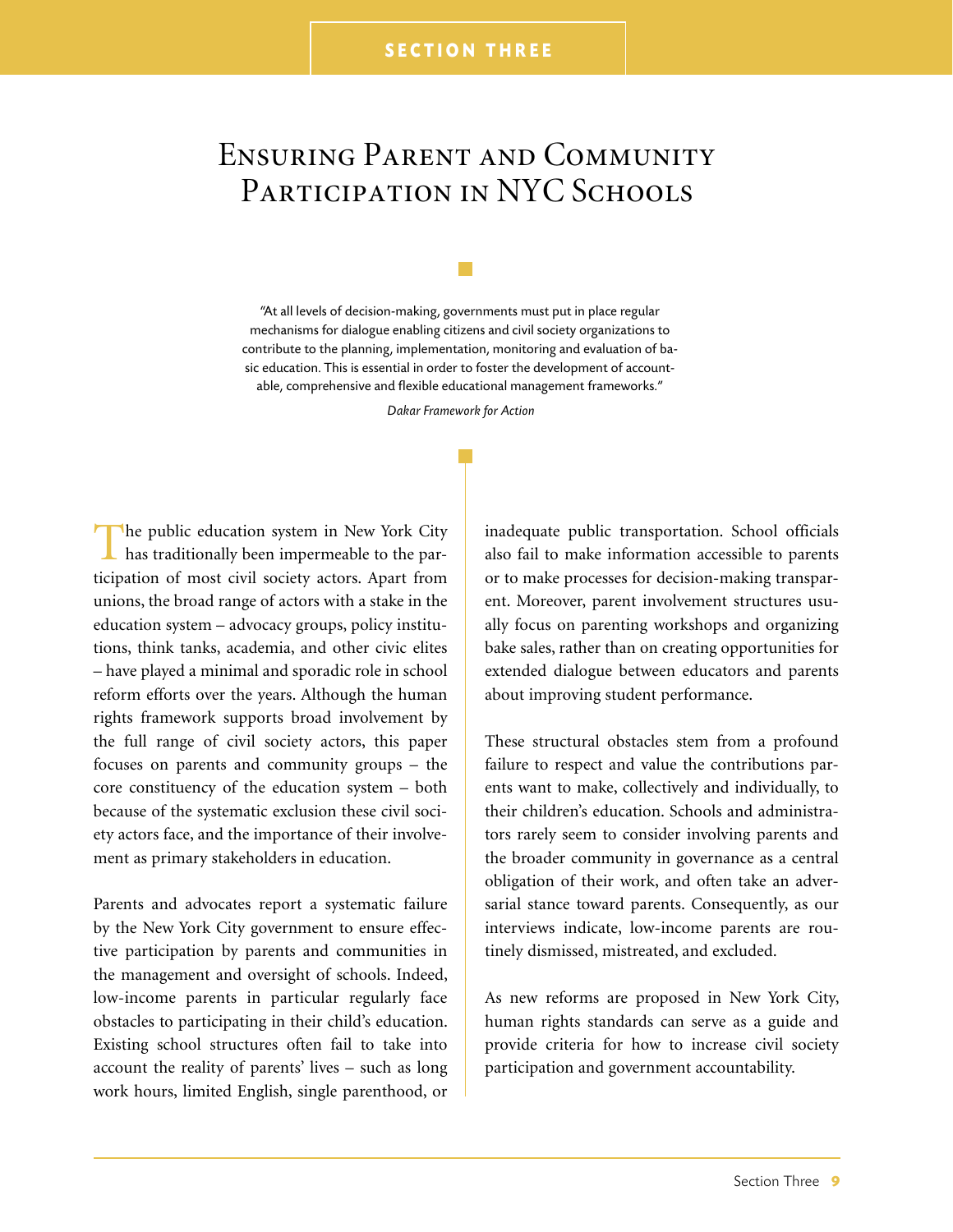#### **HUMAN RIGHTS AND COMMUNITY PARTICIPATION IN EDUCATION**

In their work on education around the world, UN agencies partnering with governments have used the human rights framework to establish parent and community participation in the governance and oversight of public school systems. UNICEF programs<sup>1</sup> are based on the principles of the Convention on the Rights of the Child, and the expanded vision of basic education articulated in the World Declaration on Education for All and the Dakar Framework for Action. These programs work across a range of sectors, including governments, funding agencies, foundations, NGOs (non-profit groups), children's organizations, communities and schools, to build strong parent and community participation in order to ensure responsive, accessible and appropriate education for children.

1 UNICEF, *Girls' Education: A Framework for Action*, June 2000.

Although the involvement of all sectors of civil society in our schools needs to be increased, we argue that expanding parent and community participation is a crucial step towards fulfilling the right to education. Specifically, the New York City school system needs to:

- a) Create new structures, or strengthen existing participation structures, to enable parents and community groups to meaningfully impact education policy and decision-making;
- b) Ensure access to these structures and create a welcoming environment for civil society, in particular for parents and community groups;
- c) Make information transparent and available, particularly about schooling processes and outcomes; and
- d) Build the capacity of civil society, particularly parents and community groups, for informed participation in education.

To effectively implement these recommendations, the school system should develop clear targets for each of these goals, based on human rights standards, and hold school and city staff accountable for meeting these targets.

## **A.** Structures for Participation: Effectiveness, Power and Equitable Representation

Effective participation by civil society – especially parents and community groups – requires structures that engage these important stakeholders in the full range of educational decision-making, including the management and evaluation of the education system, the budgeting and financing of education, and the structure and substance of curricula and teaching methods.35 In districts serving low-income neighborhoods and communities of color, the majority of school governance and parent involvement structures provide, at best, superficial parental and community engagement with little real effect or impact.<sup>36</sup>

"There are mechanisms that exist on paper for parent involvement – we now need to see them implemented – parents need to understand the policies in order to use them."

*Parent, Mothers on the Move*

At the school level, the primary means of participation in governance are Parent Associations or Parent-Teacher Associations (PA/PTAs),<sup>37</sup> and School Leadership Teams (SLTs).<sup>38</sup> Until recently,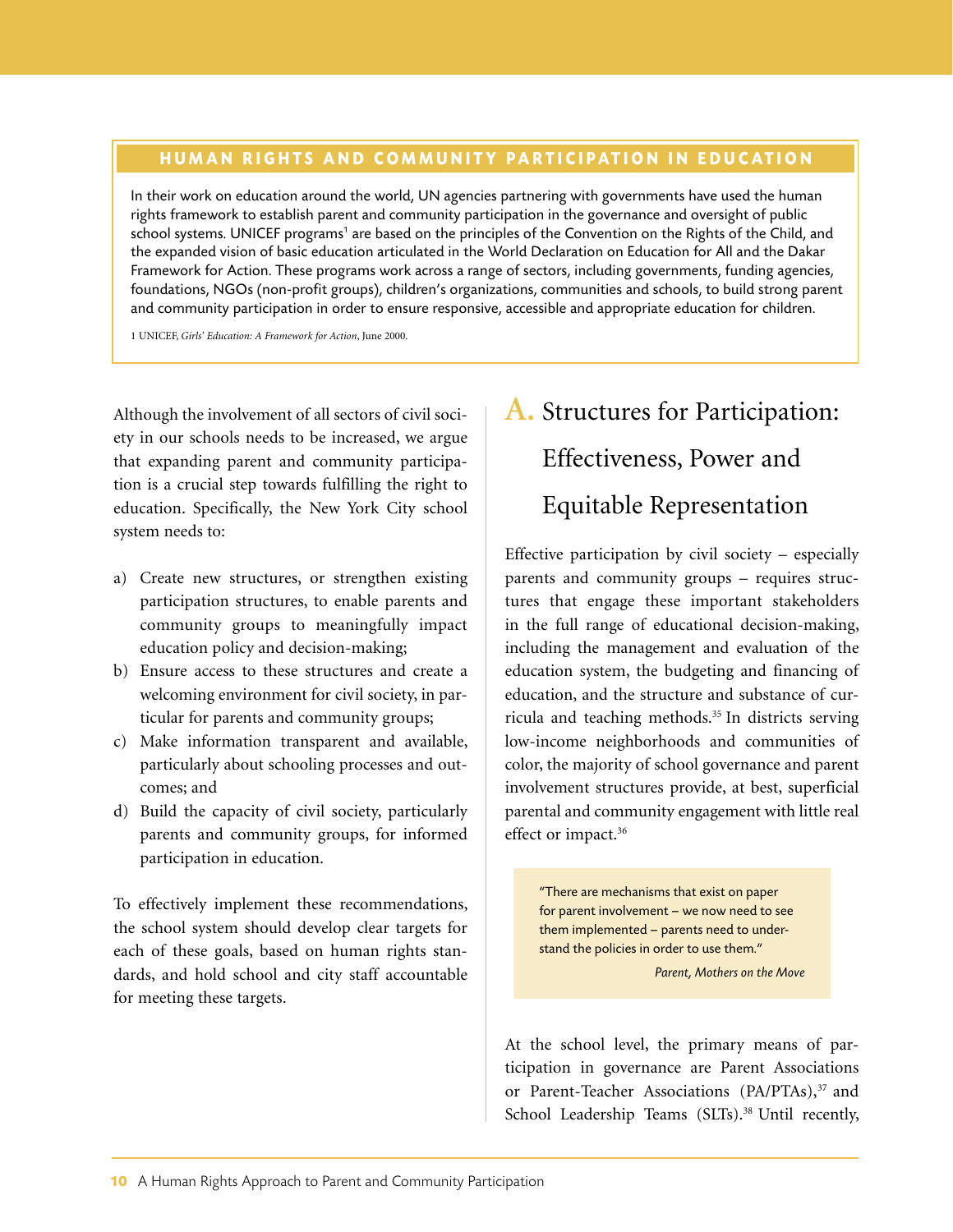Community School Boards were the primary means for participation in school governance at a district level, 39 although parents also participate on largely advisory district-wide Presidents' Councils comprised of PA representatives from each school. Our interviews suggest that in many schools and districts, particularly in poor communities, these structures

> "There are a lot of policies for participation on paper, but no one implements them. We need to get parents access and input into CEPs. We need to make the Superintendent and schools accountable for following through with CEPs and making SLTs work."

> > *Parent, Queensbridge Community in Action*

do not function properly, have low levels of participation, or exist only on paper. Even in schools and districts with higher levels of participation, parents and communities lack real power to impact education, and participation structures often fail to reflect the range of socio-economic, racial and linguistic groups represented in the community. As a result, large portions of civil society, in particular parents, are denied their right to participate in the management of our city's schools.

For example, parents report that when they are outnumbered by school staff on SLTs they feel overshadowed, marginalized and powerless to have an impact. They also indicate that too many SLTs are little more than approval mechanisms for principals' policies. Similarly, parents and advocates report that many PA/PTAs focus their activities exclusively on organizing candy sales and raffles and disseminate only the most basic information. Many are dominated by a handful of parents who work closely with the principal, but do not adequately represent the views of the parent community. Parents and advocates also report that most Community School Boards failed to welcome and incorporate the views of large segments of their district's population, and did not effectively encourage broad parent and community participation.

Changing the current dynamic whereby parents and communities are marginalized requires a shift in how educators conceptualize the role of parents and communities in their schools. If parents and community groups are defined as legitimate and critical participants in the process of schooling, they are more likely to be engaged in essential school discussions such as assessing school performance and planning for improvement.

#### **INVOLVING COMMUNITIES IN SCHOOL MANAGEMENT IN BANGLADESH**

International models have been developed to allow parents to participate in school improvement. In Bangladesh, for example, the Intensive District Approach to Education for All (IDEAL) Project, a joint initiative between UNICEF and the government, involves parents and community members in developing school management plans. Working with half the formal schools in the country, the project uses parent and community participation as a central strategy for improving the quality of primary education.<sup>1</sup>

Schools in Dinajpur, Bangladesh, for example, begin school improvement planning with small group work in which teachers, parents and others discuss how to make the school a better place.<sup>2</sup> Because of this participation, school officials believe that "[t]he local community now feels that the school belongs to them."<sup>3</sup>

- 1 UNICEF, *Girls' Education in Bangladesh*, Country Highlights, www.unicef.org/programme/girlseducation/action/ed\_profiles/Bangladesh.PDF.
- 2 *Joyful teaching, joyful learning in Bangladesh*, Focus: The Magazine of Australia's Overseas Aid Program, Vol. 15 No. 2, July 2000.
- 3 Nur-E-Alam, Assistant District Primary Education Officer for the Rajarampur Government Primary School (RGPS), BSS, Dinajpur in the article *A new approach in education*, The Daily Star, Bangladesh, Vol. 3 No. 1051, August 22, 2002.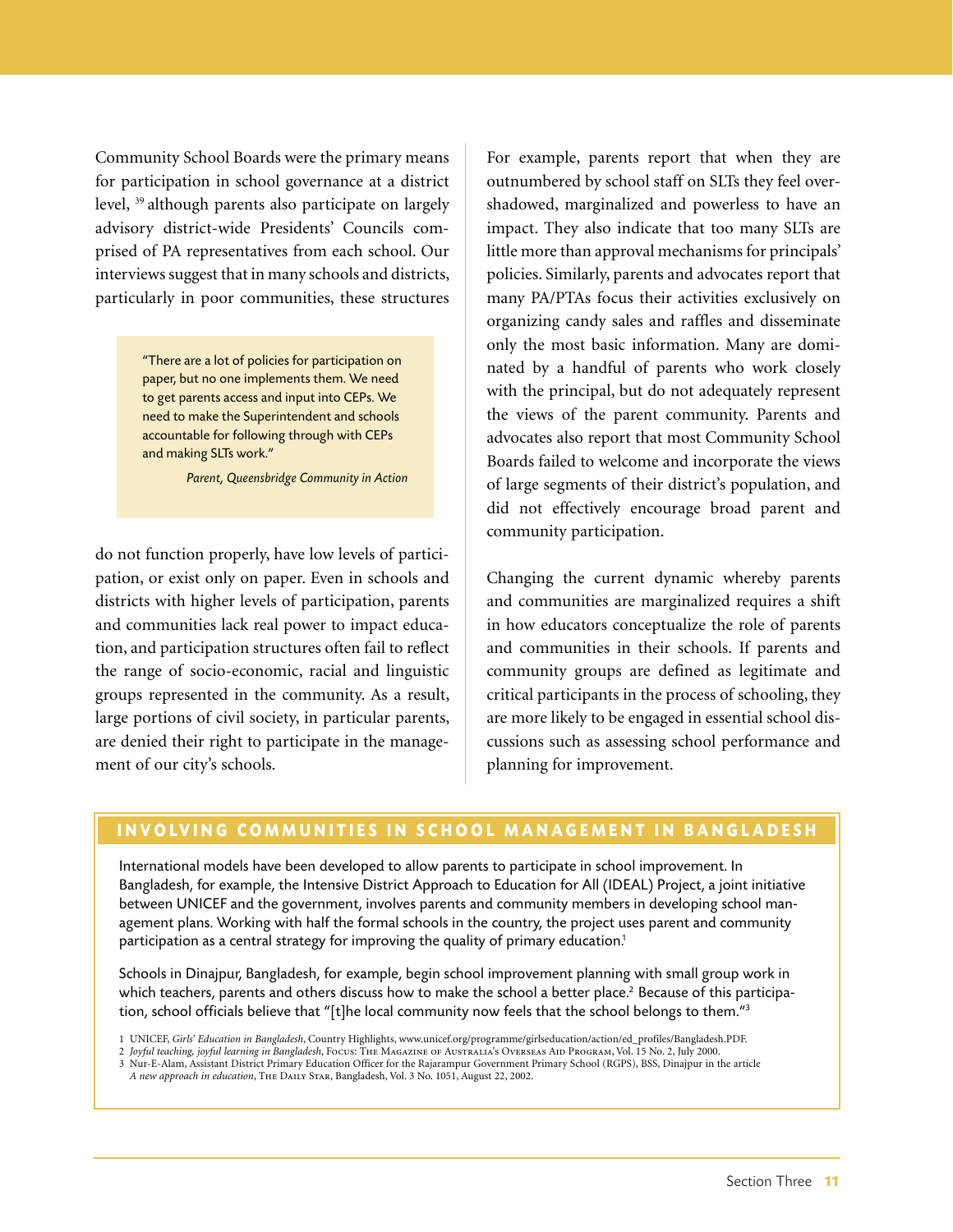In recent months, parent and community groups in New York City have proposed specific reforms to expand the role of civil society actors at the school and district levels. The Parent Organizing Consortium (POC), for example, has called for strengthening parent participation on SLTs<sup>40</sup> by increasing the number of parents on the team, requiring SLT meetings to be well advertised and open to the public, and giving SLTs significant authority over the hiring and evaluation of school principals. The POC and others have also called for representative and participatory district-level structures that involve parents and community groups in developing district priorities and evaluating superintendent performance.<sup>41</sup>

> "We need to focus on giving the community voice power – schools should not only welcome and encourage parents to participate, they need to be responsible for making sure that parents are involved and can have an impact."

> > *Organizer, New Settlement Parent Action Committee*

To be effective, the SLTs and new district (or regional) level participatory structures need power to impact decision making and resources to carry out their functions, and should equitably represent the community they serve. New York City, in consultation with civil society groups, needs to:

- Define clear roles for participation structures that empower civil society to have a meaningful impact on education, for example, by granting them approval or veto over key decisions, and the authority to select and evaluate key administrators including principals, superintendents, and the Chancellor;
- Ensure that parents and community groups who serve on governance bodies are sufficiently represented to enable them to have an impact;
- Provide adequate resources to ensure that participation structures are able to carry out their functions; and
- Guarantee equal access and adequate representation of all constituencies – particularly the poor, immigrants and minorities – in procedures for electing or selecting representatives to participation structures.

But formal accountability structures are not sufficient to ensure parent and community participation in schooling. These structures are too easily isolated from the wider community and too easily manipulated by educators to prioritize schooling interests over community concerns. The creation of mechanisms to insure more effective SLTs or district committees does not eliminate the need for far broader input into school or district discussions, for example, through regular public fora that are widely accessible and allow citizens to obtain information and voice their concerns.

## **B.** Creating Accessible and Welcoming Environments for Participation

For accountability structures to function effectively, school systems must create an environment that welcomes and respects participation and guarantees access across communities and sectors of the public. In the current school system, many school administrators, teachers, district staff and city officials do not believe in or act on the necessity for civil society participation, particularly by parents and community groups. Many parents feel unwelcome when they approach school officials or engage accountability structures (such as SLTs), and have little faith that principals or administrators will consider their concerns.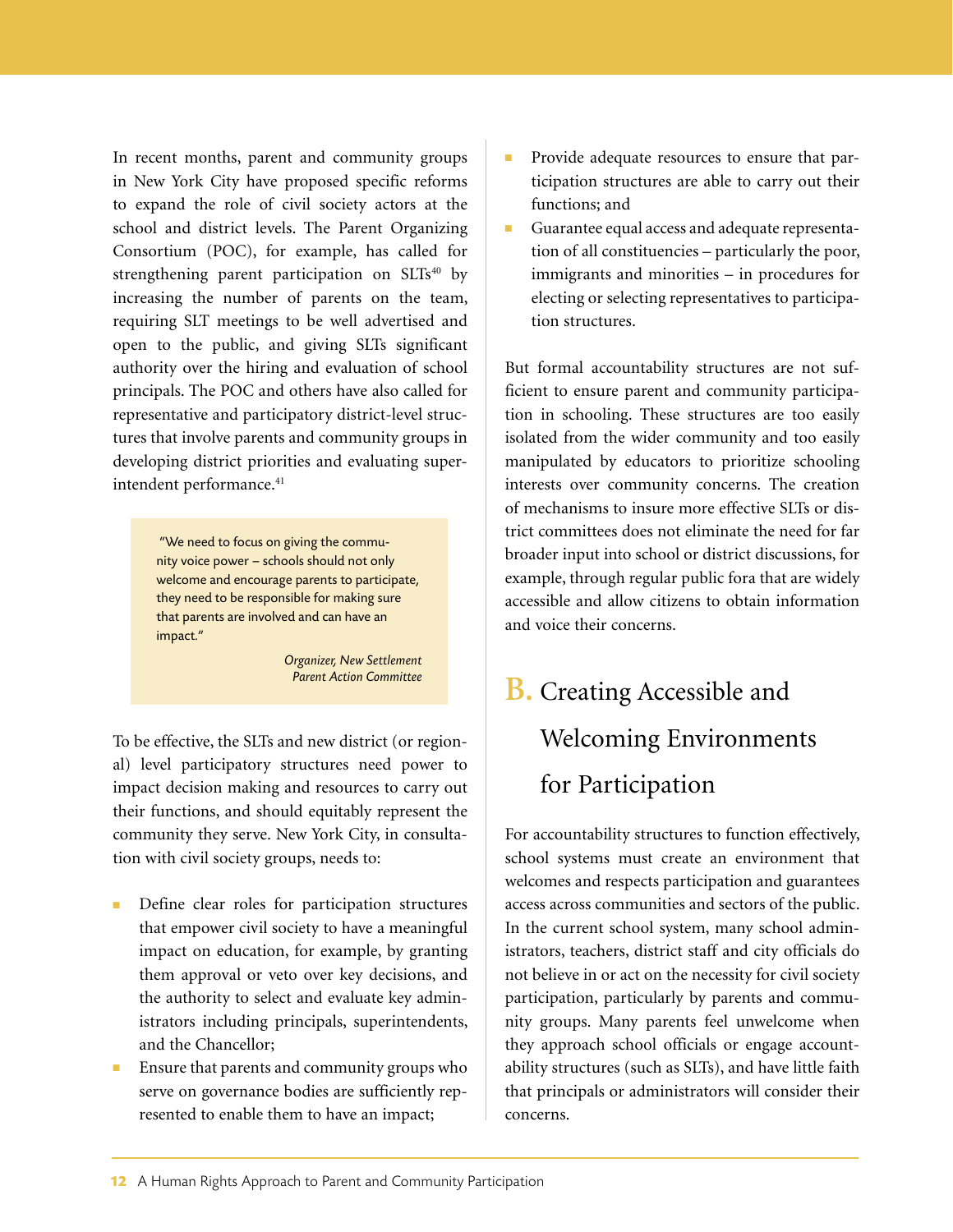"If parents go to their children's schools to ask for help, most won't get past the front desk." *Advocate, New York Immigration Coalition*

"Some schools find it necessary to be disrespectful to a parent in order to maintain their authority. I was devastated by the way they treated me."

*Parent, Queensbridge Community in Action*

This lack of respect and commitment stems from a systemic failure to recognize and value the role of civil society, as well as from individual and structural racial and socio-economic biases. Parents and advocates report that poor communities of color face greater barriers and are treated with less respect when trying to access the education system. $42$ Because of this lack of respect, parents and community representatives are marginalized and denied access to participation structures, officials, and their children's schools.

The failure to value input from parents and communities also results in structural obstacles to meaningful levels of participation. Meetings presumably scheduled for parents, for example, are held infrequently or at times when parents with heavy workloads cannot easily attend.

Language barriers also make many structures for participation inaccessible. The lack of adequate interpretation services at many meetings of Community

> "There is no system in place right now for helping immigrant parents understand the system. There are language barriers and no understanding of the bureaucracy, so the parents don't engage the schools. Many schools make no effort to communicate and think that the parents aren't interested in their children's education."

> > *Advocate, New York Immigration Coalition*

School Boards, SLTs and PA/PTAs excludes large numbers of non-English speaking parents from participating. Recent immigrants who are unfamiliar with the school system and do not speak English are unable to access information about the different structures for participation and how parents can become involved and seek assistance.

Parents face similar barriers when trying to access individual teachers, principals or district officials. Interpretation is often not available, and telecommunications are at such a rudimentary level in schools that most teachers do not have phones, let alone voice mail or other systems for parents to leave messages. Parents are sometimes denied physical access to schools as well. One parent reported that she was repeatedly denied entry to school premises during the day and was refused access to the principal.

> "I know the system and I'm pushy, so I can get in to monitor my kid's classrooms, but most parents will leave and give up the first time they are turned away."

> > *Parent, Mothers on the Move*

International organizations offer useful strategies for ensuring access and creating welcoming structures. The United Nations Educational, Scientific and Cultural Organization (UNESCO)<sup>43</sup> has developed guidelines for participation structures at all levels of the education system.<sup>44</sup> School systems must develop a "consistent, system-wide commitment and support to collaboration, participation, and partnerships…[including by]…'removing obstacles to [parent and community] participation – ideological, structural and administrative.'45 UNESCO further directs schools to be "'welcoming' to parents and the community,"...rather [than] 'disqualify[ing]' community experience and...[viewing schools] as places to which parents 'surrender' their children."46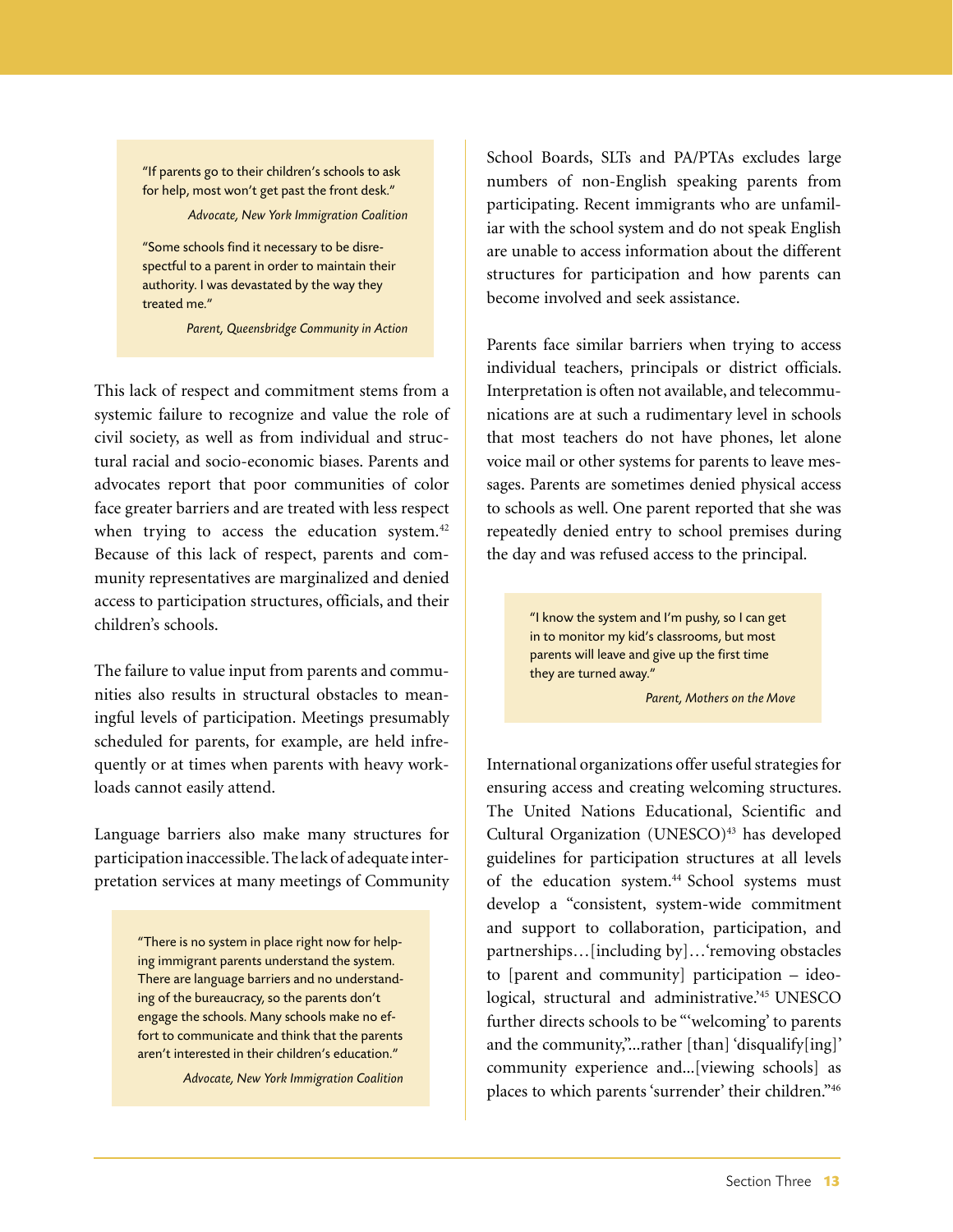#### **CREATING MORE ACCESSIBLE SCHOOLS IN THE PHILIPPINES**

The Parent Learning Support System (PLSS) initiative in the Philippines regularly invites parents into the school to observe classes, and educators work with parents and community members to strengthen PTAs. As a result, PLSS reports that school administrators and staff are more sensitive to parent and student needs, as well as more committed to developing activities for parents and the community.<sup>1</sup> PLSS also reports that because the program brought parents and community members closer to schools, it minimized discontent and conflict between schools, families and communities.<sup>2</sup>

1 Shaffer, Sheldon, *Participation for Educational Change: A Synthesis of Experience*, Paris, 1994, UNESCO: International Institute for Educational Planning at p. 93. 2 *Id*. at p. 100.

UNESCO emphasizes the role of training and support to help principals and teachers function more openly and collaboratively. It specifies that staff and administrators need support in learning "to listen and give credit to the views and needs of others;…to share plans, procedures, and information openly…; [to be] tolerant of conflict, dissent, and compromise…; [and] to see knowledge as residing in both professionals and beneficiaries."47 They also need support in developing skills to encourage shared, participatory decision-making; define school policies, practices and expectations clearly to the community; and plan and conduct meetings in an open, transparent and collegial environment.<sup>48</sup>

> "It's not that it's too hard to get the parents involved, there is just a lack of commitment and infrastructure for reaching out to them and getting them involved."

> > *Organizer, New Settlements Parent Action Committee*

The Children First initiative's focus on parent involvement and community engagement suggests that schools and school systems might function in more welcoming and accessible ways. School system leadership can operationalize this promise by creating new ways to manage schools, and encouraging staff and administrators to become more welcoming and accessible practitioners. New York City, in consultation with civil society groups, needs to:

- Create system-wide standards for a welcoming school environment and adequate parent and community access, and evaluate principals and other administrators on their effectiveness in meeting these standards;
- Ensure that meetings and other structures for participation (ie. SLT meetings, public fora, etc.) provide interpretation, are publicized adequately in advance, and are held at accessible locations and at times that accommodate family work schedules;
- Require principals and other school employees to actively engage parents and communities that are disenfranchised, for example, by developing new communication channels, rather than relying on sending notices home with students, and by working with community groups and other local institutions to reach and involve more parents; and
- Ensure that superintendents and their staff, as well as parent support centers, are accessible and located within a reasonable distance from the parents and community groups they are meant to serve.

Accessible and welcoming structures for effective participation in schooling also require that clear information and consistent support be made available to parents and community members. The new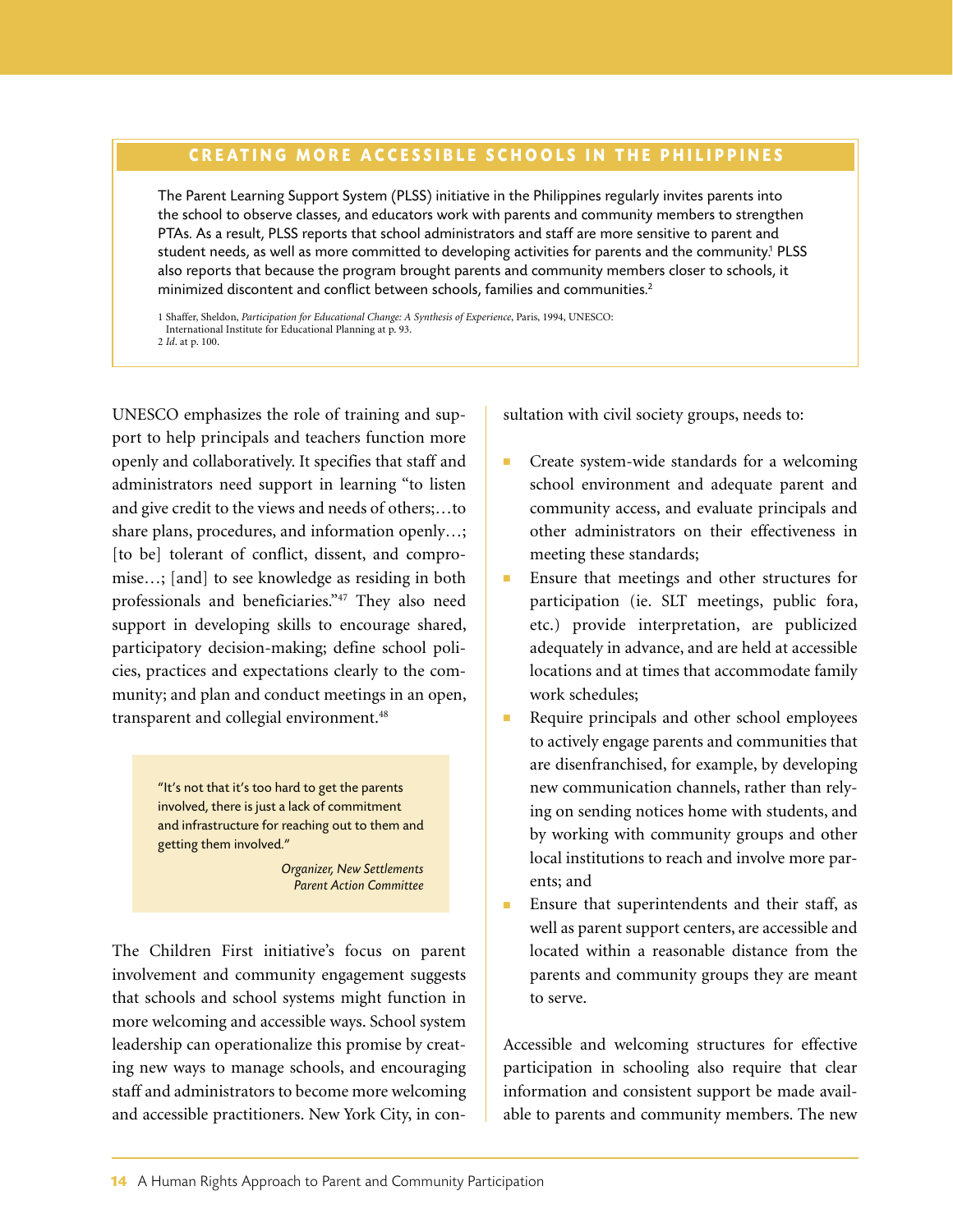regional support centers proposed in the Children First reforms should create an orientation process to introduce new parents to the school system, be open at times that are convenient and accessible, be sufficiently staffed to respond to those seeking assistance, and be equipped with bilingual services. By incorporating these components into their reforms, the school system can develop models of effective parent and community engagement practice that meet human rights standards.

## **C.** Transparency and Adequate Access to Information

Given how poorly school participation structures function, it is hardly surprising that they fail to ensure transparency of information for parents and the broader public, which is critical to meeting human rights standards for participation. Although the city school system has made significant strides in providing a variety of school performance data on the web, parents and community members routinely face barriers when trying to access important data and documents. Despite repeated requests to her child's teacher and principal, for example, one parent we interviewed was unable to obtain any type of syllabus or work plan for her daughter's class, so that she could assist her daughter with homework.<sup>49</sup> A community-based organization attempting to help a parent was unable to procure a copy of the school budget from school officials or members of the SLT.

Even when parents and other members of civil society are able to access information, it is often not provided in a format that parents and communities can understand or translated into the primary languages spoken within the community. One community advocate we interviewed struggled for weeks to gain access to her school's Comprehensive Education

 "I couldn't get my child's syllabus…Parents want to be able to follow their kids' education throughout the year – I don't want just to see the standards or test scores they have to meet, but what they're being taught in order to reach those standards."

 *Parent, Mothers on the Move*

Plan (CEP), and then was unable to receive help from school officials or the SLT in trying to interpret the document. Most schools do not translate CEPs and other schooling documents into workable English or other languages. New York City schools do implement Performance Assessment for Schools System-wide (PASS), an annual self-evaluation process conducted by SLTs, and the system is producing more detailed and comprehensive data about school, district and system performance. However, much of this information is neither readily accessible nor comprehensible to the average parent.

> "It matters how the school gets the information out – they need to try harder to get the important messages and notices into the homes."

> > *Parent, Mothers on the Move*

"Involving parents is hard, and schools say they don't have the time or resources to make it happen. But parents want to be involved. They want information, and they want a way to get the information they need that is consistent with their work schedule."

 *Parent, Queensbridge Community in Action*

Civil society must be able to access and interpret information about finances and resources, management and decision-making, as well as about curriculum and program at the classroom level. Such information should be made easily available, and where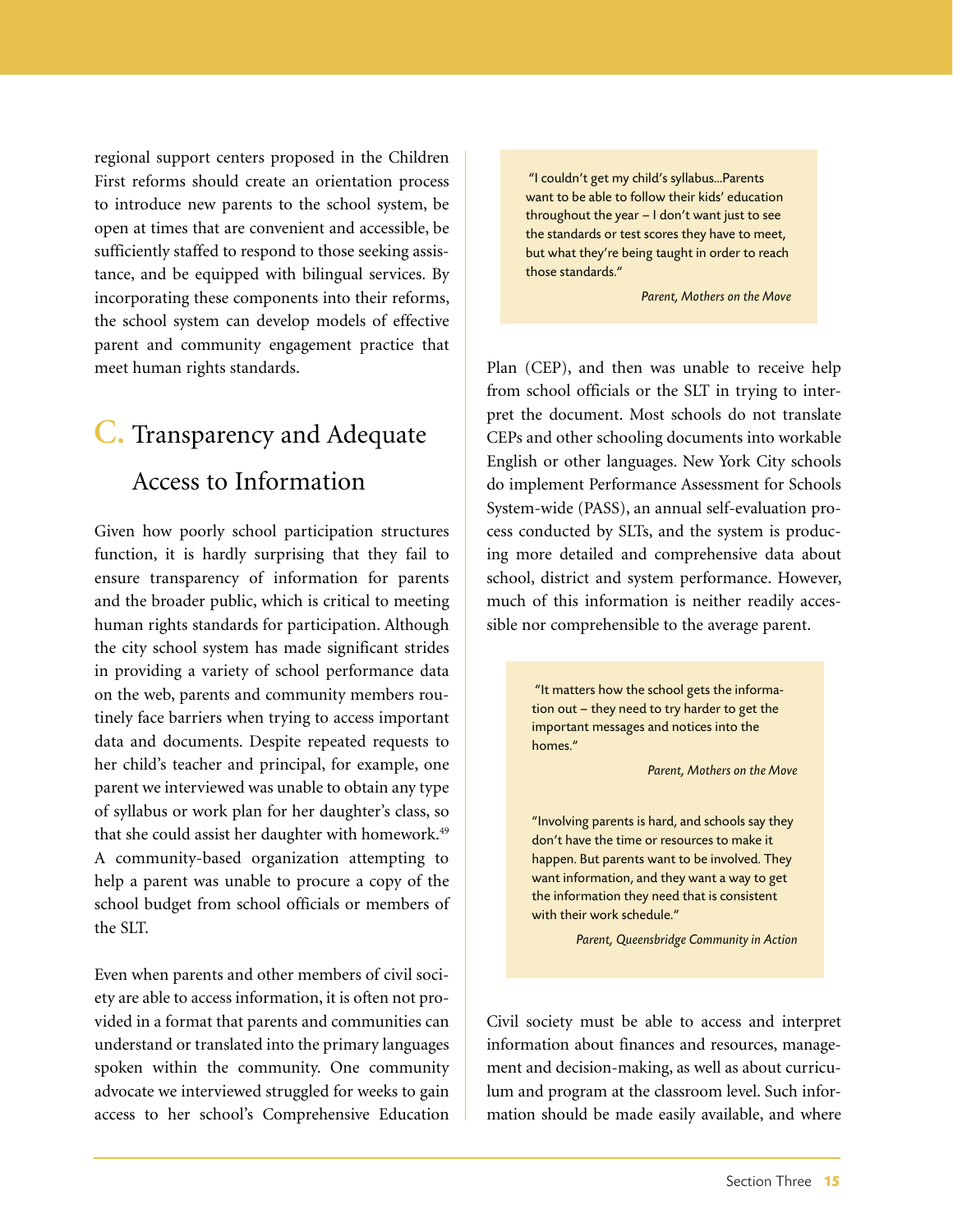#### **ACCESS TO INFORMATION IN EDUCATION IN THE UK AND NETHERLANDS**

Other countries acknowledge the need for transparency and access to information to facilitate civil society participation. In the United Kingdom, for example, there is a national system of school inspection established under the Office for Standards in Education that assesses the quality of teaching, learning and management in every school. Inspections are conducted by a 3 to 4 person team that gathers evidence from parents, students, teachers and others. The process is designed to foster transparency and public access to information. Final reports on each school, as well as the manual containing the criteria used in the inspection, are made available to the public. Individual schools are required to "circulate a summary of the main points to all parents, and to inform parents how they can gain access to the whole report from the school."1

In the Netherlands, transparency and public accountability for the quality of education is a mandatory component of school management at national and local levels. All schools are obligated to develop and distribute a "school handbook" supplying parents with "detailed information on the school program and its effectiveness."2

1 Center for Educational Research and Innovations, *New School Management Approaches*,

Organization for Economic Co-operation and Development, 2001 at p. 153.

2 *Id*. at p. 190.

possible widely distributed to parents, community organizations and other members of civil society.

Ensuring broad access to relevant information is essential in order for civil society to participate in school management, and monitor whether the school system is meeting its human rights obligations. To ensure greater transparency and access to information, New York City, in consultation with civil society groups, needs to:

- Ensure access to all relevant information such as city-level, district and school budgets, CEPs, data on school and student performance, curricula, and class syllabi;
- Ensure the transparency of information so that it is presented in formats that are easy to understand, translated into the primary languages spoken by the community, and disseminated in a timely manner; and
- Work with community-based organizations and other civic actors to develop new and more effective dissemination strategies.

## **D.** Building the Capacity of Parents and Communities for Informed and Effective Participation

Under a human rights framework, governments are obligated to build the capacity of civil society, especially its primary stakeholders, to make meaningful contributions to the management and oversight of public institutions. The Committee on the Rights of the Child directs states to "take all effective measures to promote capacity-building among community-based organizations and to further facilitate their inclusion in the coordination, promotion and implementation of [the right to education]."50 Because parent groups and community organizations representing parents are the most invested stakeholders in the context of education, their capacity building needs are a priority.

Yet, parents in New York City report that they have not been trained adequately or given the necessary tools to build their capacity for meaningful partici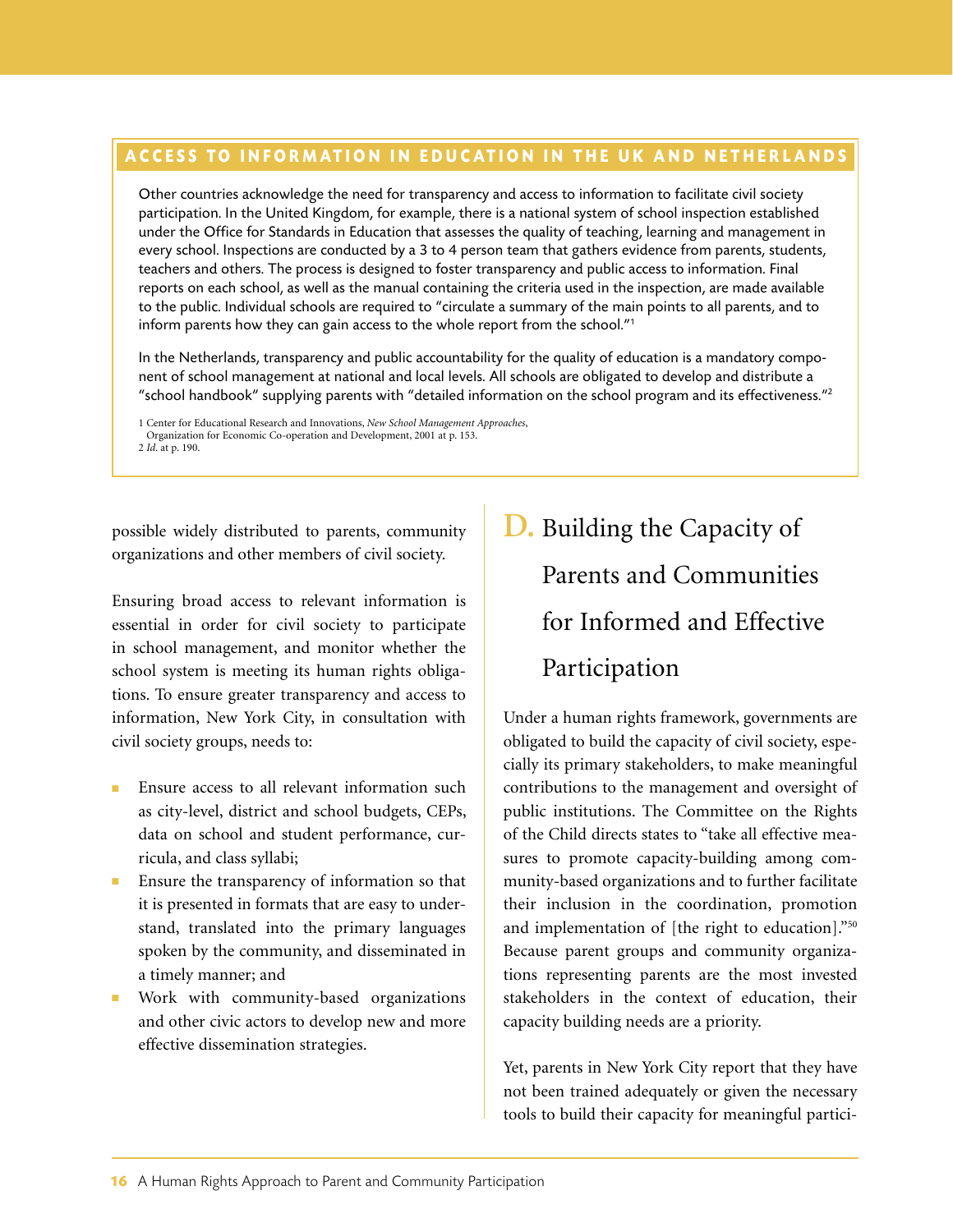"The city offers no good workshops for parents – the issues discussed are so basic they're useless – the parents aren't interested in workshops on where to find the library – they want to know how to interpret a Comprehensive Education Plan."

*Parent, Mothers on the Move*

pation. Parents report they often feel dominated by principals and teachers on SLTs because these education practitioners are more knowledgeable and confident about schooling issues and better able to exert their influence. Parents also report that they are unable to interpret documents like CEPs, budgeting procedures and other technical processes. Fulfilling this capacity-building obligation is certainly more difficult in a climate of fiscal crisis. But even in less distressed fiscal climates, the school system has not viewed this kind of support as a key responsibility.

Reform movements in other cities have recognized the critical nature of capacity building. For example, in the early stages of Chicago's far-reaching school reform of the late 1980's, foundations and corporations raised millions of dollars to support the training of members of Local School Councils, the elected governance bodies that oversaw Chicago's schools. To build the capacity of parent groups and other relevant civil society actors, New York City, in consultation with civil society groups, needs to:

- Identify priorities for training, such as workshops on interpreting budgets and CEPs, and on the standards children are expected to meet and what parents can do to help their children meet those standards;
- Ensure that training sessions are accessible to civil society, held at times of the day and in locations that ensure broad access, and are available in the key languages spoken by the community; and
- Ensure that those who conduct trainings are knowledgeable, qualified, and skilled in communicating effectively with parents and communities, for example, by developing trainings with community-based organizations that have experience in disseminating and explaining information about the school system to parents and community members. ■

#### **C A P A C I T Y B U I L D I N G I N B U R K I N A F A S O**

Governments and UN agencies in other countries stress the importance of capacity building to ensure that civil society can collaborate with school practitioners on an equal footing. In Burkina Faso, for example, human rights projects build community-based partnerships and develop the capacity of local organizations, parents and school administrators to work together effectively. UNICEF sponsored programs in that country have "trained 151 mother/student associations, school management committees, and parent/student associations to mobilize support for enhancing girls' academic achievement." 1

1 UNICEF, *Girls' Education in Burkina Faso*, Country Highlights, www.unicef.org/programme/girlseducation/action/ed\_profiles/Fasofinal.PDF.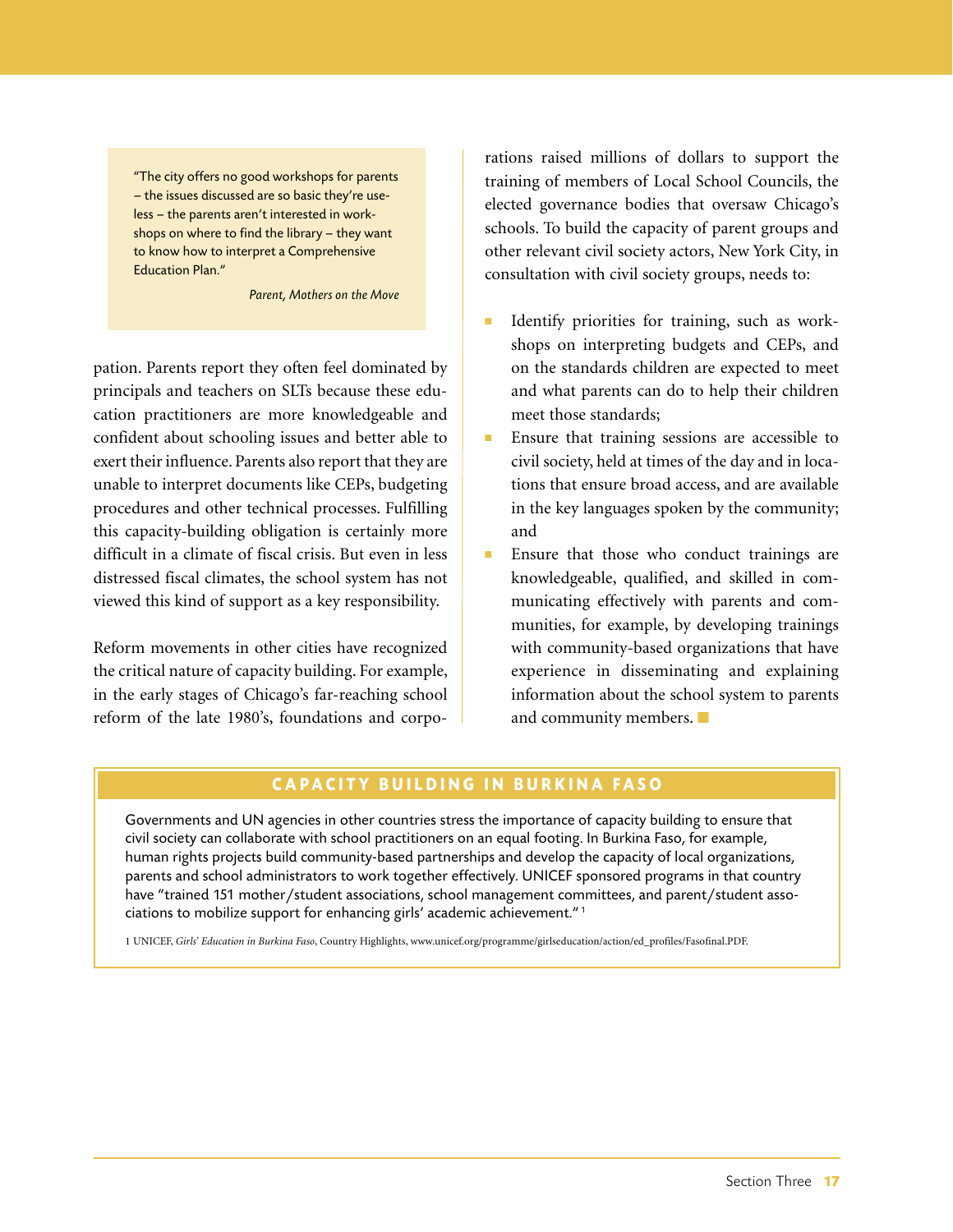

Photo: Laura Dwight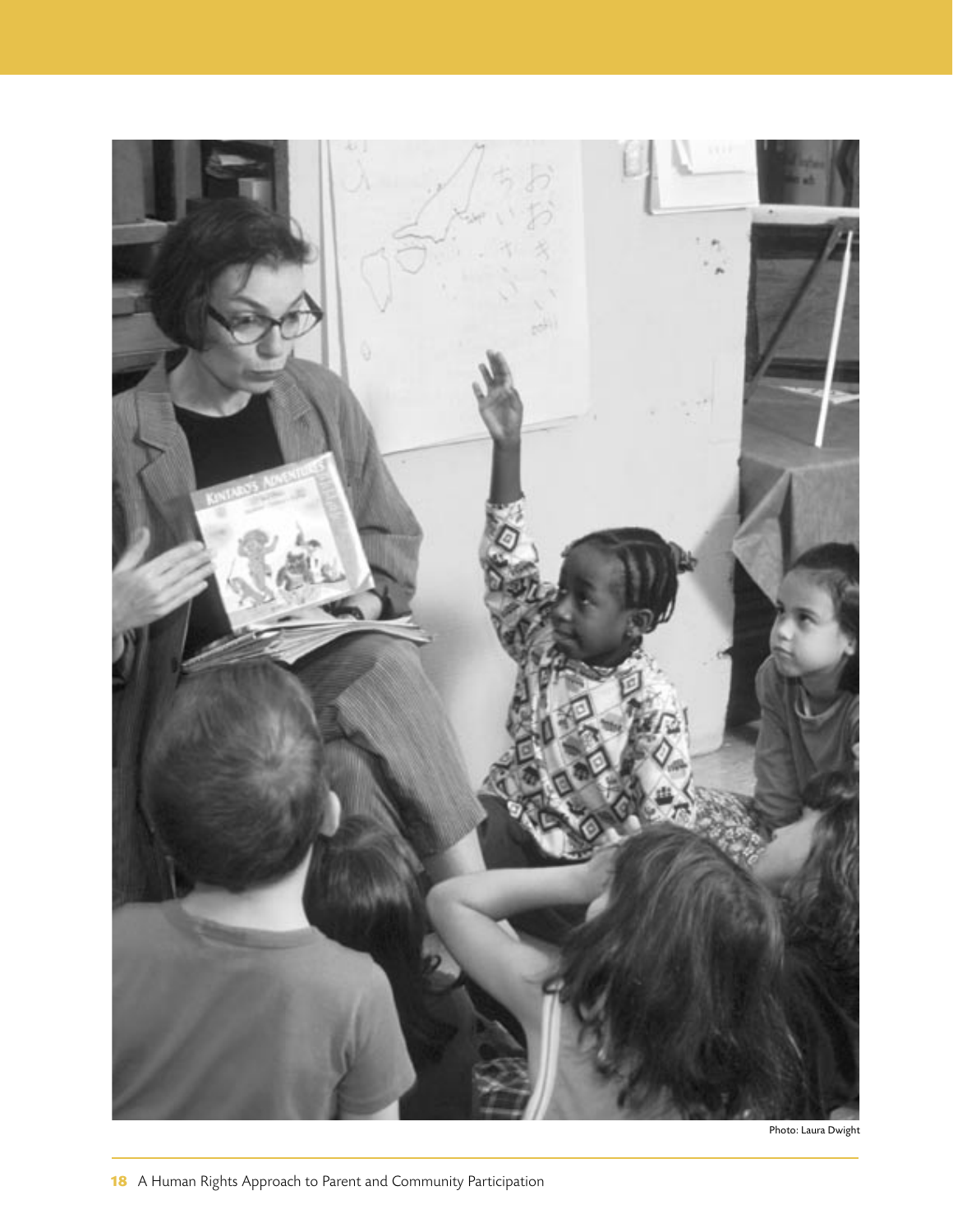## Building Human Rights Structures: The Role of an Ombudsperson for the Right to Education

 "[O]mbudsmen could translate the current emphasis on accountability in education into practice."

*Katarina Tomasevski, UN Special Rapporteur on the Right to Education*

Current structures in the New York City educa-tion system that exist to address parent and community concerns are inadequate. For example, when parents and community-based organizations are unable to resolve an issue at the school level, they have no effective procedures to seek remedies<sup>51</sup> or gain access to the necessary officials or offices. Most often they employ informal means – letter writing, requests for meetings, or even organized protests – to seek a solution. While these informal efforts sometimes prod the system to respond to specific complaints, they rarely, if ever, succeed in transforming the poor quality or insular nature of schools in poor communities. Parents face a consistent lack of responsiveness from too many administrators and a persistent failure to grant low-income parents a real voice in the system that educates their children.

Structures based on human rights standards should be created outside the New York City government chain of command to independently support parent and community participation and increase government accountability. An ombudsperson is one classic example of a human rights structure<sup>52</sup> that can facilitate and support effective participation in education governance and create greater transparency of and access to information.

An ombudsperson is an institution created for the people to protect them from the acts, omissions and violations of rights by the government.<sup>53</sup> An ombudsperson must be independent and impartial, as well as universally accessible, and empowered to make and publicize recommendations. The office helps to balance power between government institutions and individuals, and to create official reinforcement and support for the efforts of advocacy communities and aggrieved individuals. The office can be created through federal, local, or municipal law, and can be appointed or elected.

For such an office to successfully serve as an independent resource for civil society, it should meet the following basic criteria:

■ **Independence of the institution. The ombuds**person must not be part of any authority within the state or city, nor be subordinated to the state or city. Authorities must be legally obligated to assist the ombudsperson in his/her investigation; provide him/her with all required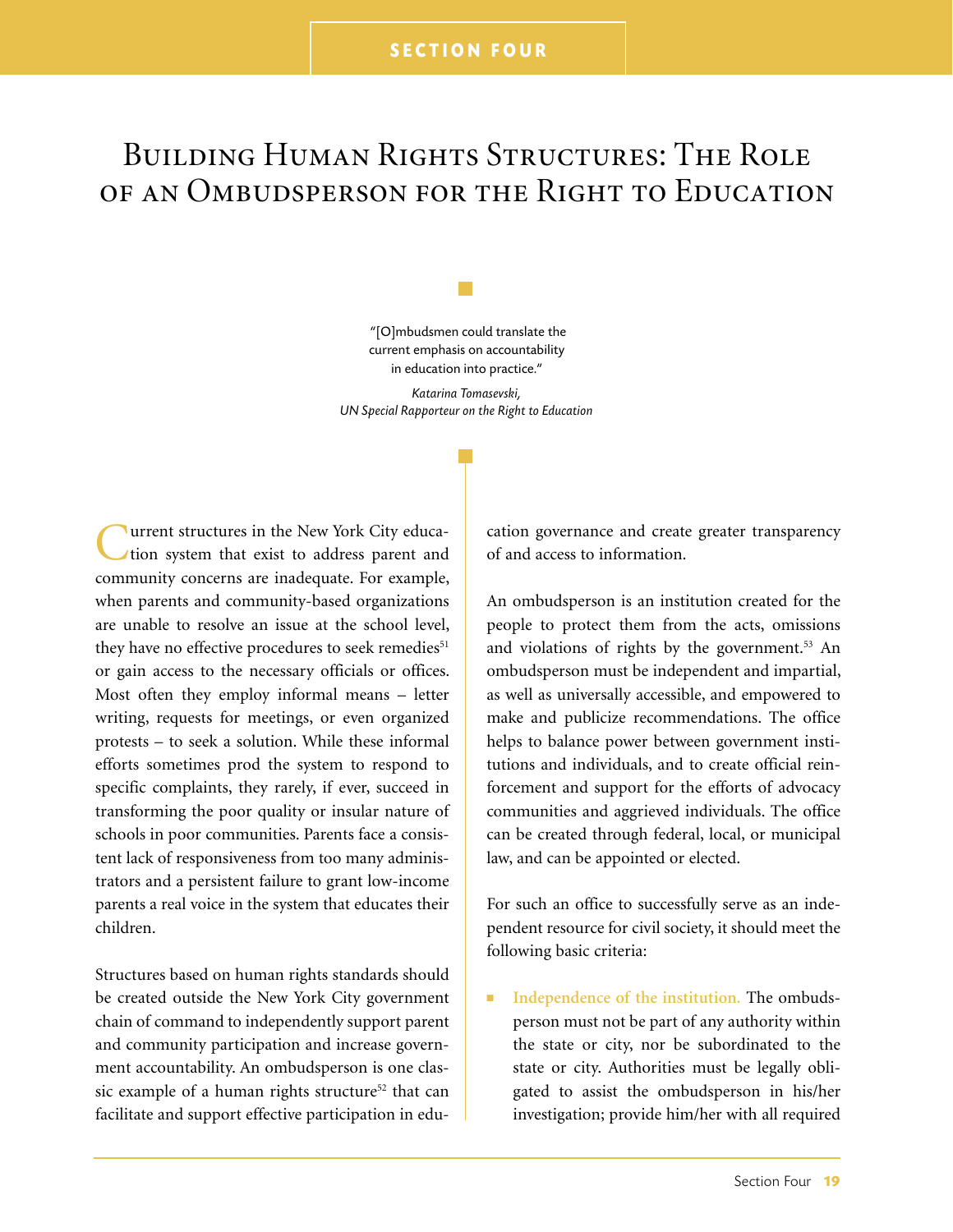information; and provide proper financial and personnel resources for the office to carry out its functions.

- Confidentiality. The ombudsperson must be free from the obligation of providing state or city agencies with any information received during a complaint or investigation, and must maintain confidentiality in all the cases brought before the office.
- Access guaranteed to everyone. Because an ombudsperson works for all the people, there must be assurances that access of the people is not deterred by bureaucracy and territorial or communication issues or by internal policies of the institution.
- **Assurance** against reprisal. There must be assurances that those seeking assistance from the ombudsperson will not suffer reprisals from the government.
- Publicity of the body. The existence and functions of the office should be widely publicized.
- **Impartiality and integrity**. The impartiality and integrity of the office must be guaranteed to ensure just and objective determinations, and legitimacy before the public.

Many countries have created ombudspersons to protect and promote fundamental rights. These ombudspersons either address a wide range of civil, political, economic, and social rights, or deal with a particular right, such as education, or subset of the population, such as children.<sup>54</sup> Ombudspersons can have national, regional or local jurisdiction.

In Spain, for example, the city of Madrid has established an Ombudsman for Children who oversees a wide range of children's rights issues, including the right to education. The Ombudsman is elected by members of the Madrid Assembly, is impartial and independent of the government, and has a staff of 18 people, including legal advisors, sociologists, psychologists, and counselors.<sup>55</sup> The Ombudsman's office focuses on the education needs of marginalized children and the integration of children with special needs. It has issued reports and recommendations leading to positive changes in the administration of Madrid's school system.56

Duties of the Madrid Ombudsman include monitoring the impact of laws and policies on children by receiving and investigating complaints from children and parents, and collecting data on schools and other services affecting children. The Ombudsman formulates warnings, recommendations and suggestions for government, and influences policy development at local/community and regional levels. The Ombudsman also seeks to raise public awareness of human rights, provides information and counseling to children and parents, visits local schools, and trains professionals and other groups on children's rights.

Many ombudspersons focus on educating parents and children about their rights. For example, the Ombudsperson for Children in Macedonia has developed a guide on children's rights guaranteed in the Convention on the Rights of the Child, the Constitution of the Republic of Macedonia and the existing legislation and administrative regulations. The guide is disseminated in all primary and secondary schools, sometimes accompanied by training from the Ombudsperson's office, "in order to familiarize children with their rights,...[and] to acquaint teachers and other educational workers with the rights of the children."<sup>57</sup>

Although there has never been an ombudsperson to support parent and community participation and increase government accountability for improving poorly performing schools in New York City, ombudsperson functions have been played by various governmental offices. The Office of Special Investigations of the Department of Education has, historically, investigated cases of fiscal and other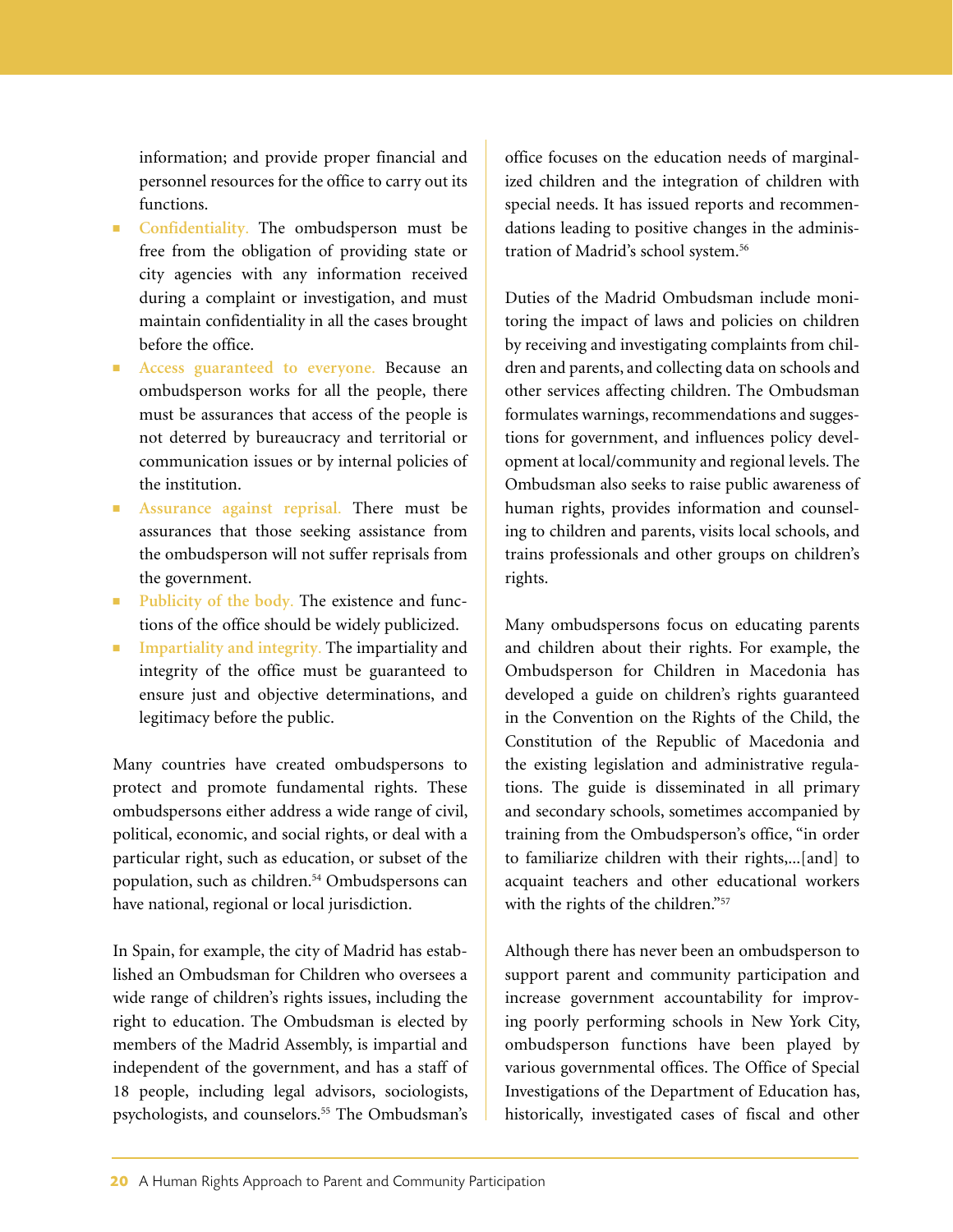#### **THE UNITED STATES OMBUDSMAN ASSOCIATION LEGISLATIVE MODEL**

- **1.** A governmental office created by constitution, charter, legislation or ordinance
- **2.** An office with responsibility to receive and investigate complaints against governmental agencies
- **3.** An office with freedom to investigate on its own motion
- **4.** An office which may exercise full powers of investigation, to include access to all necessary information both testimonial and documentary
- **5.** An office with the authority to criticize governmental agencies and officials within its jurisdiction and to recommend corrective action
- **6.** An office with the power to issue public reports concerning its findings and recommendations
- **7.** An office directed by an official of high stature who:
	- is guaranteed independence through a defined term of office and/or through appointment by other than the executive and/or through custom;
	- is restricted from activities constituting a personal, professional, occupational or political conflict of interest; and
	- is free to employ and remove assistants and to delegate administrative and investigative responsibility to those assistants.

United States Ombudsman Association, www.usombudsman.org/AboutUSOA/association.htm.

corruption. The Office of the Public Advocate has also played a monitoring role, releasing occasional reports on school facilities conditions, class size and other critical schooling issues. Limited resources and authority, however, have prevented either office from addressing the pervasive lack of school responsiveness and the poor quality of education in districts serving low-income neighborhoods and communities of color. Recently, a wide-ranging group of parents, advocates and community organizations called for the creation, by state law, of a "fully funded and independent office of public education advocate to support parents and students and their organizations, and serve as a monitor and legal advocate for them."58

International examples help clarify the role that a human rights ombudsperson in the New York City school system might usefully play. At minimum, such an office should:

Monitor and investigate violations of the right

to education by gathering information from stakeholders and officials, receiving and investigating complaints from parents and other civil society actors, and analyzing data;

- Issue public findings and recommendations documenting violations and failures of government accountability, and suggest corrective measures based on internationally recognized human rights standards;
- Serve as an advocate for civil society with government offices and school officials, in particular for instances of widespread or systemic violations; and
- Facilitate access to existing remedies for victims of violations and/or file complaints in courts to protect the right to education.

To amplify the voice of civil society and ensure input from a broad array of communities,<sup>59</sup> the office should also work closely with parents and community organizations to organize dialogues about schooling effectiveness and bring undetected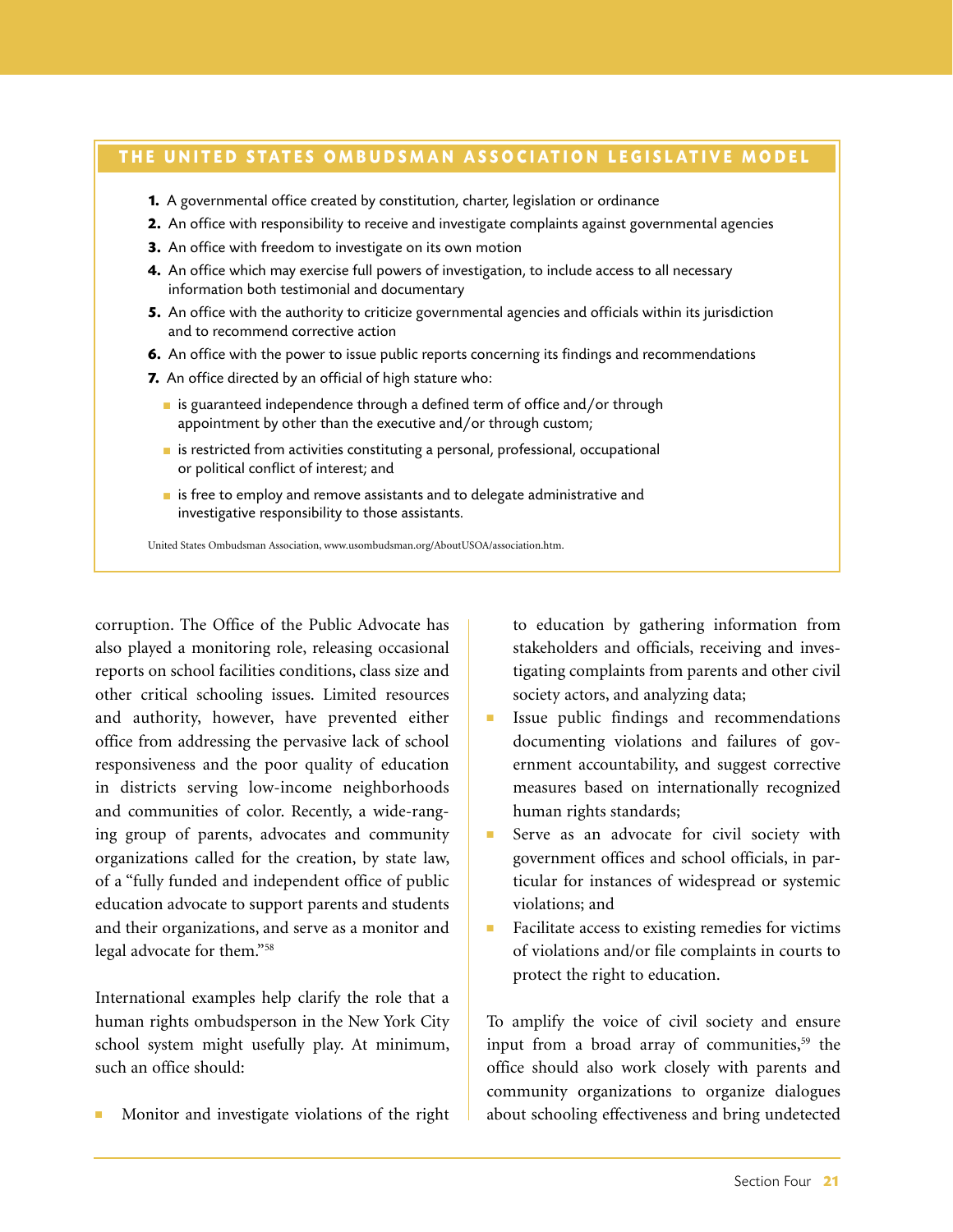violations to light, and to facilitate the exchange of information among groups or institutions undertaking their own monitoring of the right to education. It could also gather input from civil society, for example, by creating an advisory board that represents a wide range of stakeholders, and evaluates the performance of the ombudsperson.

Lastly, the office of a human rights ombudsperson can serve as an important resource for information about human rights standards and government obligations, providing trainings to parents and community organizations, as well as to teachers, principals, parent coordinators, community engagement staff, and district and city officials. ■

### Conclusion

New York City is currently going through the most extensive re-organization of its schools in the last 30 years. Although the rhetoric of reform emphasizes accountability, participation, transparency and access, there is little real evidence of this shift in the daily practice of schools. International human rights standards and practice offer a compelling framework to support and implement such a shift, and thus create mutually reinforcing structures of participation and accountability designed to safeguard the human right to education. Communities, advocates and policy-makers must work collectively towards creating these structures and human rights offers a strong conceptual basis to engage in this critical effort.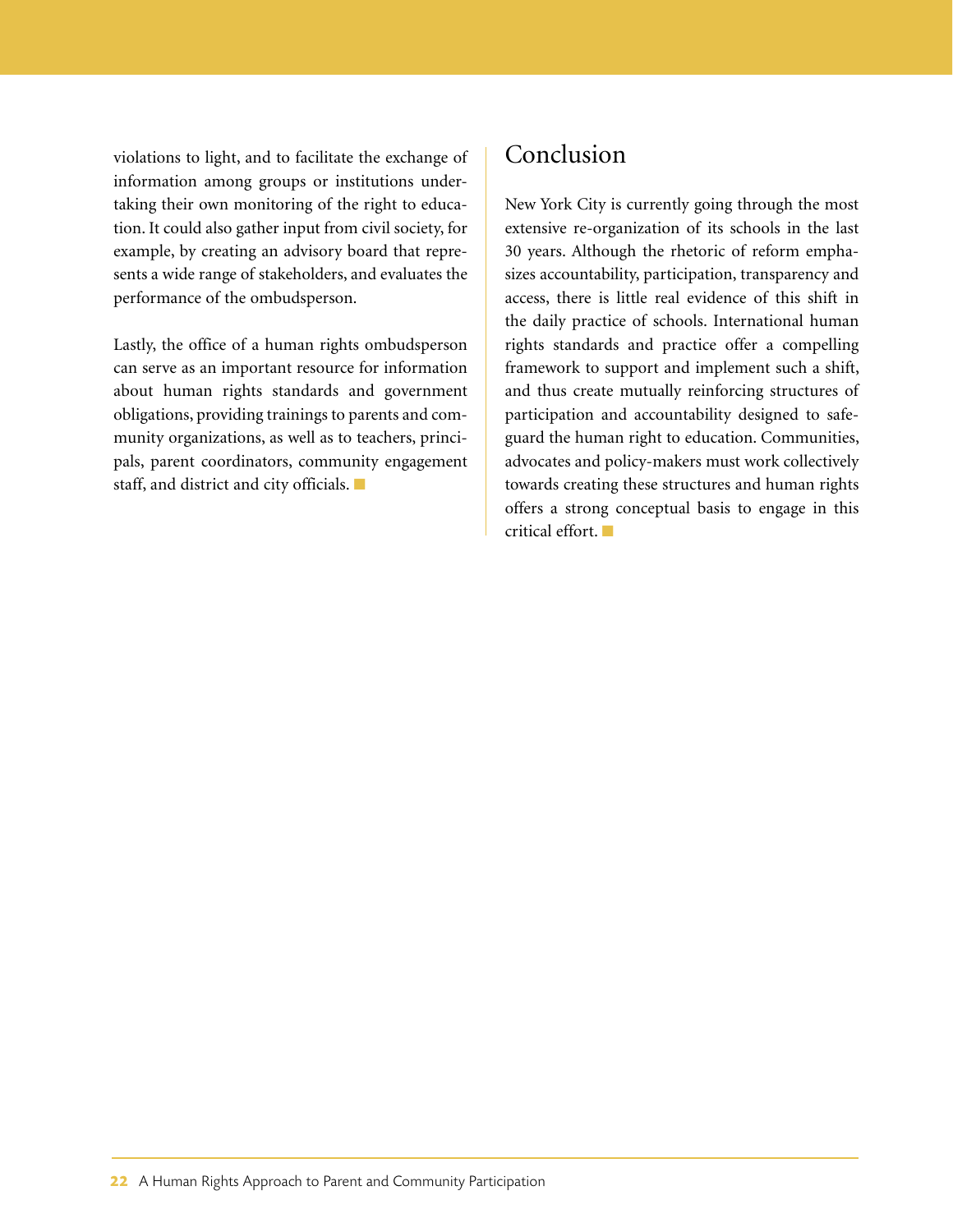#### **E N D N O T E S**

- 1 Remarks by Mayor Michael R. Bloomberg, Major Address on Education at New York Urban League's Dr. Martin Luther King, Jr. Symposium, January 15, 2003.
- 2 Universal Declaration of Human Rights, Article 26. The Universal Declaration of Human Rights was adopted unanimously by the United Nations General Assembly on December 10, 1948.
- 3 International Covenant on Economic, Social and Cultural Rights, Article 13, *entered into force* January 3, 1976. The United States has signed but not ratified the International Covenant on Economic, Social and Cultural Rights. As a signatory the U.S. is obligated to refrain from violating the "object and purpose" of the covenant (*see* Vienna Convention on the Law of Treaties, Article 18, *entered into force* January 27, 1980). The Covenant has been ratified by over 145 countries
- 4 General Comment 1, UN Committee on the Rights of the Child, CRC/GC/ 2001/1 at par. 1. The UN Committee on the Rights of the Child, a treaty-body created to monitor government compliance with the Convention on the Rights of the Child (*see infra* n. 10), issues general comments to provide guidance on treaty implementation. General Comment 1 addresses implementation of Article 29 of the Convention on the aims of education.
- 5 New York State Constitution, Art. 11: "The legislature shall provide for the maintenance and support of a system of free common schools, wherein all the children of this state may be educated."
- 6 *See infra* Section II for an extensive definition and discussion of civil society and civil society actors.
- 7 There are approximately 1200 schools and 1.1 million students in the New York City public school system. Information on how schools and student populations are distributed across the five boroughs and various neighborhoods in New York City is available on the Department of Education website at www.nycenet.edu.
- 8 Interviewees included 8 policy advocates, 7 community activists, & 10 parents working with community groups.
- 9 International Covenant on Civil and Political Rights, *ratified by* U.S. June 8, 1992. Because the United States has ratified the Covenant, it is part of US federal law. The Covenant has been ratified by over 148 countries.
- 10 Convention on the Rights of the Child, *entry into force* November 20, 1989. The United States has signed but not ratified the Convention on the Rights of the Child. The U.S. and Somalia remain the only member states in the United Nations that have not yet ratified the Convention. As a signatory the U.S. is obligated to refrain from violating the "object and purpose" of the Convention (*see* Vienna Convention on the Law of Treaties, Article 18). The Convention has been ratified by over 190 countries.
- 11 The World Declaration on Education for All was adopted by 155 countries in Jomtien, Thailand in 1990. The UN Committee on Economic, Social and Cultural Rights stated in its General Comment 13 (*see infra* n. 13) that the Declaration is a tool for expanding on the right to education as found in the International Covenant on Economic, Social and Cultural Rights.
- 12 The Dakar Framework for Action was adopted by 155 countries at the World Education Forum in Dakar, Senegal in April, 2000. It reaffirms and expands upon the vision of education developed in the World Declaration on Education for All. The UN Committee on Economic, Social and Cultural Rights references commitments and strategies laid out in the Dakar Framework for Action in concluding observations on country reports (E/C.12/1/Add.56, 21 May 2001, Venezuela; E/C.12/1/Add.52, 1 December 2000, Finland; and many others). The Dakar Framework for Action is also referenced by the UN Committee on the Rights of the Child in its General Comment 1 on the aims of education.
- 13 General Comment 13, UN Committee on Economic, Social and Cultural Rights, E/C.12/1999/10 at par. 23 (*see supra* n. 4 for explanation of UN committees and general comments). General Comment 13 addresses implementation of Article 13 on the right to education of the International Covenant on Economic, Social and Cultural Rights.
- 14 World Declaration on Education for All, Article 1, at par.7. (The UN Committee on the Rights of the Child has also found that: "Basic skills include not only literacy and numeracy but also life skills such as the ability to make well-balanced decisions; to resolve conflicts in a non-violent manner; and to develop a healthy lifestyle, good social relationships and responsibility, critical thinking, creative talents, and other abilities which give children the tools needed to pursue their options in life." General Comment 1 at par. 9.)

15 *Id*., Article 1 at par. 1.

16 NYC Department of Education, *Report on the 2002 Results of the State Elementary and Intermediate English Language Arts Tests and the City Reading*  *and Math Assessments,* July 10, 2002 at p. 4.

- 17 NYC Department of Education, *The Class of 2001Four-Year Longitudinal Graduation and Dropout Report*, April 24, 2002 at p. 7.
- 18 315 schools in New York City have been identified as "schools in need of improvement" by the State Department of Education and the federal No Child Left Behind Act.
- 19 Campaign for Fiscal Equity, *Reforming New York State's Flawed School Finance System, In Evidence: Policy Reports from the CFE Trial*, Volume 2, November 2000.
- 20 The Metropolitan Parent Center of Sinergia, *Race, Language and Special Education in New York City*, 2000.
- 21 IESP, *Distributing Teacher Quality Equitably: The Case of New York City*, Spring 2001 Policy Brief.
- 22 Stiefel, Leanna, Amy Ellen Schwartz, Patrice Iatarola & Norm Fruchter, *Academic Performance, Characteristics, and Expenditures in New York City Elementary and Middle Schools, A Condition Report*, NY State Education Department, April 2000 (data is from the NYC Board of Education).

24 *Id*.

- 25 Centre for *Civil Society, Civil Society: A very brief history*, Briefing No. 1, Department of Social Policy, London School of Economics, 2001.
- 26 *Id*.
- 27 Geremek, Bronislaw, *Civil Society and the Present Age*, The Idea of Civil Society, National Humanities Center, 1992.
- 28 Centre for Civil Society, *Civil Society: A very brief history*, Briefing No. 1, Department of Social Policy, London School of Economics, 2001 (whether civil society excludes the market is still a subject of the debate, but the majority of commentators take the position that it does. Civil society has also been seen as a transnational force through which people in different countries can come together outside of formal government relations to tackle international problems (i.e. the environment)).
- 29 Written Statement submitted by the American Association of Jurists to the UN Commission on Human Rights, E/CN.4/1999/NGO/2 29 January 1999 at par. 2.

- 31 Stone, Clarence N. & Jeffrey R. Henig, Bryan D. Jones & Carol Pierannunzi, *Building Civic Capacity: The Politics of Urban Education Reform*, University of Kansas, 2001.
- 32 Written Statement submitted by the American Association of Jurists to the UN Commission on Human Rights, E/CN.4/1999/NGO/2 29 January 1999 at par 1.
- 33 The right to participation is a cross-cutting human rights principle found in many human rights documents, including Article 25 of the International Covenant on Civil and Political Rights, General Comment 25 (adopted 7/ 12/96, 1510th meeting, 57th session) by the UN Human Rights Committee, and General Comment 13 by the UN Committee on Economic, Social and Cultural Rights.
- 34 Clarence Stone and others have conceptualized civil society mobilization as "civic capacity," which he argues is critical to public education reform. For a longer discussion of civic capacity, *see* Stone, Clarence N. & Jeffrey R. Henig, Bryan D. Jones & Carol Pierannunzi, *Building Civic Capacity: The Politics of Reforming Urban Schools*, University of Kansas Press, 2001.
- 35 Participation in management, evaluation and budgeting is found in the Dakar Framework for Action, and parental approval of curricula and teaching methods is found in General Comment 13 by the UN Committee on Economic, Social and Cultural Rights.
- 36 *See* Mediratta, Kavitha & Norm Fruchter, *From Governance to Accountability*, NYU Institute for Education and Social Policy and Drum Major Institute for Public Policy, 2002, for a longer discussion of the structural limitations of current accountability structures.
- 37 PA/PTAs are meant to provide a forum for parents to voice their concerns, to access teachers and principals, and to provide some mechanisms for parent participation in school governance, such as the election of parents to committees for selecting school principals.
- 38 School Leadership Teams are made up of parents, teachers, and the school principal, and in some cases students and members of the community as well. They are meant to facilitate the collaboration of civil society and school administrators to develop Comprehensive Education Plans (CEP), review budgets, and evaluate educational programs.

<sup>23</sup> *Id*.

<sup>30</sup> *Id*. at par 5.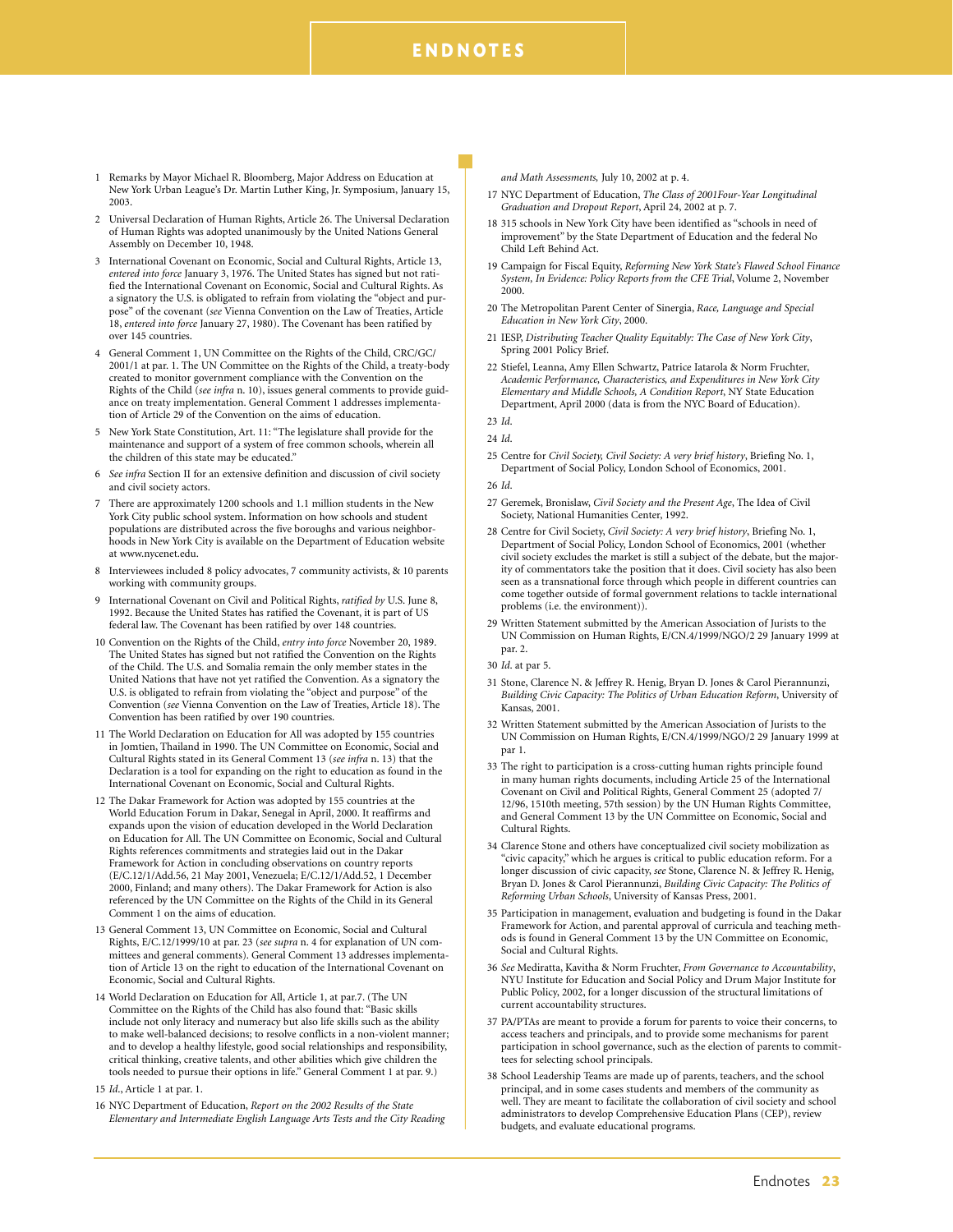- 39 In June 2002, the New York State Legislature passed school reform legislation that mandates dissolving Community School Boards by June of 2003. A Task Force was appointed to develop recommendations for structures to replace them. The Community School Boards, as they currently exist, are intended to facilitate broad community participation in district decision-making processes and to provide a forum for parents and communities to express their concerns. The Community School Boards' decision-making authority has varied over time, with different degrees of influence over the hiring and evaluation of superintendents and school administrators.
- 40 Our interviews indicate that in a significant number of schools SLTs do not function properly, are not in place at all, or lack the required 50% parent representation.
- 41 Parent Organizing Consortium, *Our Principles in Action: A Governance Proposal for School Leadership Teams with Real Democracy, Accountability and Power*, 2002.
- 42 ACORN, a citywide organization of low income and working class families, released a series of *Secret Apartheid* reports in 1995 that documented the denial of resources to students of color, and the subsequent tracking of these students in the city schools from kindergarten onwards. ACORN used a tactic developed by groups testing for housing discrimination. To analyze the extent to which children of color were routinely denied access to special programs, they sent teams of black parents and white parents to inquire separately about opportunities to enroll their children in gifted programs. They reported that black parents were routinely forced to wait and then denied information about gifted programs.
- 43 The United Nations Educational, Scientific and Cultural Organization (UNESCO), a UN agency with over 180 member states, promotes collaboration among nations through education, science, culture and communication in order to further universal respect for justice, the rule of law, human rights and fundamental freedoms. UNESCO's functions include conducting prospective studies on what forms of education are needed for the future, promoting the sharing of knowledge through research, training and teaching activities and setting standards on education (*see* www.unesco.org/general/ eng/about/what.shtml).
- 44 Shaffer, Sheldon, *Participation for Educational Change: A Synthesis of Experience*, Paris, 1994, UNESCO: International Institute for Educational Planning.
- 45 *Id*. at p. 121.
- 46 *Id*. at p. 120.
- 47 *Id*. at p. 159.
- 48 *Id*. at p. 169.
- 49 The Department of Education does publish yearly guides on student curriculum. However, these guides are not specific to individual classrooms and a parent can only get information about what is going on day to day in the class from her or his child's teachers. While some teachers do not develop a syllabus, the information in any form is useful to the parent. Indeed, research has indicated that parental support in the day-to-day learning of lessons is one of the important contributions to student achievement (*see* Henderson, Anne, & Karen L. Mapp, *A New Wave of Evidence: The Impact of School, Family and Community Connections on Student Achievement*, Southwest Educational Development Laboratory, Austin, 2002).
- 50 UN Committee on the Rights of the Child, Concluding Observations: South Africa, 23/02/2000, CRC/C/15/Add.122. The UN Committee on the Rights of the Child requires mechanisms for capacity building for all the rights found in the Convention on the Rights of the Child, including the right to education.
- 51 Current remedies in the NYC school system, such as Article 7, Section 310 of the New York State Education Law (N.Y. EDUCATION LAW § 310 (McKinney 2003)) are "little known and rarely used" (*see*  www.insideschools.org). Even when remedies, such as the option to transfer

to another school, have received widespread attention, they remain inadequate. While transfer is theoretically guaranteed by the No Child Left Behind initiative with regard to certain low-performing schools, this remedy is clearly illusory in relation to any large number of students. An essential principle of the human rights framework is that governments must make effective remedies available to all victims of human rights violations. Remedies must provide reparations - they must "repair" the damage done by the violation at the individual and collective level, through judicial, administrative or other appropriate means, which may include a legal guarantee that the violation will not be repeated in the future. The right to an effective remedy is reflected in documents such as the International Covenant on Civil and Political Rights, General Comment 3 (adopted 14/12/90, contained in E/1991/23) and General Comment 9 (E/C.12/1998/24) by the UN Committee on Economic, Social and Cultural Rights, and the Masstricht Guidelines on Violations of Economic, Social and Cultural Rights, Maastricht, January 22-26, 1997.

- 52 UN human rights institutions recognize and promote ombudspersons as important structures for ensuring human rights at the domestic level, including the UN Human Rights Commission, the UN Committee on Economic, Social and Cultural Rights and the UN General Assembly (ie. A/RES/48/134, December 23, 1999). The UN Special Rapporteur on the Right to Education, Professor Katarina Tomasevski, also highlights the role of ombudspersons in fulfilling the right to education (*see* Tomasevski, Katarina, *From the Outside Looking In: Changing New York City's Education Through the Human Rights Approach*, 15 April 2002).
- 53 Several international and regional human rights institutions have developed criteria for the basic role and functions of human rights ombudspersons. For example, in 1993 the UN General Assembly passed a resolution (A/RES/48/ 134, December 23, 1999) endorsing principles relating to the role, composition and functions of national human rights institutions, such as ombudspersons. These principles were based on recommendations developed by the Center for Human Rights (Geneva) in October 1991 and endorsed by the UN Commission on Human Rights (Resolution 1992/54, March 1992).
- 54 The UN Committee on the Rights of the Child has commended the creation of ombudspersons for children's rights, including the right to education, in countries around the world (ie. Concluding Observations to Norway, Denmark, Portugal, and Guatemala), and proposed the development of new offices (ie. Concluding Observations to Argentina, China, New Zealand and Sweden). Regional bodies have also promoted ombudspersons for children, including the Council of Europe (*see* Recommendation 1286 on a European Strategy for Children, January 24, 1996).
- 55 European Network of Ombudsmen for Children, www.ombudsnet.org/ Ombudsmen/Madrid/madrid.htm; El Defensor del Menor en la Communidad de Madrid, www.dmenor-mad.es/.
- 56 For example, through efforts of the Ombudsman, specialist support has been offered in schools to children who are hyperactive and/or have behavioral problems, and special measures have been adopted when teachers are changed in the middle of the school year (*see* Ombudsman for Children's Office in the Community of Madrid, Office Update/1999-2000, www.ombudsnet.org/ Ombudsmen/Spain/Spain\_Update.htm).
- 57 Krusarovska, Nevenka, Deputy Ombudsman in Charge of Protection of Children's Rights, *Authority and Structure of the Ombudsman's Office and the Department for Protection of Children's Rights*, www.ombudsnet.org/ Ombudsmen/Macedonia/Macedonia\_Update.htm.
- 58 People's Coalition to Take Back our Schools, Proposal for a New York City Public Education Advocate, 2003, www.takebackourschools.info.
- 59 The UN recognizes civil society collaboration and oversight in the functioning of an ombudsperson as an important component to ensure its independence and effectiveness in protecting human rights. "The composition of the national institution and the appointment of its members…[should] ensure the pluralist representation of social forces (of civil society) involved in the promotion of human rights." (UN General Assembly Resolution 48/134 1993).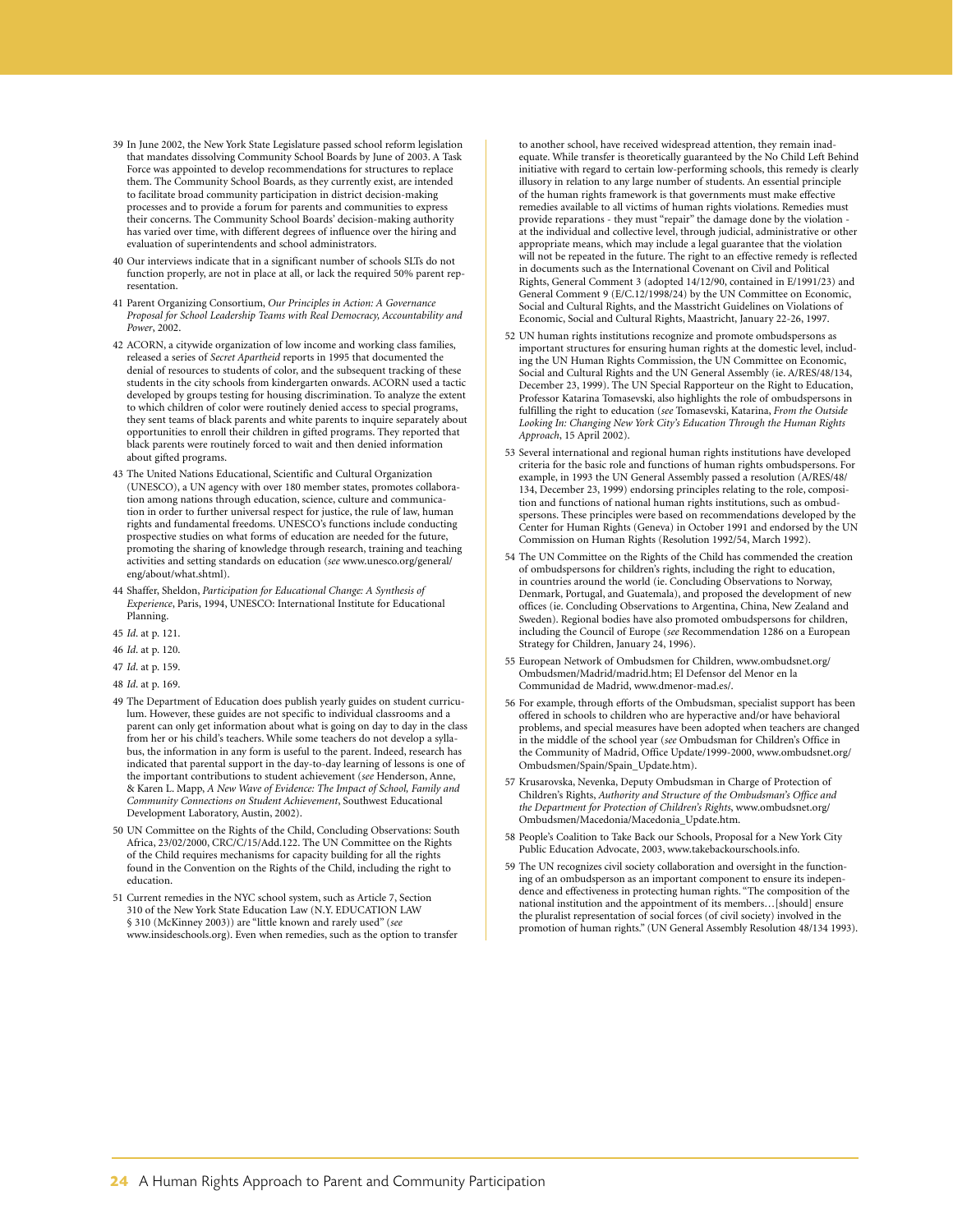#### **A P P E N D I X**

#### **I.** Articles on the Right to Education Found in Principal Human Rights Conventions and Declarations

#### **Universal Declaration of Human Rights ARTICLE 26**

- 1. Everyone has the right to education. Education shall be free, at least in the elementary and fundamental stages. Elementary education shall be compulsory. Technical and professional education shall be made generally available and higher education shall be equally accessible to all on the basis of merit.
- 2. Education shall be directed to the full development of the human personality and to the strengthening of respect for human rights and fundamental freedoms. It shall promote understanding, tolerance and friendship among all nations, racial or religious groups, and shall further the activities of the United Nations for the maintenance of peace.

#### **International Covenant on Economic, Social and Cultural Rights**

#### **ARTICLE 13**

- 1. The States Parties to the present Covenant recognize the right of everyone to education. They agree that education shall be directed to the full development of the human personality and the sense of its dignity, and shall strengthen the respect for human rights and fundamental freedoms. They further agree that education shall enable all persons to participate effectively in a free society, promote understanding, tolerance and friendship among all nations and all racial, ethnic or religious groups, and further the activities of the United Nations for the maintenance of peace.
- 2. The States Parties to the present Covenant recognize that, with a view to achieving the full realization of this right:
- (a) Primary education shall be compulsory and available free to all;
- (b) Secondary education in its different forms, including technical and vocational secondary education, shall be made generally available and accessible to all by every appropriate means, and in particular by the progressive introduction of free education;
- (c) Higher education shall be made equally accessible to all, on the basis of capacity, by every appropriate means, and in particular by the progressive introduction of free education;
- (d) Fundamental education shall be encouraged or intensified as far as possible for those persons who have not received or completed the whole period of their primary education;
- (e) The development of a system of schools at all levels shall be actively pursued, an adequate fellowship system shall be established, and the material conditions of teaching staff shall be continuously improved.

#### **Convention on the Rights of the Child ARTICLE 28**

- 1. States Parties recognize the right of the child to education, and with a view to achieving this right progressively and on the basis of equal opportunity, they shall, in particular:
	- (a) Make primary education compulsory and available free to all;
	- (b) Encourage the development of different forms of secondary education, including general and vocational education, make them available and accessible to every child, and take appropriate measures such as the introduction of free education and offering financial assistance in case of need;
	- (c) Make higher education accessible to all on the

**NOTE:** This appendix is comprised of excerpts from many of the key human rights documents relevant to this paper. Where paragraph or article numbers are not continuous within the excerpts from an individual document, whole paragraphs were excluded. Additionally, some sub-sections of paragraphs were also excluded without indicating the gaps in the appendix.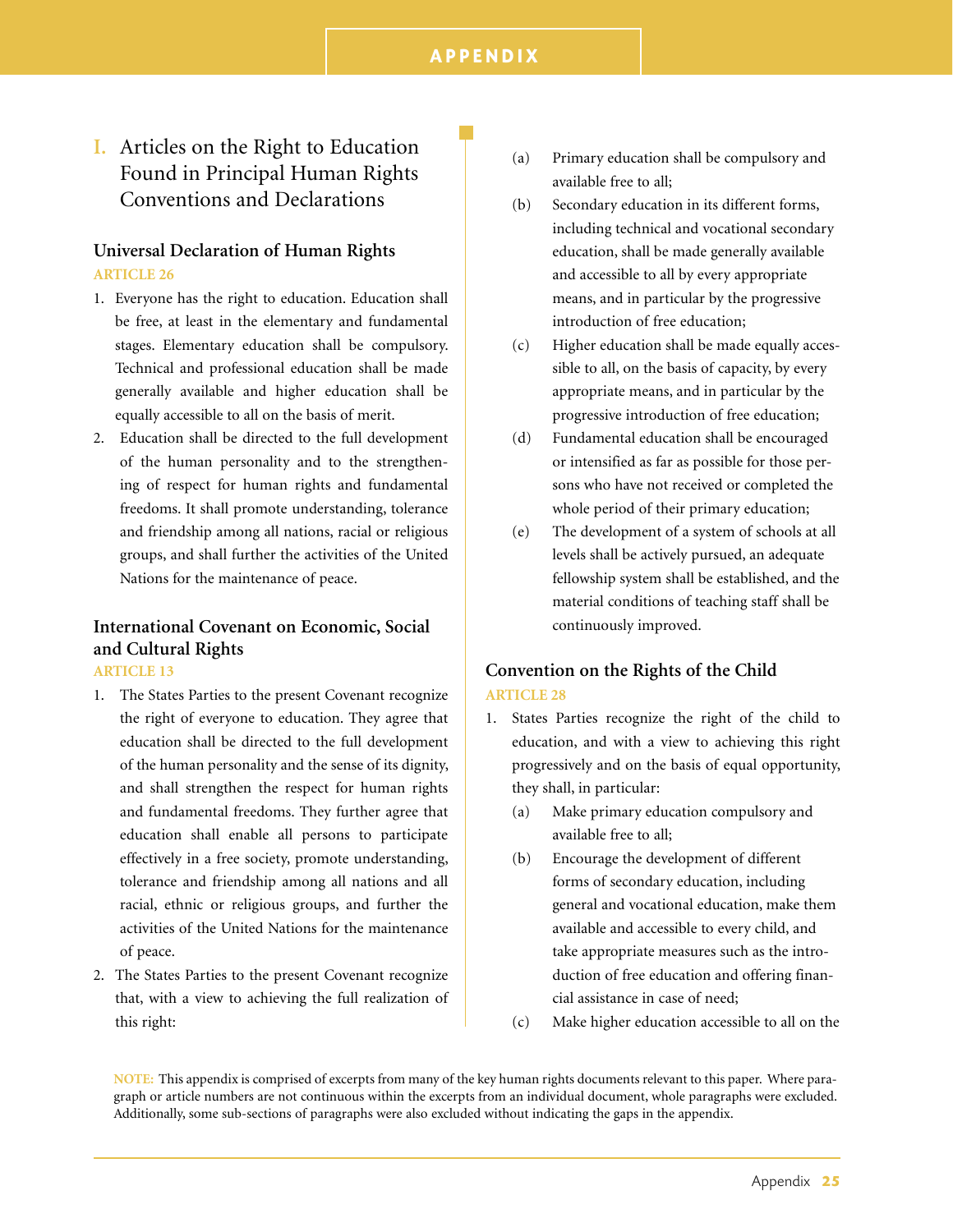basis of capacity by every appropriate means;

- (d) Make educational and vocational information and guidance available and accessible to all children;
- (e) Take measures to encourage regular attendance at schools and the reduction of dropout rates.

#### **ARTICLE 29**

- 1. States Parties agree that the education of the child shall be directed to:
	- (a) The development of the child's personality, talents and mental and physical abilities to their fullest potential;
	- (b) The development of respect for human rights and fundamental freedoms, and for the principles enshrined in the Charter of the United Nations;
	- (c) The development of respect for the child's parents, his or her own cultural identity, language and values, for the national values of the country in which the child is living, the country from which he or she may originate, and for civilizations different from his or her own;
	- (d) The preparation of the child for responsible life in a free society, in the spirit of understanding, peace, tolerance, equality of sexes, and friendship among all peoples, ethnic, national and religious groups and persons of indigenous origin;
	- (e) The development of respect for the natural environment.

**II.** Excerpts from Declarations, General Comments and other Documents Expanding on the Right to Education

#### **World Declaration on Education For All: Meeting Basic Learning Needs**

#### **ARTICLE I – MEETING BASIC LEARNING NEEDS**

- 1. Every person child, youth and adult shall be able to benefit from educational opportunities designed to meet their basic learning needs. These needs comprise both essential learning tools (such as literacy, oral expression, numeracy, and problem solving) and the basic learning content (such as knowledge, skills, values, and attitudes) required by human beings to be able to survive, to develop their full capacities, to live and work in dignity, to participate fully in development, to improve the quality of their lives, to make informed decisions, and to continue learning. The scope of basic learning needs and how they should be met varies with individual countries and cultures, and inevitably, changes with the passage of time.
- 4. Basic education is more than an end in itself. It is the foundation for lifelong learning and human development on which countries may build, systematically, further levels and types of education and training.

#### **ARTICLE III – UNIVERSALIZING ACCESS AND PROMOTING EQUITY**

- 1. Basic education should be provided to all children, youth and adults. To this end, basic education services of quality should be expanded and consistent measures must be taken to reduce disparities.
- 2. For basic education to be equitable, all children, youth and adults must be given the opportunity to achieve and maintain an acceptable level of learning.
- 4. An active commitment must be made to removing educational disparities. Underserved groups: the poor; street and working children; rural and remote populations; nomads and migrant workers; indigenous peoples; ethnic, racial, and linguistic minorities; refugees; those displaced by war; and people under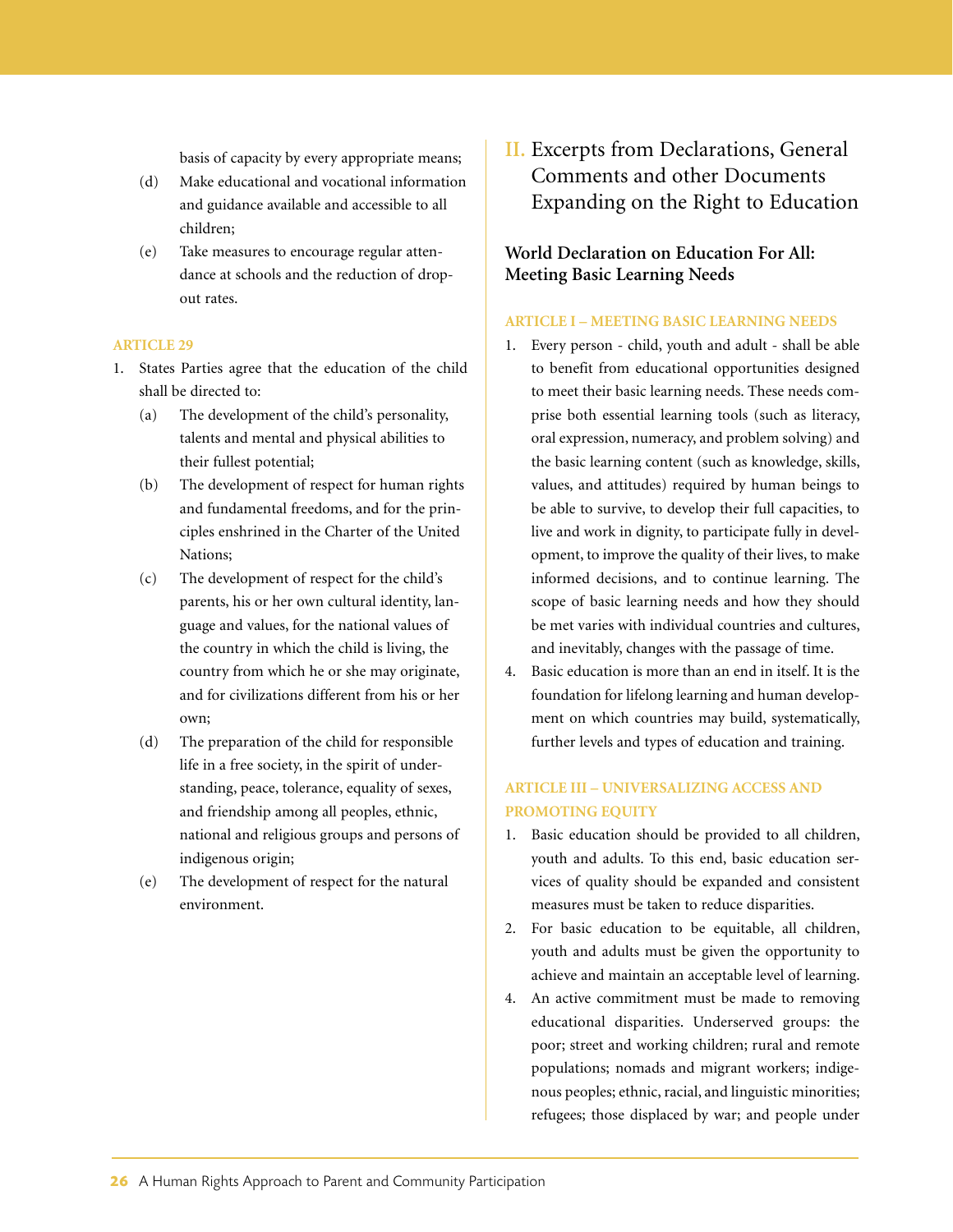occupation, should not suffer any discrimination in access to learning opportunities.

5. The learning needs of the disabled demand special attention. Steps need to be taken to provide equal access to education to every category of disabled persons as an integral part of the education system.

#### **ARTICLE IV – FOCUSSING ON LEARNING**

Whether or not expanded educational opportunities will translate into meaningful development - for an individual or for society - depends ultimately on whether people actually learn as a result of those opportunities, i.e., whether they incorporate useful knowledge, reasoning ability, skills, and values. The focus of basic education must, therefore, be on actual learning acquisition and outcome, rather than exclusively upon enrolment, continued participation in organized programmes and completion of certification requirements. Active and participatory approaches are particularly valuable in assuring learning acquisition and allowing learners to reach their fullest potential. It is, therefore, necessary to define acceptable levels of learning acquisition for educational programmes and to improve and apply systems of assessing learning achievement.

#### **ARTICLE VI – ENHANCING THE ENVIRONMENT FOR LEARNING**

Learning does not take place in isolation. Societies, therefore, must ensure that all learners receive the nutrition, health care, and general physical and emotional support they need in order to participate actively in and benefit from their education. Knowledge and skills that will enhance the learning environment of children should be integrated into community learning programmes for adults. The education of children and their parents or other caretakers is mutually supportive and this interaction should be used to create, for all, a learning environment of vibrancy and warmth.

#### **ARTICLE VII – STRENGTHENING PARTNERSHIPS**

National, regional, and local educational authorities have a unique obligation to provide basic education for

all, but they cannot be expected to supply every human, financial or organizational requirement for this task. New and revitalized partnerships at all levels will be necessary: partnerships among all sub-sectors and forms of education, recognizing the special role of teachers and that of administrators and other educational personnel; partnerships between education and other government departments, including planning, finance, labour, communications, and other social sectors; partnerships between government and non-governmental organizations, the private sector, local communities, religious groups, and families. The recognition of the vital role of both families and teachers is particularly important....Genuine partnerships contribute to the planning, implementing, managing and evaluating of basic education programmes. When we speak of "an expanded vision and a renewed commitment", partnerships are at the heart of it.

#### **The Dakar Framework for Action Education for All: Meeting our Collective Commitments**

- 6. Education is a fundamental human right. It is the key to sustainable development and peace and stability within and among countries, and thus an indispensable means for effective participation in the societies and economies of the twenty-first century, which are affected by rapid globalization. Achieving [Education For All] goals should be postponed no longer. The basic learning needs of all can and must be met as a matter of urgency.
- 8. [W]e the governments, organizations, agencies, groups and associations represented at the World Education Forum pledge ourselves to:
	- (i) mobilize strong national and international political commitment for education for all, develop national action plans and enhance significantly investment in basic education;
	- (ii) promote EFA policies within a sustainable and well-integrated sector framework clearly linked to poverty elimination and development strategies;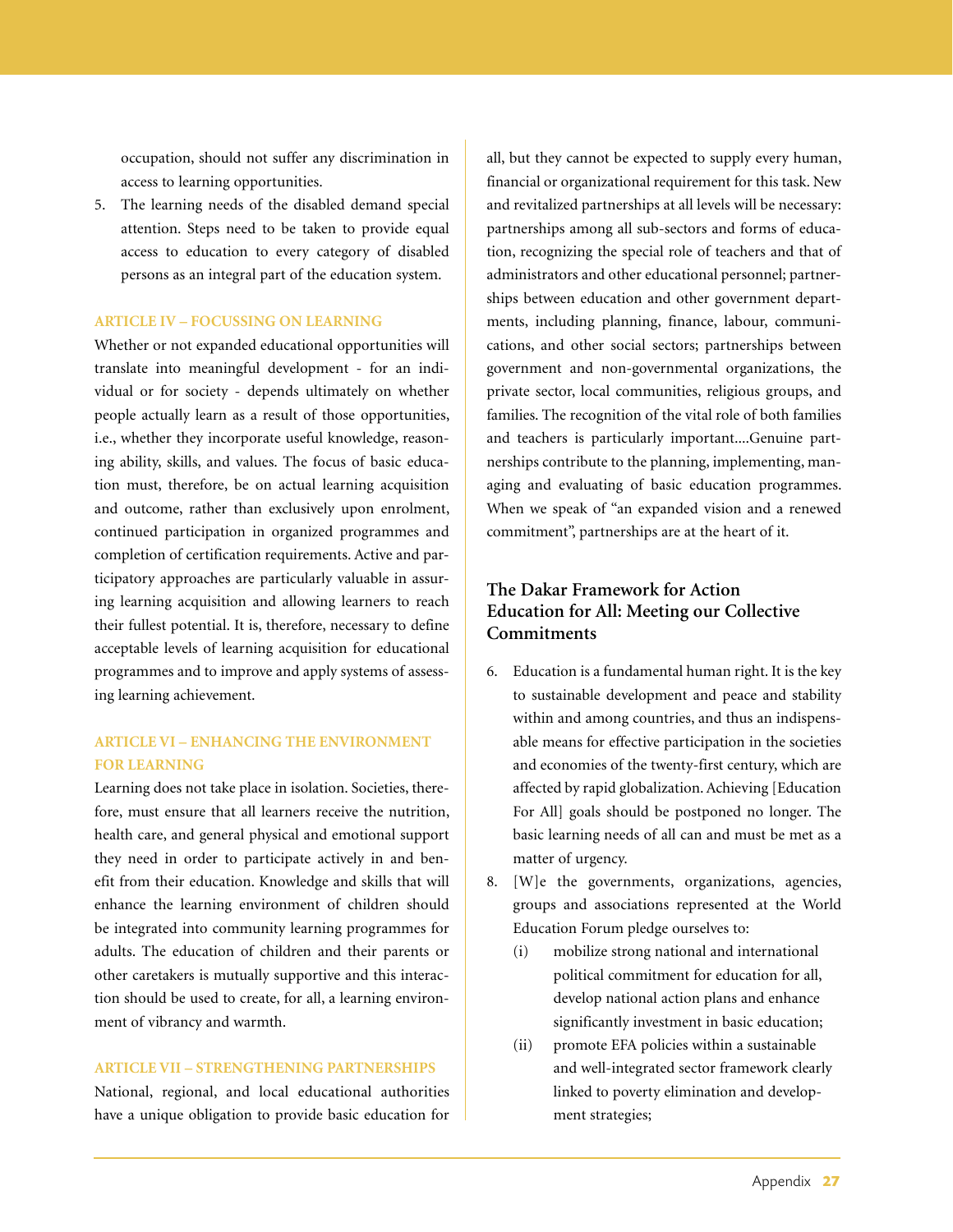- (iii) ensure the engagement and participation of civil society in the formulation, implementation and monitoring of strategies for educational development;
- (iv) develop responsive, participatory and accountable systems of educational governance and management;
- (v) meet the needs of education systems affected by conflict, national calamities and instability and conduct educational programmes in ways that promote mutual understanding, peace and tolerance, and help to prevent violence and conflict;
- (vi) implement integrated strategies for gender equality in education which recognize the need for changes in attitudes, values and practices;
- (vii) implement as a matter of urgency education programmes and actions to combat the HIV/ AIDS pandemic;
- (viii) create safe, healthy, inclusive and equitably resourced educational environments conducive to excellence in learning with clearly defined levels of achievement for all;
- (ix) enhance the status, morale and professionalism of teachers;
- (x) harness new information and communication technologies to help achieve EFA goals;
- (xi) systematically monitor progress towards EFA goals and strategies at the national, regional and international levels; and
- (xii) build on existing mechanisms to accelerate progress towards education for all.

#### *Expanded Commentary*

9. The right to education imposes an obligation upon States to ensure that all citizens have opportunities to meet their basic learning needs. Primary education should be free, compulsory and of good quality. The education systems of tomorrow, however diversified they may be, will need to be transparent and accountable in how they are governed, managed and financed. The indispensable role of the State in education must be supplemented and supported by bold and comprehensive educational partnerships at all levels of society. Education for All implies the involvement and commitment of all to education.

#### *[Strategy] 3: Ensure the engagement and participation of civil society in the formulation, implementation and monitoring of strategies for educational development*

- 53. Learners, teachers, parents, communities, non-governmental organizations and other bodies representing civil society must be granted new and expanded political and social scope, at all levels of society, in order to engage governments in dialogue, decision-making and innovation around the goals for basic education. Civil society has much experience and a crucial role to play in identifying barriers to EFA goals, and developing policies and strategies to remove them.
- 54. Such participation, especially at the local level through partnerships between schools and communities, should not only be limited to endorsing decisions of, or financing programmes designed by, the state. Rather, at all levels of decision-making, governments must put in place regular mechanisms for dialogue enabling citizens and civil society organizations to contribute to the planning, implementation, monitoring and evaluation of basic education. This is essential in order to foster the development of accountable, comprehensive and flexible educational management frameworks. In order to facilitate this process, capacity will often have to be developed in the civil society organizations.

#### **General Comment 13: The right to education**

UN Committee on Economic, Social and Cultural Rights

1. Education is both a human right in itself and an indispensable means of realizing other human rights. As an empowerment right, education is the primary vehicle by which economically and socially marginalized adults and children can lift themselves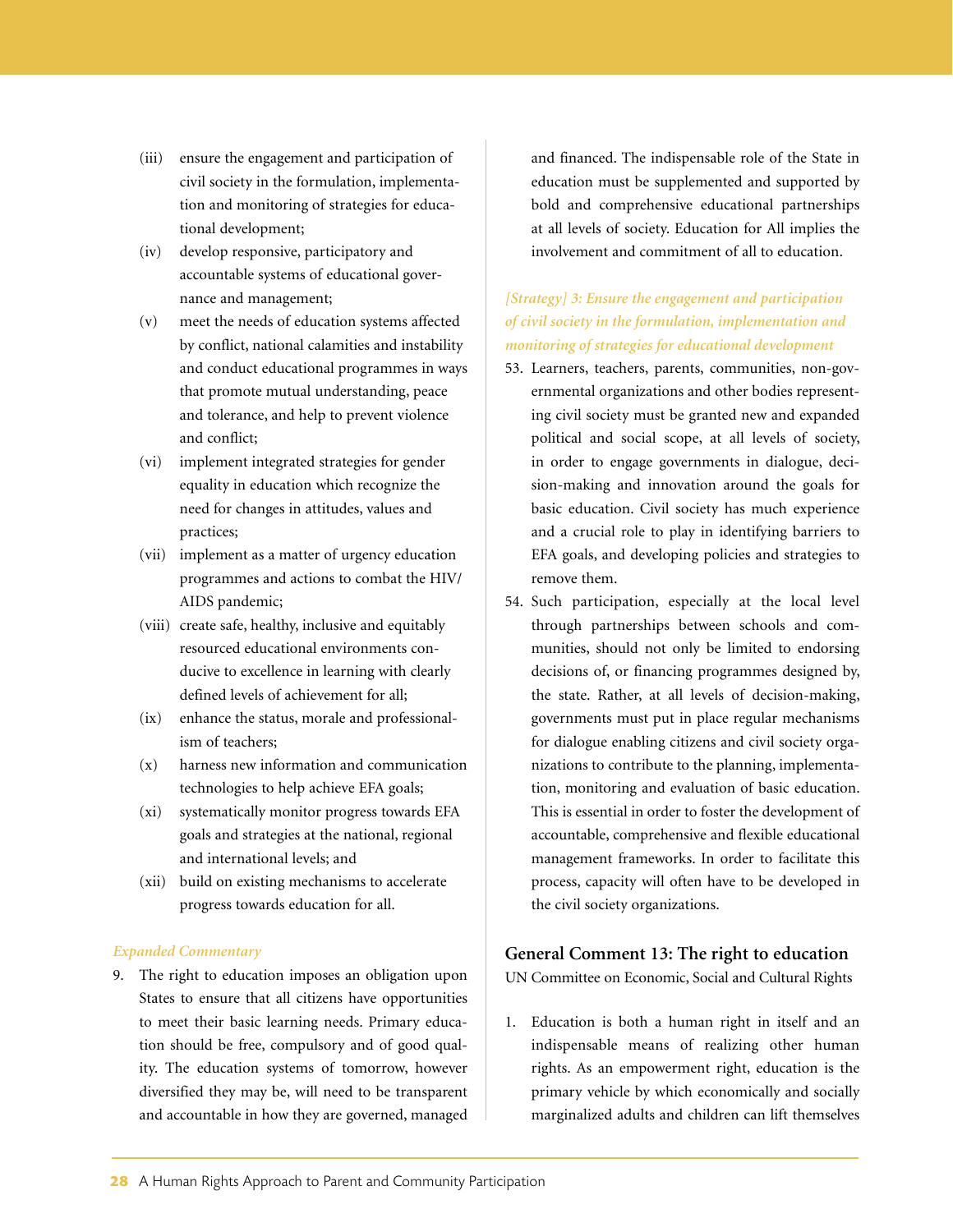out of poverty and obtain the means to participate fully in their communities….Increasingly, education is recognized as one of the best financial investments States can make. But the importance of education is not just practical: a well-educated, enlightened and active mind, able to wander freely and widely, is one of the joys and rewards of human existence….

#### *I. Normative Content of Article 13*

- 6. While the precise and appropriate application of the terms will depend upon the conditions prevailing in a particular State party, education in all its forms and at all levels shall exhibit the following interrelated and essential features:
	- (a) **Availability**  functioning educational institutions and programmes have to be available in sufficient quantity within the jurisdiction of the State party. What they require to function depends upon numerous factors, including the developmental context within which they operate; for example, all institutions and programmes are likely to require buildings or other protection from the elements, sanitation facilities for both sexes, safe drinking water, trained teachers receiving domestically competitive salaries, teaching materials, and so on; while some will also require facilities such as a library, computer facilities and information technology;
	- (b) **Accessibility**  educational institutions and programmes have to be accessible to everyone, without discrimination, within the jurisdiction of the State party. Accessibility has three overlapping dimensions:

**Non-discrimination** - education must be accessible to all, especially the most vulnerable groups, in law and fact, without discrimination on any of the prohibited grounds (see paras. 31-37 on non-discrimination);

**Physical accessibility** - education has to be within safe physical reach, either by attendance at some reasonably convenient geographic

location (e.g. a neighbourhood school) or via modern technology (e.g. access to a "distance learning" programme);

**Economic accessibility** - education has to be affordable to all. This dimension of accessibility is subject to the differential wording of article 13 (2) in relation to primary, secondary and higher education: whereas primary education shall be available "free to all", States parties are required to progressively introduce free secondary and higher education;

- (c) **Acceptability**  the form and substance of education, including curricula and teaching methods, have to be acceptable (e.g. relevant, culturally appropriate and of good quality) to students and, in appropriate cases, parents; this is subject to the educational objectives required by article 13 (1) and such minimum educational standards as may be approved by the State (see art. 13  $(3)$  and  $(4)$ );
- (d) **Adaptability**  education has to be flexible so it can adapt to the needs of changing societies and communities and respond to the needs of students within their diverse social and cultural settings.
- 12. While the content of secondary education will vary among States parties and over time, it includes completion of basic education and consolidation of the foundations for life-long learning and human development. It prepares students for vocational and higher educational opportunities. Article 13 (2) (b) applies to secondary education "in its different forms", thereby recognizing that secondary education demands flexible curricula and varied delivery systems to respond to the needs of students in different social and cultural settings….
- 16. An introduction to technology and to the world of work…should be understood as a component of general education….
- 22. In general terms, fundamental education corresponds to basic education as set out in the World Declaration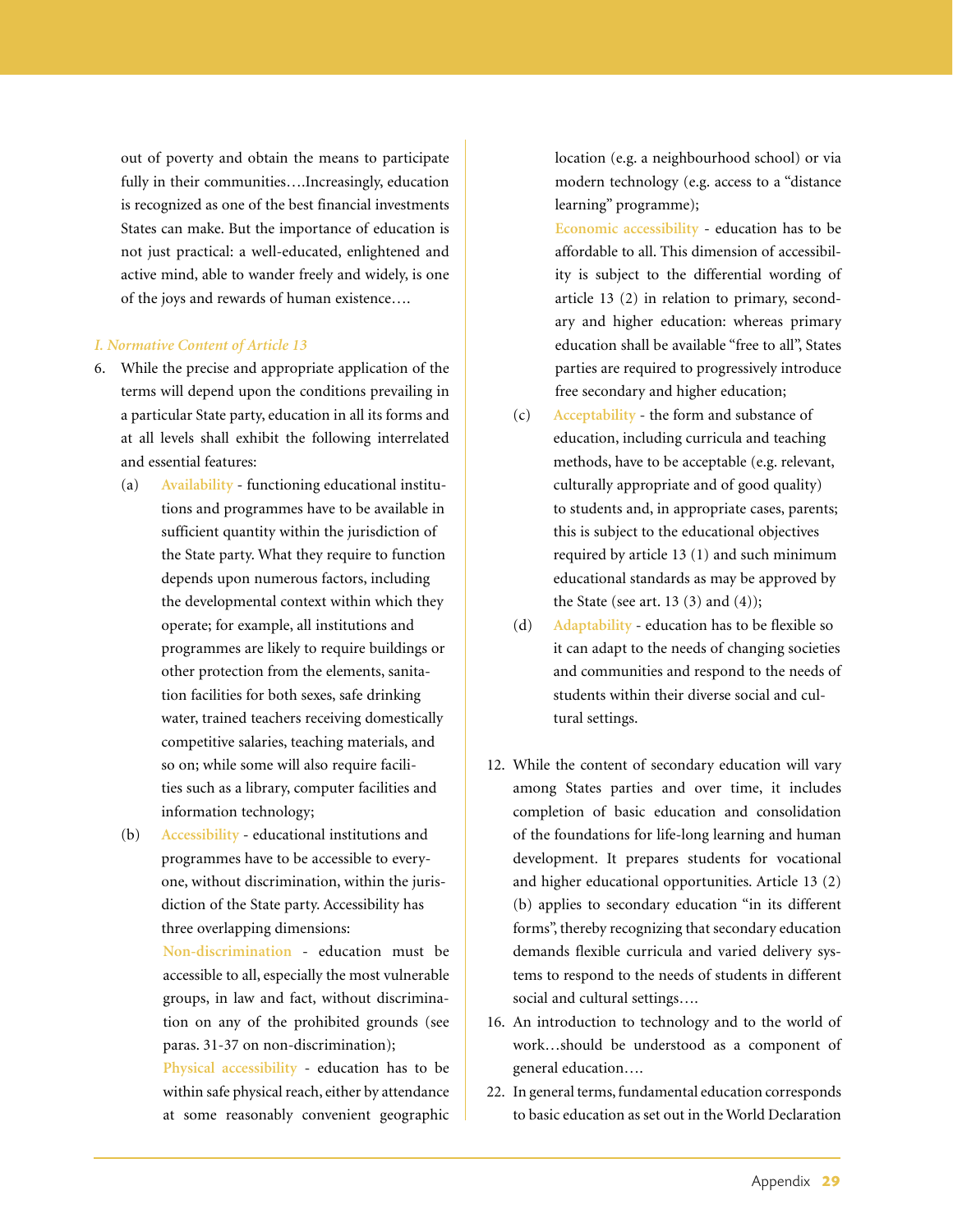on Education For All. By virtue of article 13 (2) (d), individuals "who have not received or completed the whole period of their primary education" have a right to fundamental education, or basic education as defined in the World Declaration on Education For All.

- 23. Since everyone has the right to the satisfaction of their "basic learning needs" as understood by the World Declaration, the right to fundamental education is not confined to those "who have not received or completed the whole period of their primary education". The right to fundamental education extends to all those who have not yet satisfied their "basic learning needs."
- 27. While the Covenant requires that "the material conditions of teaching staff shall be continuously improved", in practice the general working conditions of teachers have deteriorated, and reached unacceptably low levels, in many States parties in recent years. Not only is this inconsistent with article 13 (2) (e), but it is also a major obstacle to the full realization of students' right to education.…
- 35. Sharp disparities in spending policies that result in differing qualities of education for persons residing in different geographic locations may constitute discrimination under the Covenant.
- 37. States parties must closely monitor education - including all relevant policies, institutions, programmes, spending patterns and other practices - so as to identify and take measures to redress any de facto discrimination. Educational data should be disaggregated by the prohibited grounds of discrimination.

#### *II.**States Parties' Obligations and Violations*

43. States parties have immediate obligations in relation to the right to education, such as the "guarantee" that the right "will be exercised without discrimination of any kind" (art. 2 (2)) and the obligation "to take steps" (art. 2 (1)) towards the full realization of article 13. Such steps must be "deliberate, concrete and targeted" towards the full realization of the right to education.

- 46. The right to education, like all human rights, imposes three types or levels of obligations on States parties: the obligations to respect, protect and fulfil. In turn, the obligation to fulfil incorporates both an obligation to facilitate and an obligation to provide.
- 47. The obligation to respect requires States parties to avoid measures that hinder or prevent the enjoyment of the right to education. The obligation to protect requires States parties to take measures that prevent third parties from interfering with the enjoyment of the right to education. The obligation to fulfil (facilitate) requires States to take positive measures that enable and assist individuals and communities to enjoy the right to education. Finally, States parties have an obligation to fulfil (provide) the right to education….
- 49. States parties are required to ensure that curricula, for all levels of the educational system, are directed to the objectives identified in article 13 (1). They are also obliged to establish and maintain a transparent and effective system which monitors whether or not education is, in fact, directed to the educational objectives set out in article 13 (1).
- 54. States parties are obliged to establish "minimum educational standards" to which all educational institutions established in accordance with article 13 (3) and (4) are required to conform. They must also maintain a transparent and effective system to monitor such standards.…
- 57. In its General Comment 3, the Committee confirmed that States parties have "a minimum core obligation to ensure the satisfaction of, at the very least, minimum essential levels" of each of the rights enunciated in the Covenant, including "the most basic forms of education."…
- 58. Violations of article 13 may occur through the direct action of States parties (acts of commission) or through their failure to take steps required by the Covenant (acts of omission).
- 59. By way of illustration, violations of article 13 include: the introduction or failure to repeal legislation which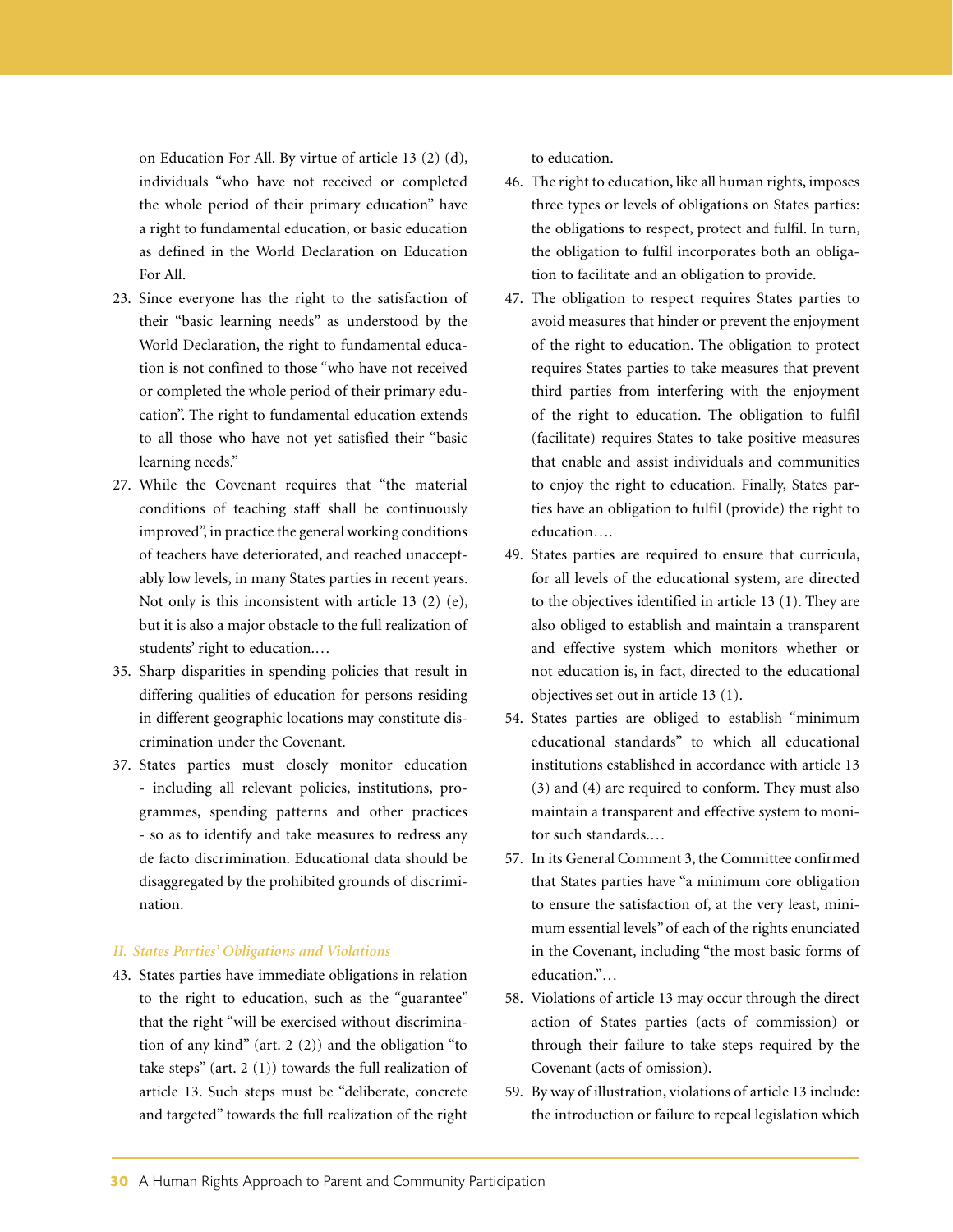discriminates against individuals or groups, on any of the prohibited grounds, in the field of education; the failure to take measures which address de facto educational discrimination; the use of curricula inconsistent with the educational objectives set out in article 13 (1); the failure to maintain a transparent and effective system to monitor conformity with article 13 (1)….

#### *III. Obligations of Actors other than States Parties*

60. Coordinated efforts for the realization of the right to education should be maintained to improve coherence and interaction among all the actors concerned, including the various components of civil society….

#### **General Comment 1: The aims of education**

UN Committee on the Rights of the Child

- 1. Article 29, paragraph 1, of the Convention on the Rights of the Child is of far-reaching importance. The aims of education that it sets out, which have been agreed to by all States parties, promote, support and protect the core value of the Convention: the human dignity innate in every child and his or her equal and inalienable rights. These aims, set out in the five subparagraphs of article 29 (1) are all linked directly to the realization of the child's human dignity and rights, taking into account the child's special developmental needs and diverse evolving capacities. The aims are: the holistic development of the full potential of the child (29 (1) (a)), including development of respect for human rights (29 (1) (b)), an enhanced sense of identity and affiliation  $(29 (1) (c))$ , and his or her socialization and interaction with others (29  $(1)$   $(d)$  and with the environment  $(29 (1) (e))$ .
- 2. [I]t also insists upon the need for education to be child-centred, child-friendly and empowering, and it highlights the need for educational processes to be based upon the very principles it enunciates. The education to which every child has a right is one designed to provide the child with life skills, to

strengthen the child's capacity to enjoy the full range of human rights and to promote a culture which is infused by appropriate human rights values. The goal is to empower the child by developing his or her skills, learning and other capacities, human dignity, self-esteem and self-confidence….

- 3. The child's right to education is not only a matter of access (art. 28) but also of content. An education with its contents firmly rooted in the values of article 29 (1) is for every child an indispensable tool for her or his efforts to achieve in the course of her or his life a balanced, human rights-friendly response to the challenges that accompany a period of fundamental change driven by globalization, new technologies and related phenomena….
- 8. Second, the article attaches importance to the process by which the right to education is to be promoted. This includes not only the content of the curriculum but also the educational processes, the pedagogical methods and the environment within which education takes place, whether it be the home, school, or elsewhere. Children do not lose their human rights by virtue of passing through the school gates. Thus, for example, education must be provided in a way that respects the inherent dignity of the child and enables the child to express his or her views freely in accordance with article 12 (1) and to participate in school life….The participation of children in school life, the creation of school communities and student councils, peer education and peer counselling, and the involvement of children in school disciplinary proceedings should be promoted as part of the process of learning and experiencing the realization of rights.
- 9. Third Article 29 (1) underlines the individual and subjective right to a specific quality of education. Consistent with the Convention's emphasis on the importance of acting in the best interests of the child, this article emphasizes the message of childcentred education: that the key goal of education is the development of the individual child's personality, talents and abilities, in recognition of the fact that every child has unique characteristics, interests, abili-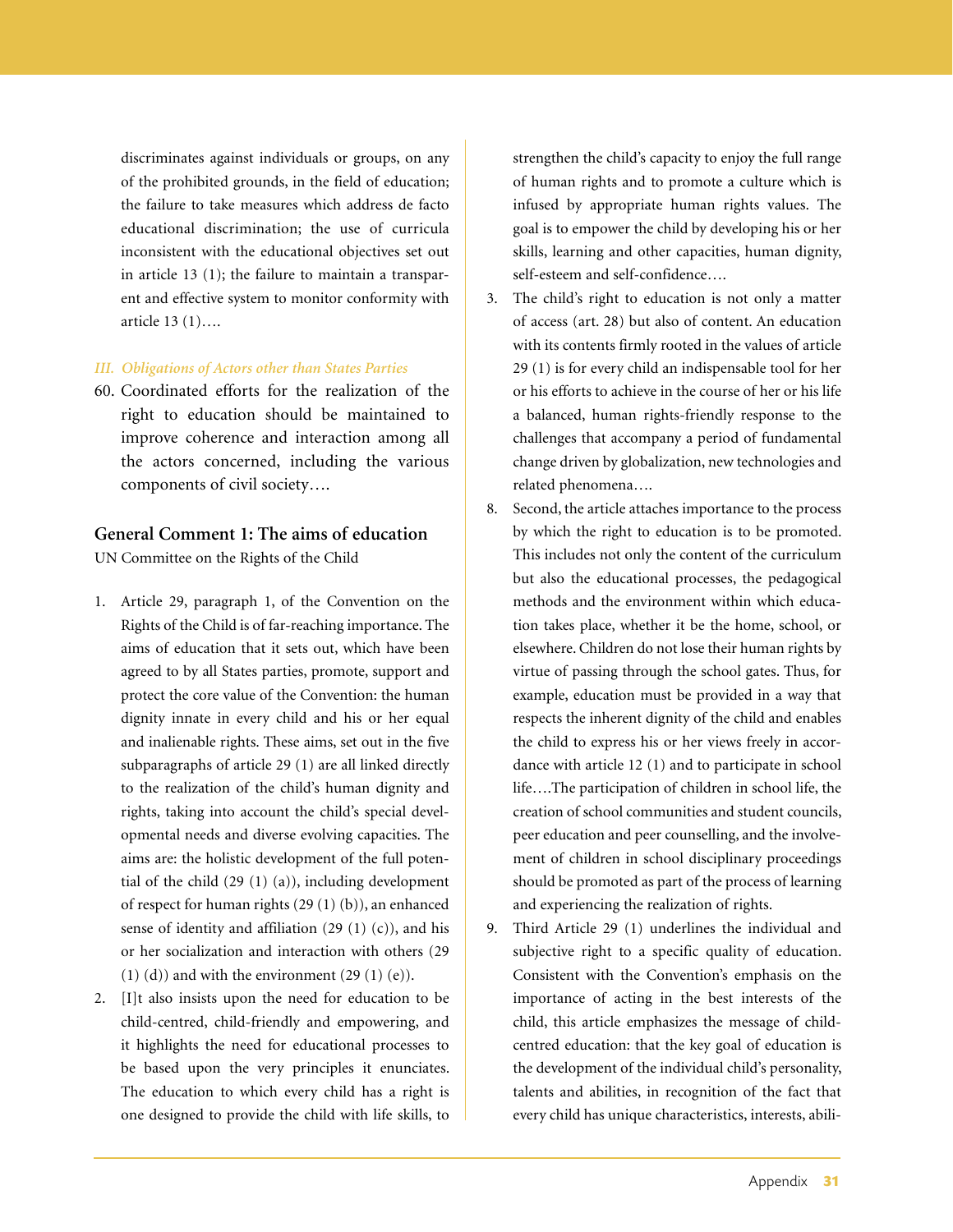ties, and learning needs. Thus, the curriculum must be of direct relevance to the child's social, cultural, environmental and economic context and to his or her present and future needs and take full account of the child's evolving capacities; teaching methods should be tailored to the different needs of different children. Education must also be aimed at ensuring that essential life skills are learnt by every child and that no child leaves school without being equipped to face the challenges that he or she can expect to be confronted with in life. Basic skills include not only literacy and numeracy but also life skills such as the ability to make well-balanced decisions; to resolve conflicts in a non-violent manner; and to develop a healthy lifestyle, good social relationships and responsibility, critical thinking, creative talents, and other abilities which give children the tools needed to pursue their options in life.

- 10. Discrimination on the basis of any of the grounds listed in article 2 of the Convention, whether it is overt or hidden, offends the human dignity of the child and is capable of undermining or even destroying the capacity of the child to benefit from educational opportunities….
- 18. The effective promotion of article 29 (1) requires the fundamental reworking of curricula to include the various aims of education and the systematic revision of textbooks and other teaching materials and technologies, as well as school policies. Approaches which do no more than seek to superimpose the aims and values of the article on the existing system without encouraging any deeper changes are clearly inadequate. The relevant values cannot be effectively integrated into, and thus be rendered consistent with, a broader curriculum unless those who are expected to transmit, promote, teach and, as far as possible, exemplify the values have themselves been convinced of their importance. Pre-service and in-service training schemes which promote the principles reflected in article 29 (1) are thus essential for teachers, educational administrators and others involved in child education….
- 22. Every child has the right to receive an education of good quality which in turn requires a focus on the quality of the learning environment, of teaching and learning processes and materials, and of learning outputs. The Committee notes the importance of surveys that may provide an opportunity to assess the progress made, based upon consideration of the views of all actors involved in the process, including children currently in or out of school, teachers and youth leaders, parents, and educational administrators and supervisors. In this respect, the Committee emphasizes the role of national-level monitoring which seeks to ensure that children, parents and teachers can have an input in decisions relevant to education.
- 25. States parties should also consider establishing a review procedure which responds to complaints that existing policies or practices are not consistent with article 29 (1). Such review procedures need not necessarily entail the creation of new legal, administrative, or educational bodies. They might also be entrusted to national human rights institutions or to existing administrative bodies….

### **III.** Articles and Excerpts from Covenants and General Comments on the Right to Participation

#### **International Covenant on Civil and Political Rights ARTICLE 25**

Every citizen shall have the right and the opportunity, without any of the distinctions mentioned in article 2 and without unreasonable restrictions:

- (a) To take part in the conduct of public affairs, directly or through freely chosen representatives;
- (b) To vote and to be elected at genuine periodic elections which shall be by universal and equal suffrage and shall be held by secret ballot, guaranteeing the free expression of the will of the electors;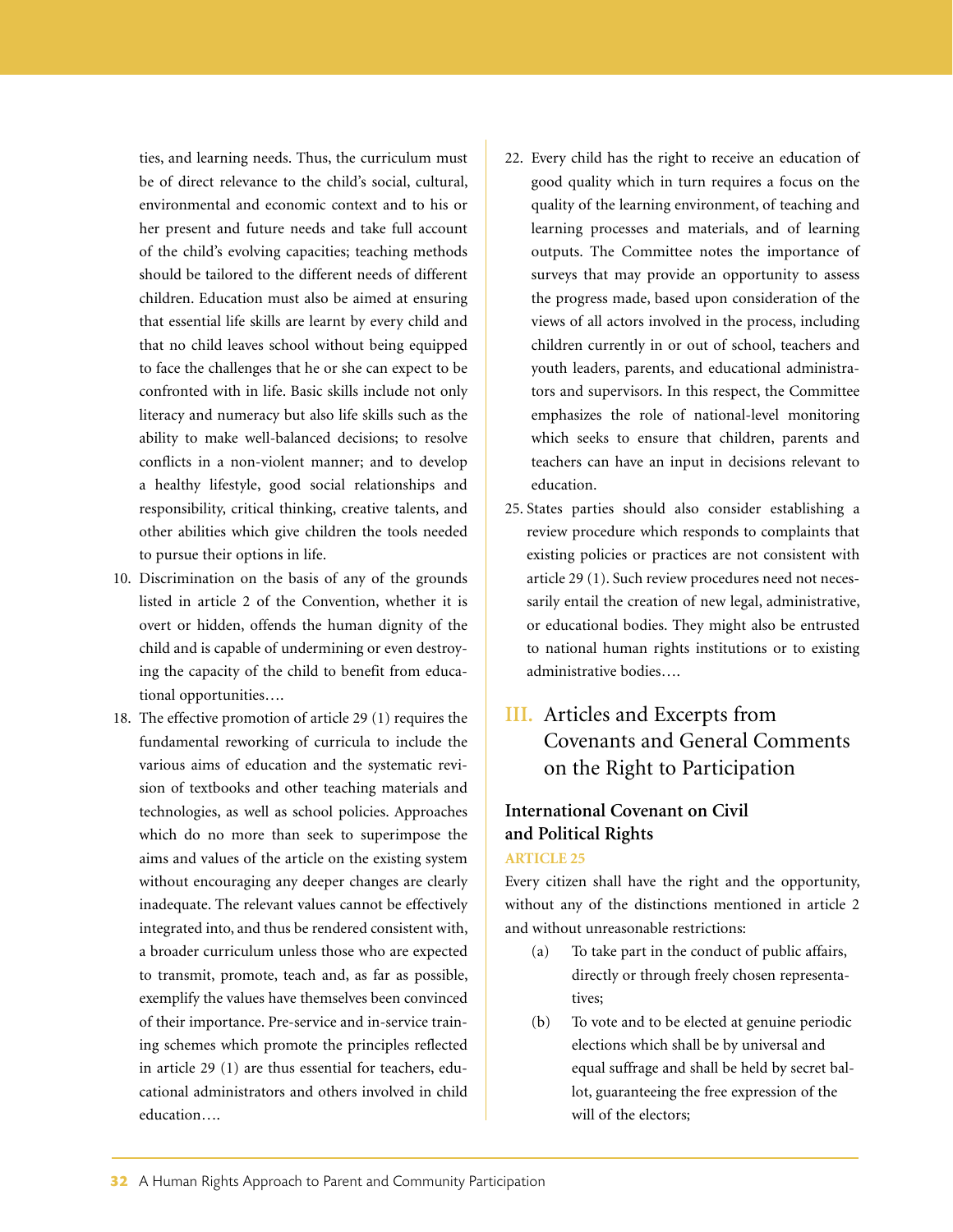(c) To have access, on general terms of equality, to public service in his country.

#### **General Comment 25: The right to participate in public affairs, voting rights and the right of equal access to public service**

UN Human Rights Committee

1. Article 25 of the Covenant recognizes and protects the right of every citizen to take part in the conduct of public affairs, the right to vote and to be elected and the right to have access to public service. Whatever form of constitution or government is in force, the Covenant requires States to adopt such legislative and other measures as may be necessary to ensure that citizens have an effective opportunity to

enjoy the rights it protects. Article 25 lies at the core of democratic government based on the consent of the people and in conformity with the principles of the Covenant.

5. The conduct of public affairs, referred to in paragraph (a), is a broad concept which relates to the exercise of political power, in particular the exercise of legislative, executive and administrative powers. It covers all aspects of public administration, and the formulation and implementation of policy at international, national, regional and local levels. The allocation of powers and the means by which individual citizens exercise the right to participate in the conduct of public affairs protected by article 25 should be established by the constitution and other laws.